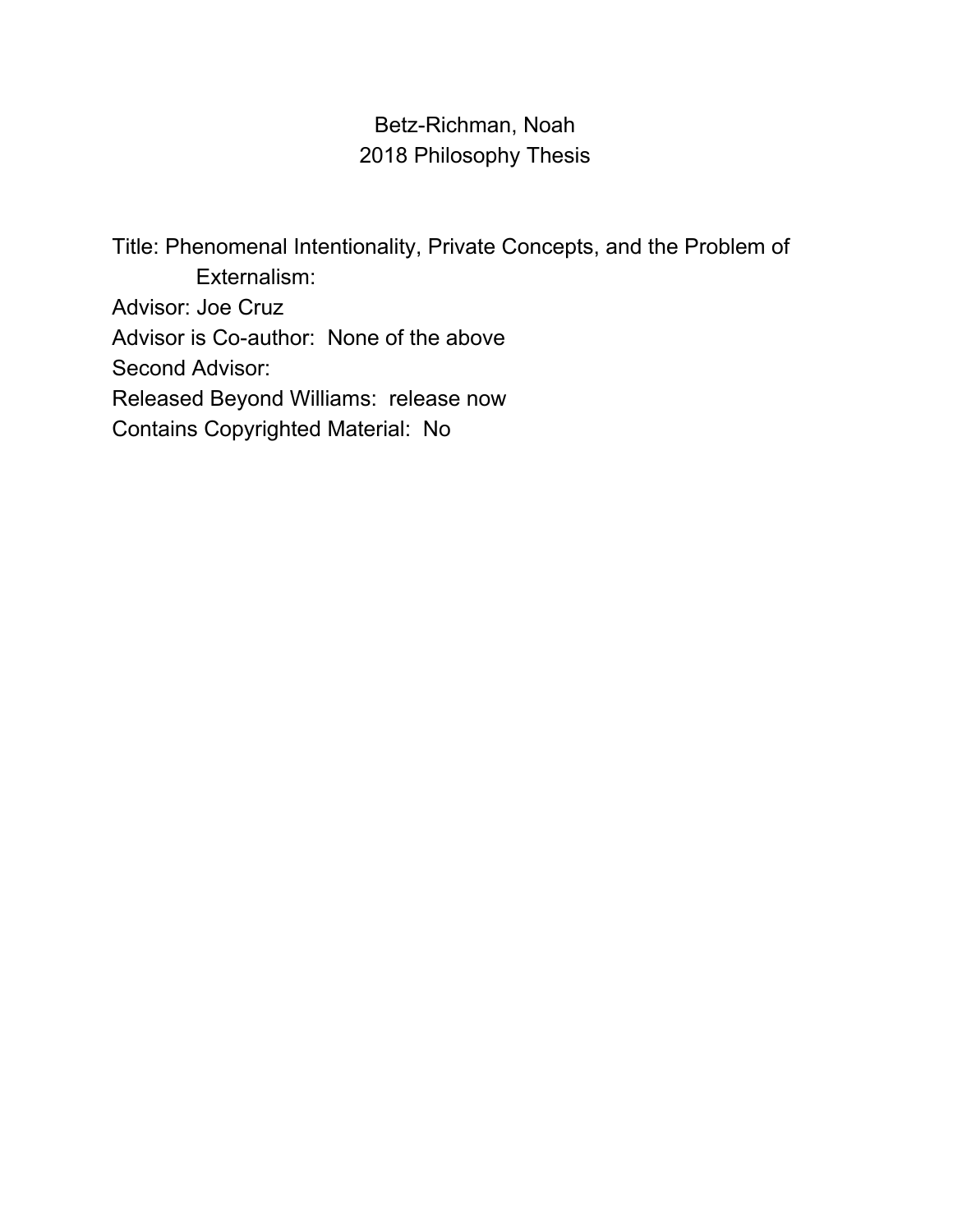# **Phenomenal Intentionality, Private Concepts, and the Problem of Externalism**

**by**

**Noah Betz-Richman**

**Joe Cruz, Advisor**

**A thesis submitted in partial fulfillment of the requirements for the Degree of Bachelor of Arts with Honors in Philosophy**

# **WILLIAMS COLLEGE**

**Williamstown, Massachusetts**

**April 23rd, 2018**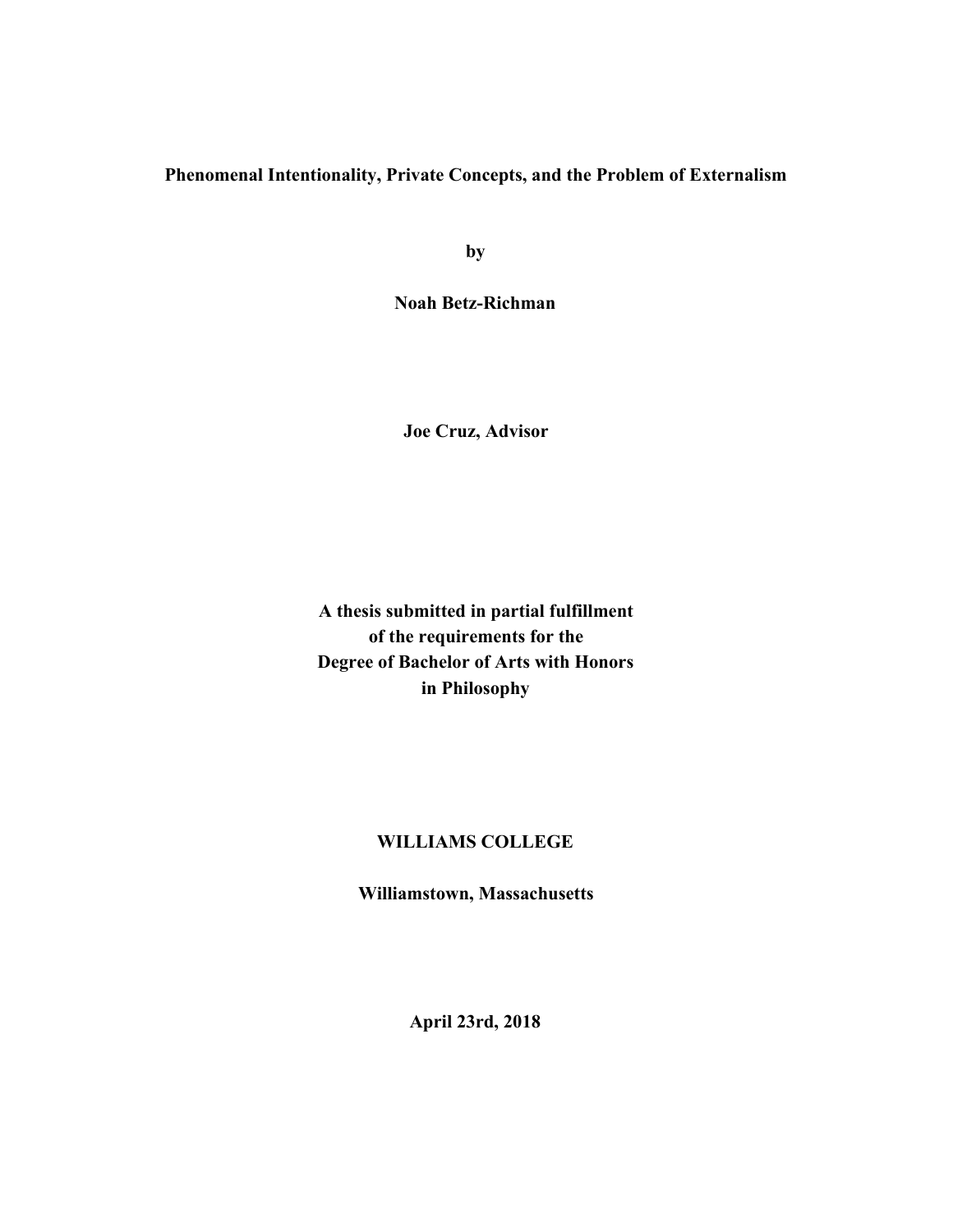### **Acknowledgements**

I am incredibly grateful to the Williams College Philosophy faculty for their support throughout my college career and the process of writing this thesis. I would like to thank Bojana Mladenovic for demonstrating how fun philosophy can be during my freshman fall. Since my first philosophy course, her immense support of my work and aspirations has been indispensable; she also helped shape my thoughts in the early stages of this project. Many thanks to Melissa Barry, who has challenged me to construct arguments with a high degree of rigor, and Keith McPartland, who helped focus my philosophical interests on the mind and language and first brought externalism to my attention. Finally, I would like to thank my advisor, Joe Cruz, who has supported this project since it was nothing more than an inkling in conversation behind Thompson Chapel, and who, through months of meetings, has challenged me to continually refine and sharpen my thinking. This has been one of the most rewarding intellectual experiences of my life, and I owe my deepest gratitude to all those who helped make it possible.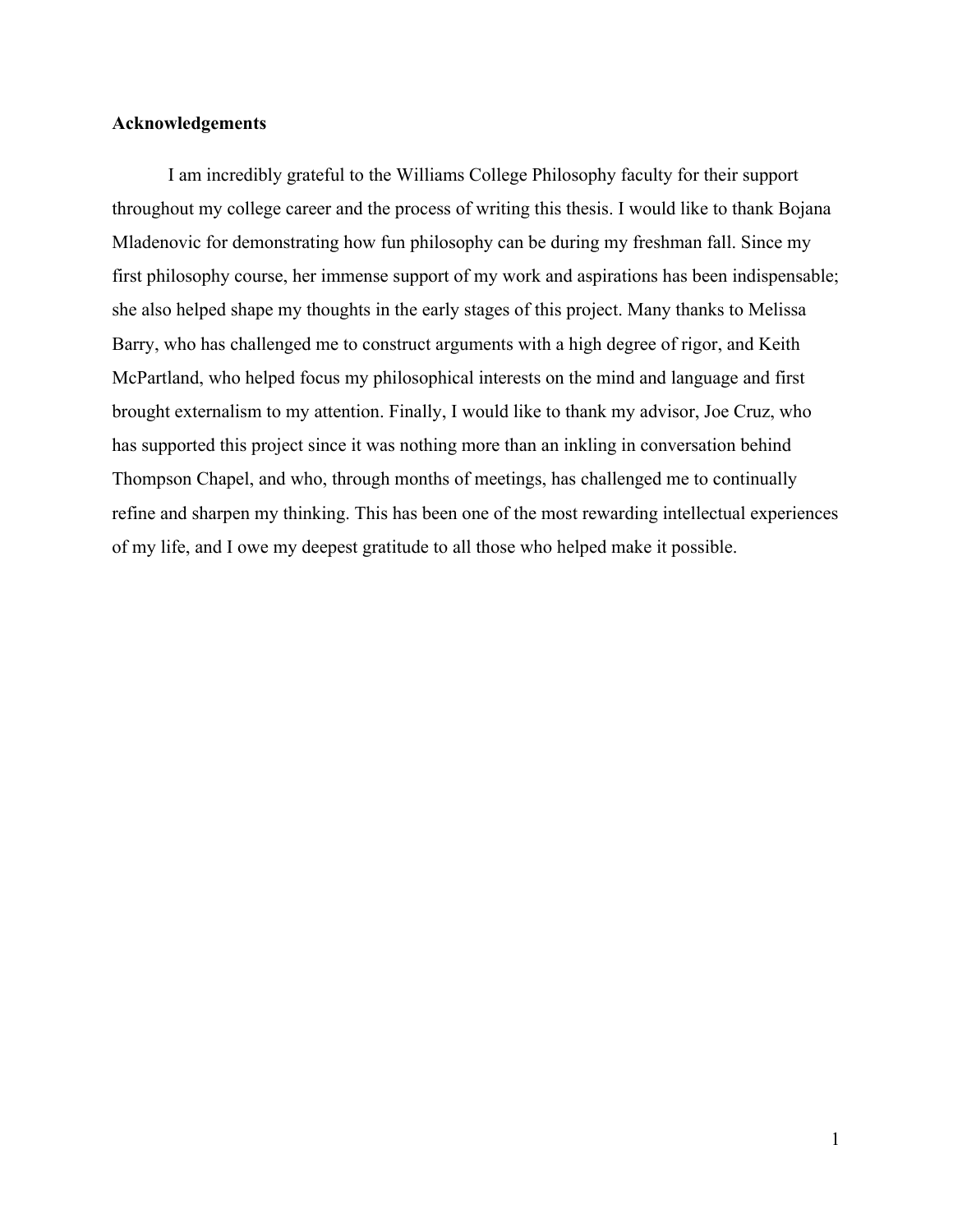# **Table of Contents**

| <b>Chapter One: The Landscape of Views on Consciousness</b><br>and Intentionality | 3  |
|-----------------------------------------------------------------------------------|----|
| I. The Target Phenomena                                                           | 3  |
| II. The Relationship Between Phenomenal Consciousness<br>and Intentionality       | 10 |
| <b>Chapter Two: Cognitive Phenomenal Holism</b>                                   | 20 |
| I. Introduction                                                                   | 20 |
| II. Cognitive Phenomenology                                                       | 24 |
| III. Cognitive Phenomenal Holism                                                  | 28 |
| IV. Synchronic Cognitive Phenomenology                                            | 32 |
| V. Holism                                                                         | 36 |
| VI. The Dispositional Network of Beliefs                                          | 38 |
| <b>Chapter Three: The Externalist Threat</b>                                      | 43 |
| I. Externalism and its Motivations                                                | 43 |
| II. PIT Responses to Externalism                                                  | 50 |
| III. Pitt's Response                                                              | 56 |
| <b>IV.</b> Private Concepts                                                       | 58 |
| V. Similarity of Cognitive Phenomenal Content                                     | 66 |
| VI. Massive Theory Change                                                         | 70 |
| VII. Public Concepts                                                              | 74 |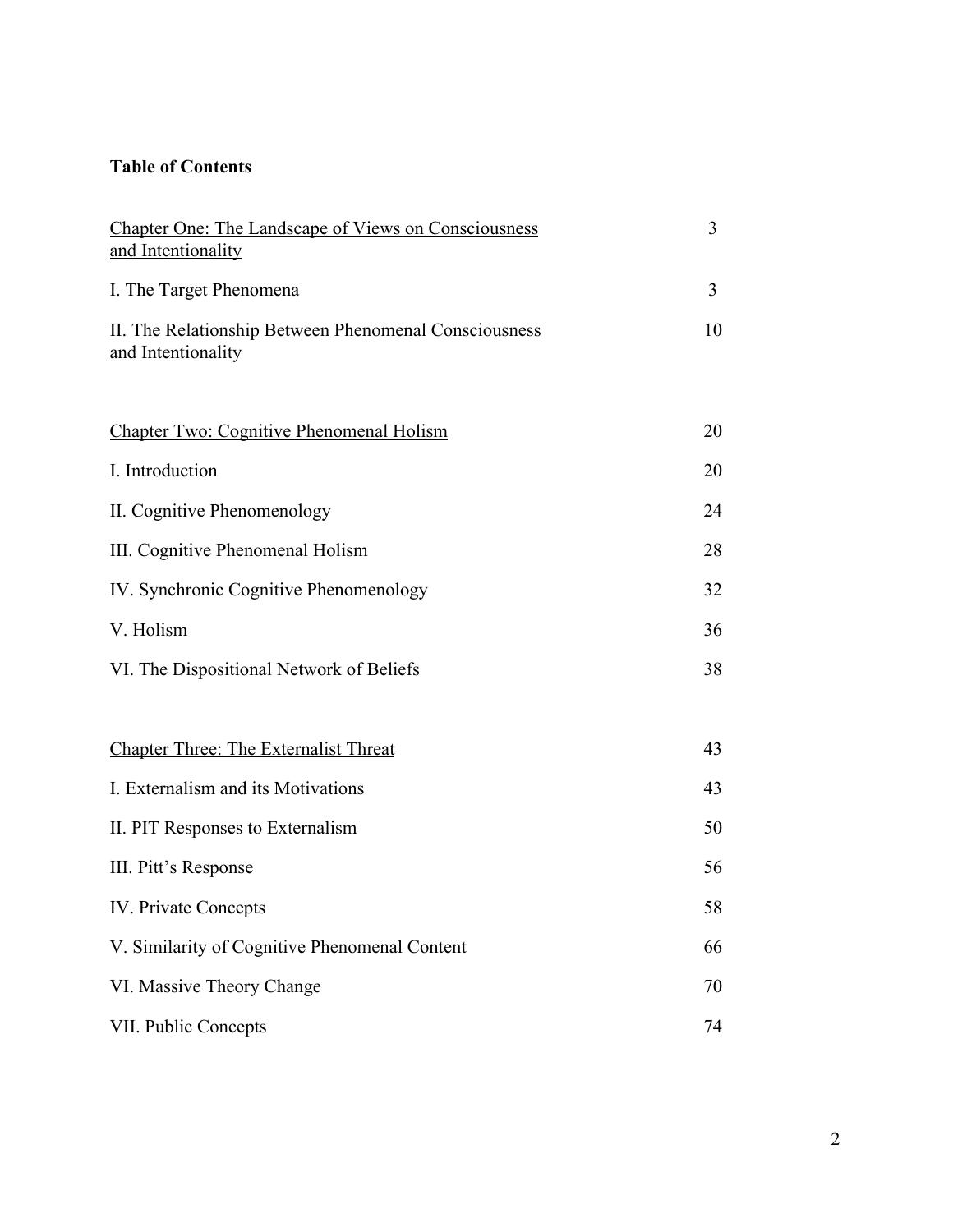#### **Chapter One: The Landscape of Views on Consciousness and Intentionality**

#### **I. The Target Phenomena**

In this thesis, I outline and defend a form of Phenomenal Intentionality Theory (PIT). PIT is an approach to intentionality which aims to account for the property of intentionality in terms of phenomenal consciousness. Before beginning to discuss phenomenal intentionality theory, I will define intentionality and phenomenal consciousness. This is not a straightforward project, as ongoing debates in the philosophy of mind about the nature of phenomenal consciousness and intentionality are in some ways debates about their definitions. I will begin by trying to adhere to theory-neutral definitions, and supplement them by providing a brief landscape of views about each property.

## a. Intentionality

Intentionality is the capacity of the mind to represent states of affairs. It is most straightforwardly exhibited by what are often called propositional attitudes: beliefs, desires, hopes, etc. In such states, an individual takes a certain attitude (e.g. believing) towards a certain propositional content (e.g. that snow is white). As a result, such states instantiate the representational properties of having certain intentional content. In addition to representation, intentional states are also often characterized by 'aboutness' or 'directedness' toward some content. This limited definition is meant to be neutral among views on intentionality. By examining competing approaches to understanding this property, I hope to expose a variety of intuitions about intentionality.

A dominant class of views on intentionality are causal-teleological, explaining how mental states represent states of affairs in virtue of a causal story of the relationship between that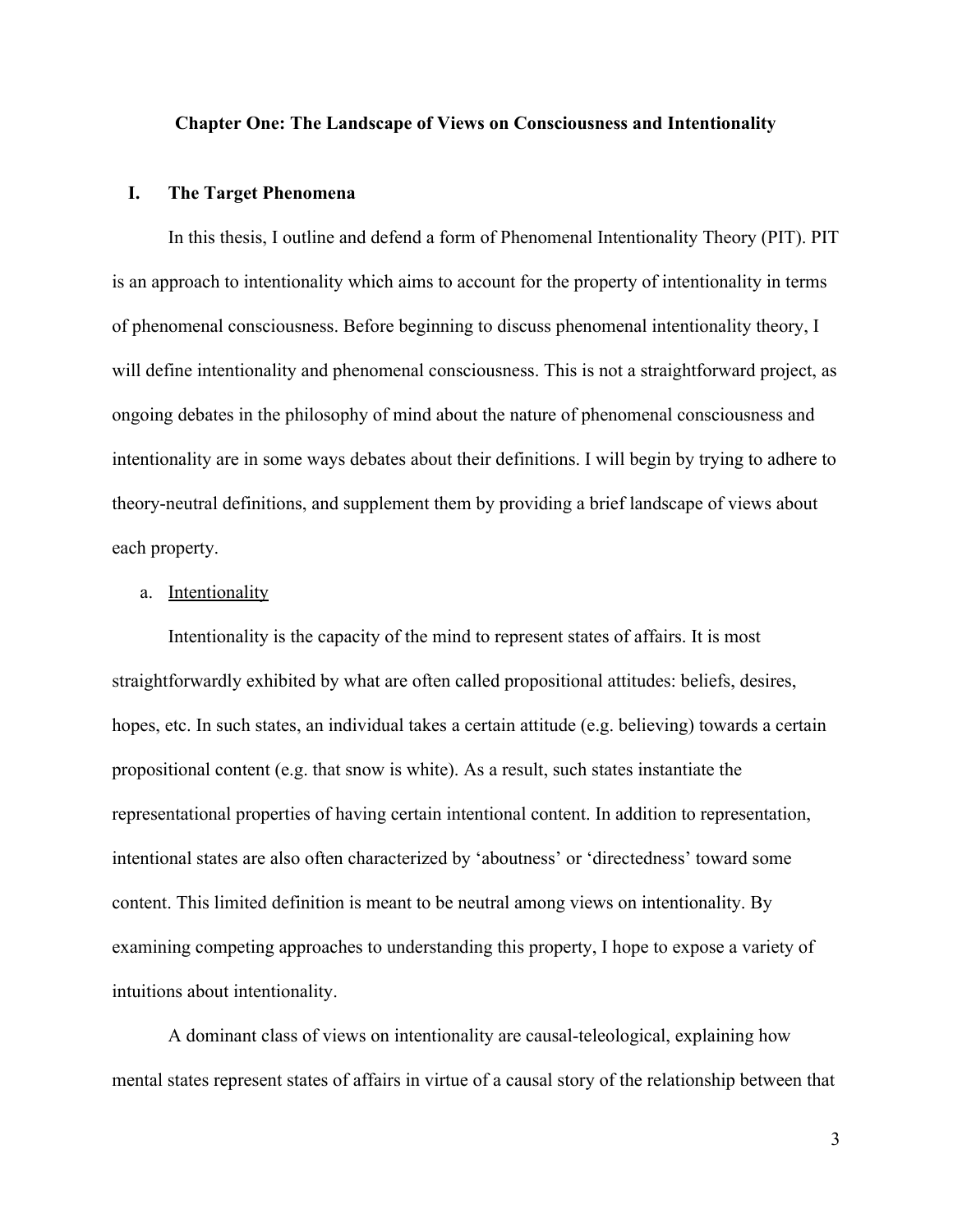mental state and the state of affairs it represents. These theories are naturalistic, as they aim to explain intentionality in entirely non-intentional terms. Fred Dretske and Ruth Millikan each explain representation as an evolutionary selected biological proper function.<sup>1</sup> For example, an organism might possess a system which was evolutionarily selected to detect the presence of snakes. One can imagine why this system would be evolutionarily adaptive: if snakes are a natural predator, the organism will be more evolutionarily fit if it can detect snakes so as to flee from them. In Dretske's terminology, the system would act as a natural indicator of snakes, since snakes cause the system to indicate the presence of snakes.

Any theory of intentionality must to explain how a system tracks states of affairs in the world, but the system also must exhibit some independence from the states of affairs it tracks. A system like a thermometer, which is nomically connected to changes in temperature, lacks sufficient independence to exhibit intentionality (it is merely an indicator). As a result, any intentional system must possess the possibility to misrepresent the world. So long as the function of the system is to indicate snakes, cases of misrepresentation can still be explained causally in terms of the function of the system which generated the representation (the system simply failed to function properly is such cases). What is essential to such accounts is that the representation is the result of a causal relationship between a system with a representational function and a state of affairs in the external world. One implication of this approach is that these accounts are reductive: in order to understand how a system instantiates intentionality, one can investigate how that system's representational functions operate and how they were selected over time.

<sup>1</sup> Fred Dretske, *Knowledge and the Flow of Information* (Cambridge: MIT Press, 1981); Ruth Millikan, "Biosemantics," *Journal of Philosophy* 86 (2009): 281-297.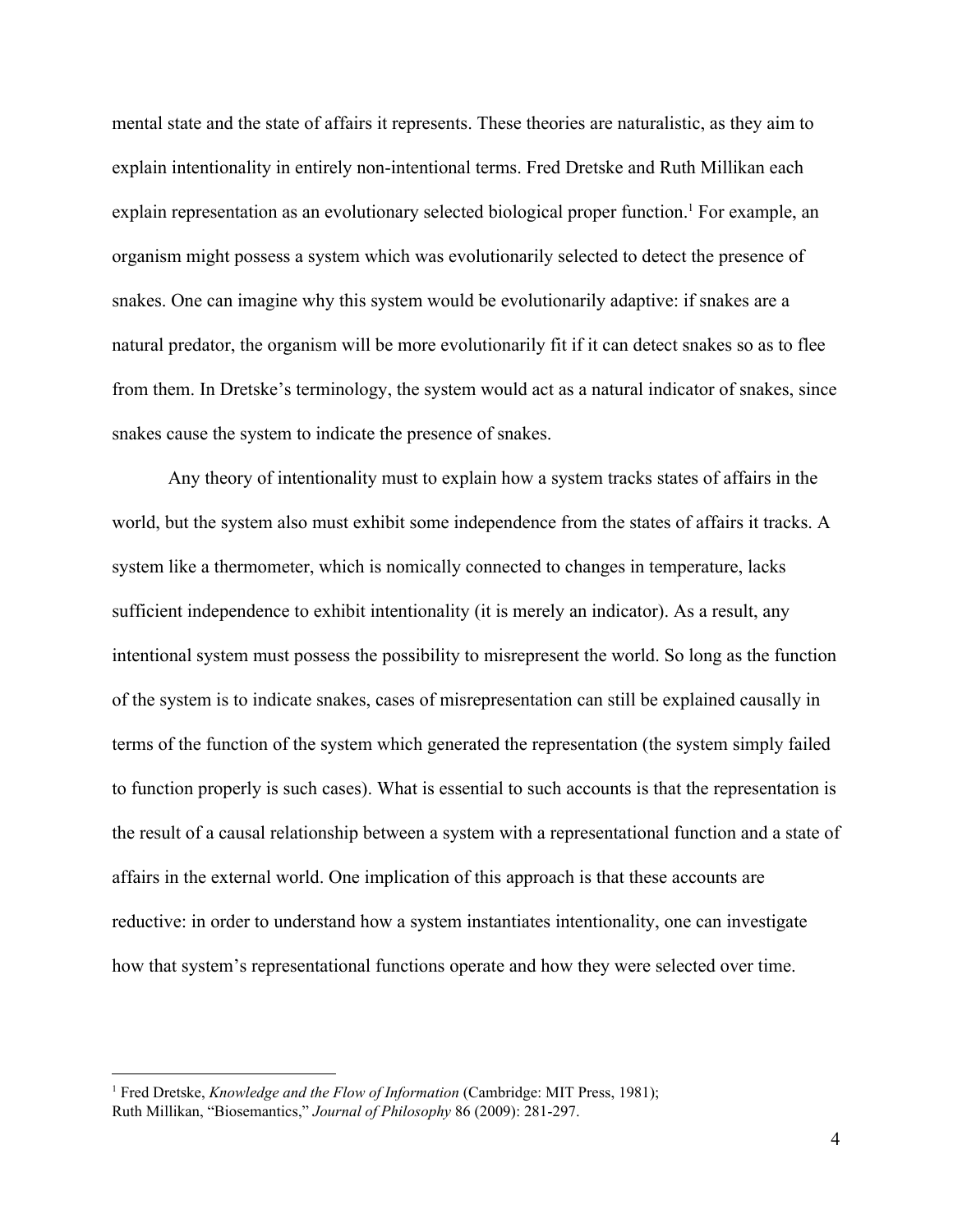It is worth noting that these causal-teleological approaches to intentionality, though they may not state it explicitly, approach intentionality from a third-personal or behavioral perspective. Consider again the organism which possesses an evolutionarily adaptive system to indicate the presence of snakes. The organism's representational capacity is directly tied to a behavioral output: it represents snakes so as to flee from them. An external observer can recognize that the organism is engaging in representation only if it behaves accordingly. This behavioral approach fits neatly with the evolutionary focus of the causal-teleological theories: representation is one element in a complex set of evolutionary adaptations allowing organisms to successfully navigate their environments. Intentional states are an incredibly useful way to interpret behavior; often, we use intentional idioms to explain the behavior of systems which do not represent anything at all.

A variety of theories fall under this causal-teleological category of approaches to intentionality. $\alpha$  These accounts vary in the particular tracking relation they select between representations and states of affairs. However, they are united in that they see representations as bearing an essential relation to the external world in which the states of affairs represented actually occur. This intuition is strongly tied to externalism about mental content. Externalism is the view that factors in the external world play an essential role in determining mental content. As a result, intrinsically identical individuals could have relevantly divergent mental content if the circumstances in their respective environments were similarly relevantly divergent. Influential arguments by Hilary Putnam and Tyler Burge have popularized these externalist intuitions among philosophers. The distinction between wide and narrow content is useful in

<sup>2</sup> See Dennis Stampe, "Toward a Causal Theory of Linguistic Representation" (1977); Jerry Fodor, "Semantics, Wisconsin Style" (1984).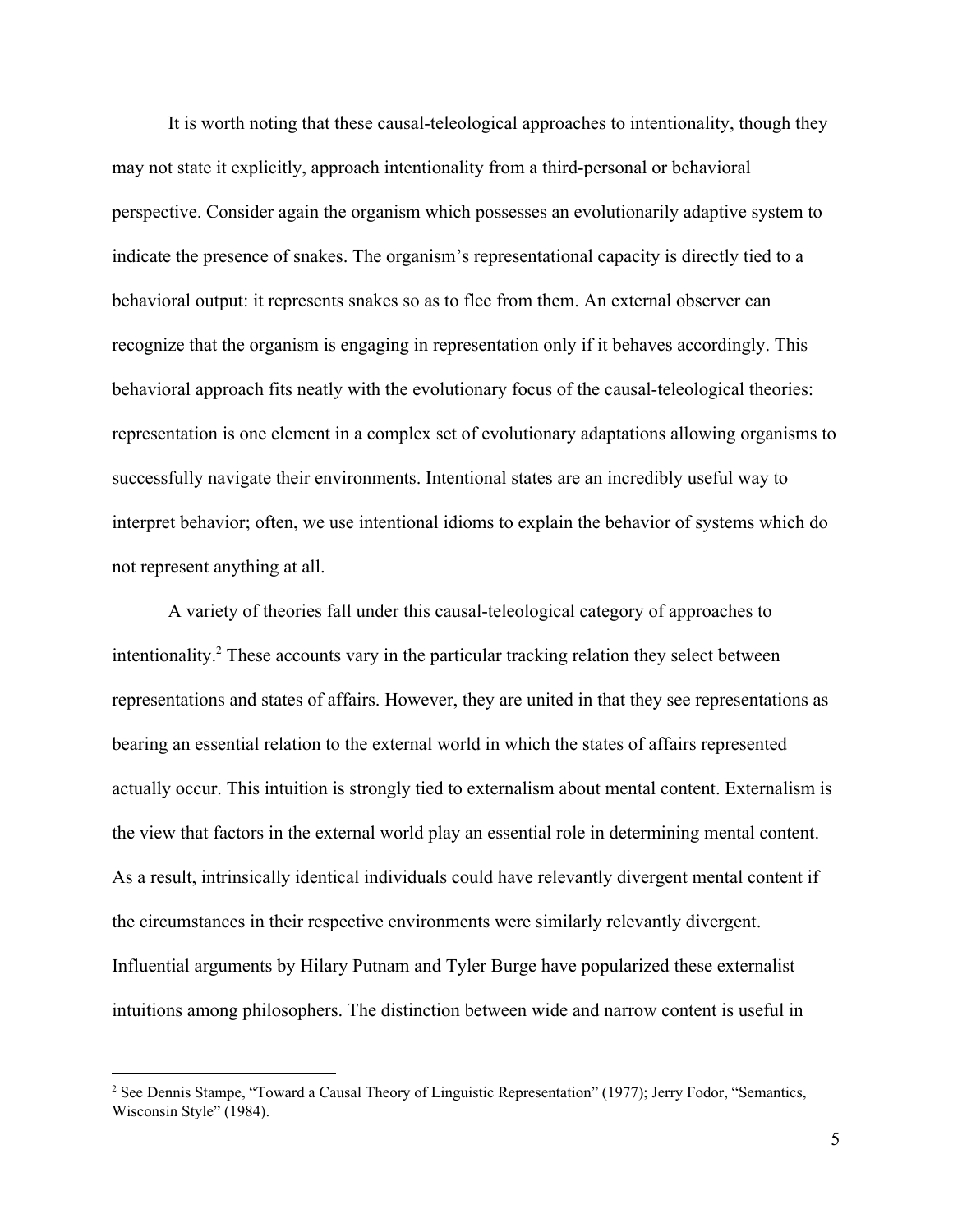understanding the externalist intuitions. Using Chalmers' definition, "a property is *narrow* when necessarily, for any individual who has the property, an intrinsic duplicate of that individual has the property (regardless of environment)" and "a property is *wide* when it is possible for an individual to have the property while an intrinsic duplicate lacks that property."<sup>3</sup> Externalists assert that mental content is wide, since it depends on factors external to intrinsic duplicates. The naturalist-externalist view of intentionality is that intentionality is a phenomenon which is instantiated when the right type of tracking relation between an organism and its external environment occurs, and as a result, the intentional content depends in part on the external environment.

Despite the appeal of these intuitions, there are some reasons to think that intentionality is irreducible, and that reductive naturalizing accounts may be missing something essential about the phenomenon. In particular, John Searle's Chinese Room Argument is a useful starting point to pump intuitions about the essential internality of intentionality.<sup>4</sup> Searle's Chinese Room is primarily meant as an argument against the possibility of Strong Artificial Intelligence, the view that a system with the proper functional configuration of inputs and outputs would have a mind in exactly the same sense that humans have minds. However, his argument can be extended against reductive accounts of intentionality more generally. In his famous thought experiment, he imagines that he is inside a room with a rulebook that allows him to perform formal operations on Chinese symbols to produce new outputs of symbols. Crucially, he does not understand Chinese. As a result, though the room functionally behaves as if it understands Chinese, in fact

<sup>3</sup> David Chalmers, "The Representational Character of Experience," in *The Future For Philosophy,* ed. Brian Leiter (Oxford: Oxford University Press, 2004).

<sup>4</sup> John R. Searle, "Minds, Brains, and Programs," *The Behavioral and Brain Sciences* 3, no. 3 (1980): 418.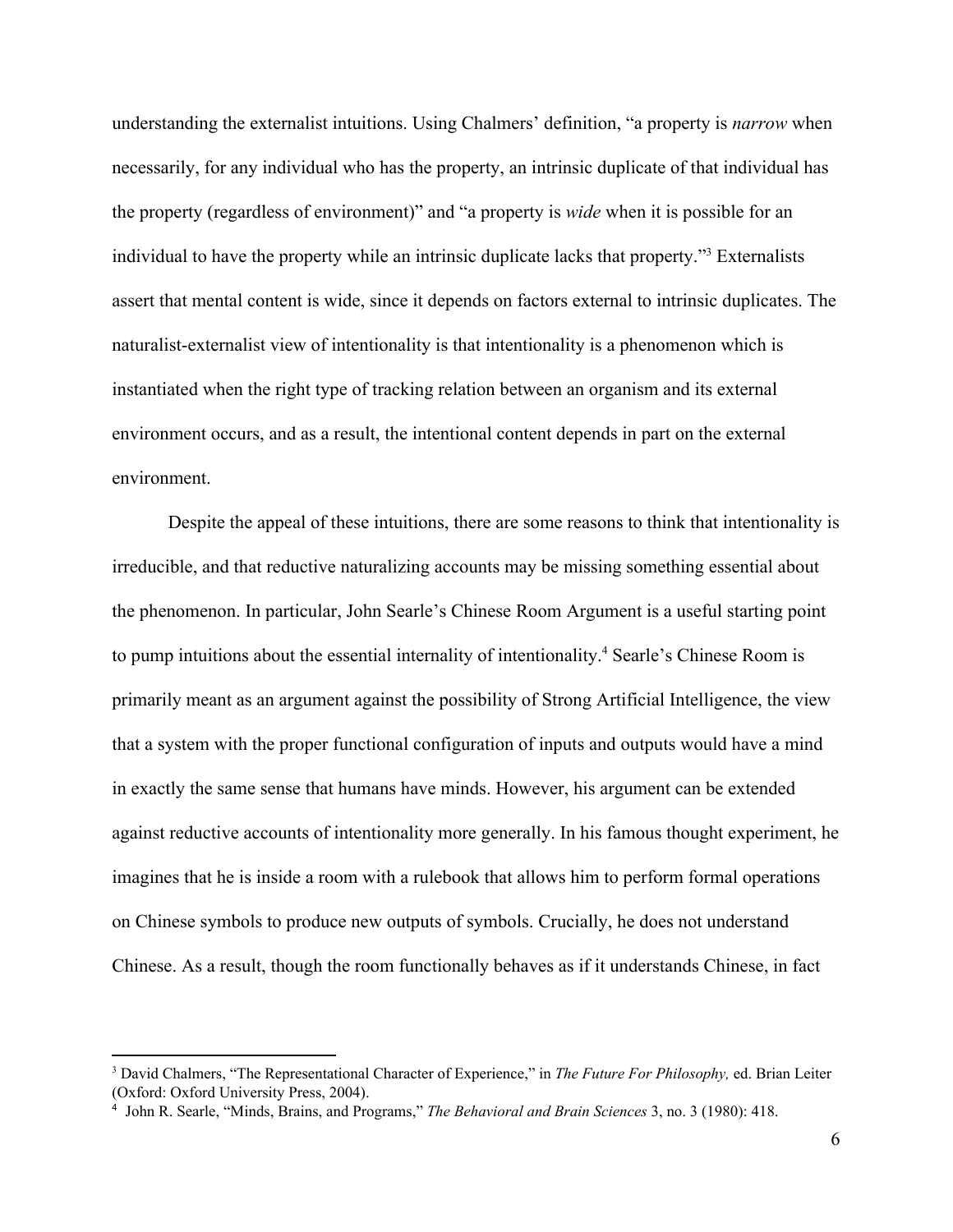no part of the system understands Chinese.<sup>5</sup> Though the system can functionally reproduce syntax, it lacks any semantics. In contrast, the man in the box can fluently understand an English input with both syntax and semantics. The functional system lacks some necessary conditions for intentionality.

Searle argues that one of the essential features of an intentional state is that it represents content under an aspects, or that it has an aspectual shape. For example, one can determinately think that the Eiffel Tower is in Paris, and not be thinking that an iron structure built in 1889 is in the capital of France, despite the fact that the terms are co-extensive. This feature is essential to intentional content: "To be intentional, a state or process must be thinkable or experienceable; and to be thinkable or experienceable, it must have an aspectual shape under which it is at least in principle, consciously thinkable or experienceable."<sup>6</sup> Finally, the aspectual shape is a feature which must make a difference or matter to the agent; they must be aware of the aspectual shape. The central argument of this thesis builds on Searlean intuitions about intentionality. In particular, I argue for cognitive phenomenology: a particular mode of consciousness which characterizes intentional content. The aspectual shape of a thought is the particular episode of cognitive consciousness in which the thought occurs.

#### b. Phenomenal Consciousness

Phenomenal consciousness is the first-personal, subjective, qualitative aspect of experience. It is most straightforwardly exhibited in perception: there is something it is like to see the color red, or to taste chocolate, which is personal to the perceiver and defies expression.

<sup>&</sup>lt;sup>5</sup> Searle targets causal-teleological views more directly in his 'Robot Reply.' He imagines a system whose inputs are causally connected to states of affairs in the environment. Still, these inputs would remain entirely formal symbols with no meaning to the man in the box. As a result, the causal connection fails to provide the missing element the original system lacked.

<sup>6</sup> John R. Searle, "Consciousness, Unconsciousness and Intentionality," *Philosophical Issues* 1 (1991): 52.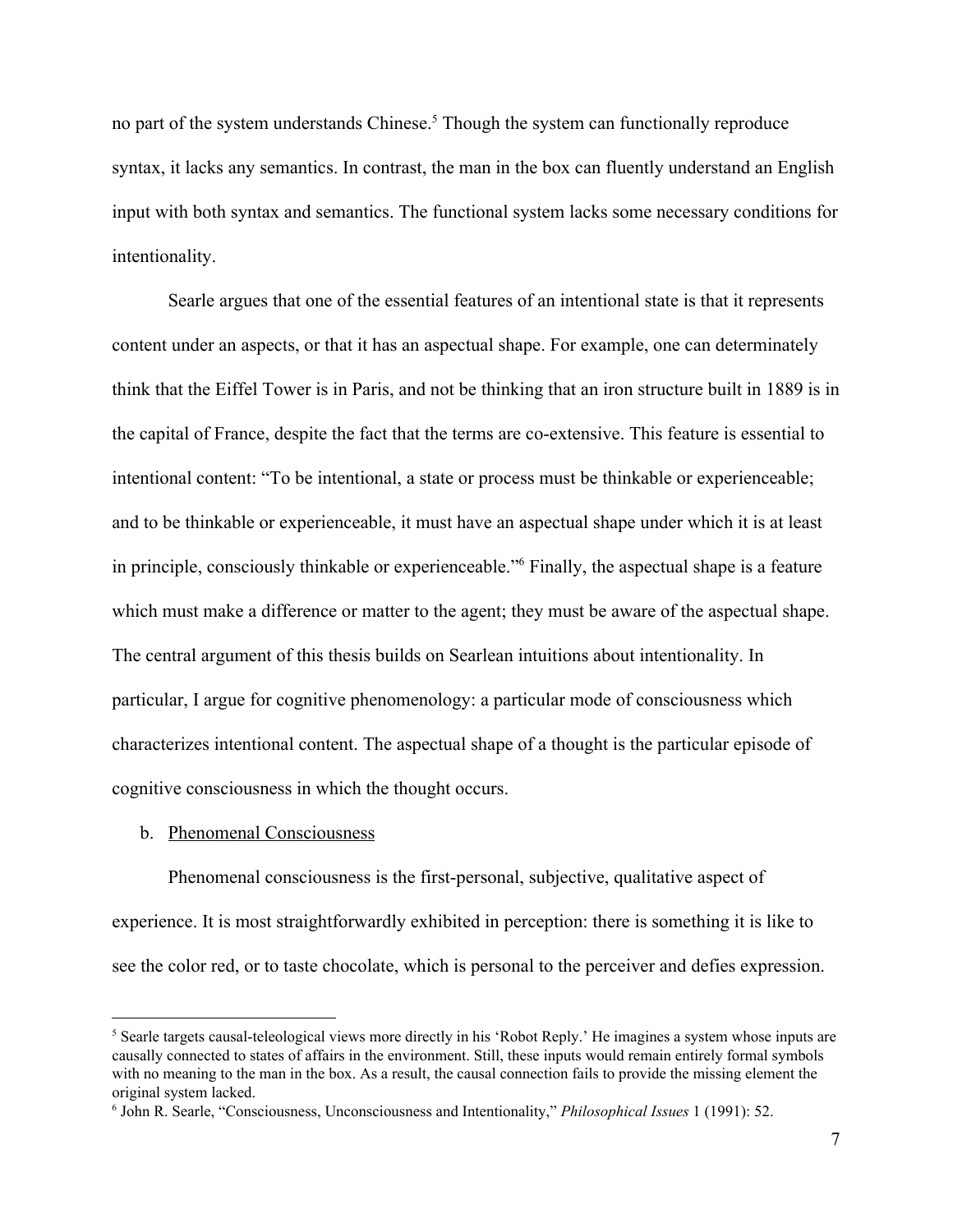At a particular time, a conscious agent has a holistic phenomenology of their experience as a conscious agent. However, conscious agents can isolate particular phenomenal properties from their holistic experience. These individual phenomenal properties are called "qualia" and refer to a specific experience from one mode of sensation. For example, one can focus on the taste of an apple in isolation from the holistic experience; what it is like to taste the apple is a phenomenal property or taste-qualia.

William Lycan points out that the term 'phenomenology' is subject to some ambiguity. He distinguishes between 'Q-properties,' which are phenomenal properties of objects, and the higher-order property of what-it-is-like to experience a particular Q-property.<sup>7</sup> This distinction stems from the observation that our sensory experience is 'transparent': when we see that an apple is red, the redness is seen as a feature of the apple, not a feature of our experience. When we focus in on what it is like to see the redness of the apple, we ascertain a higher-order property of our experience, rather than a lower-order phenomenal property of the object. For these purposes, when I write of phenomenal consciousness or phenomenal properties, I mean a property of experience or a property of the mind, rather than a property of an object. For example, a red phenomenal property is the property of a conscious agent subjectively experiencing redness, not the property of some object appearing red.

This property of the subjectivity of conscious experience was vividly brought to attention in famous papers by Thomas Nagel and Frank Jackson. Nagel argues that there is something it is like subjectively to be a bat.<sup>8</sup> These what-it-is-like facts cannot be understood agent-neutrally. Because bats experience the world through echolocation, the facts about what-it-is-like to be a

<sup>7</sup> William Lycan, "Phenomenal Intentionalities," *American Philosophical Quarterly* 45, no. 3 (2008): 237.

<sup>8</sup> Thomas Nagel, "What Is It Like to Be a Bat?" *The Philosophical Review* 83, no. 4 (1974): 438.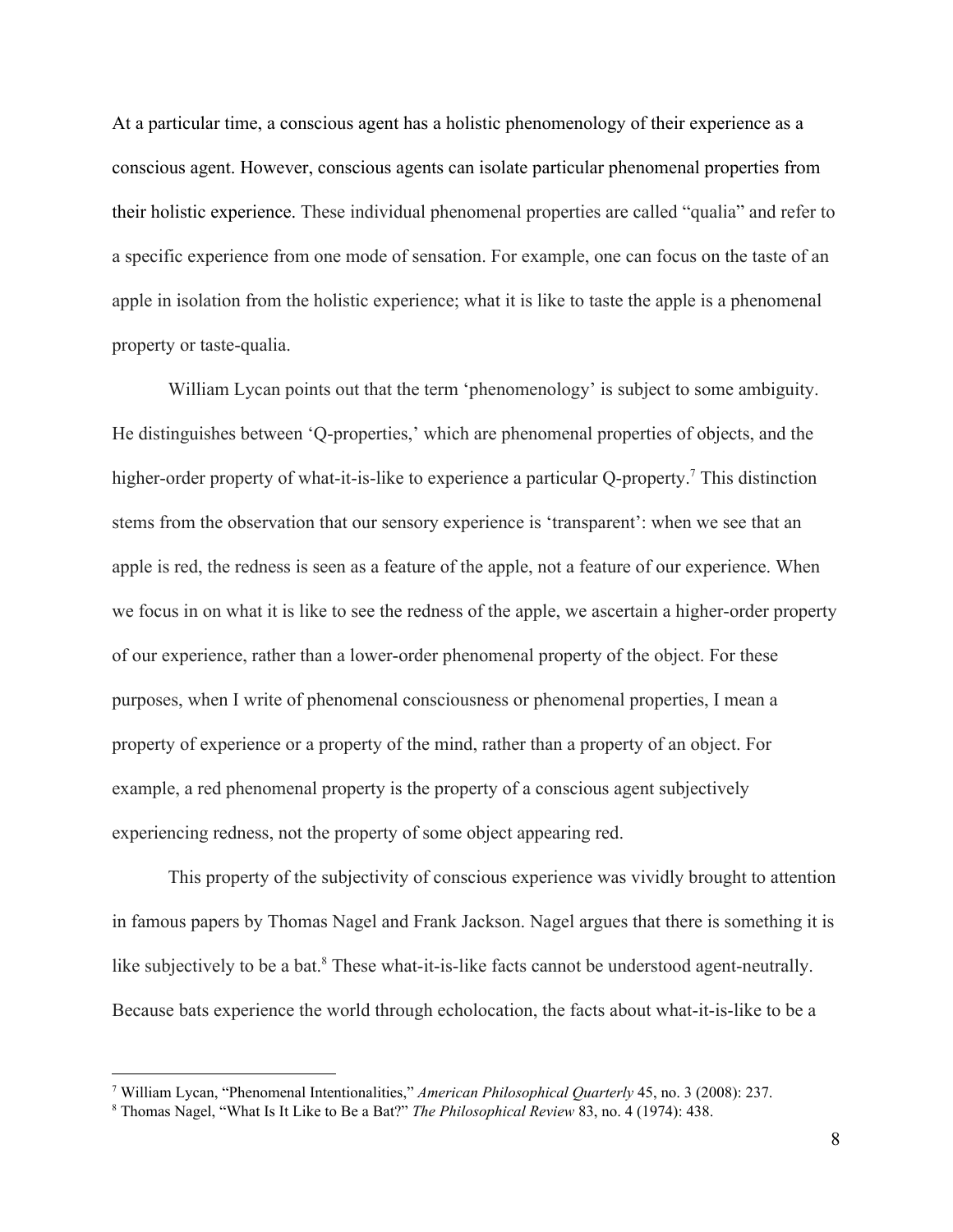bat can only be understood if one is a bat; humans can at best imagine what it would be like to be a human living as a bat. As a result, phenomenal consciousness provides access to a class of knowledge that evades objective or third-personal description and which can only be understood subjectively.

Similarly, Jackson imagines a scientist named Mary who is raised in an entirely black-and-white environment, such that she has never seen color.<sup>9</sup> Mary is a neuroscientist, and knows everything there is to know about how the brain and how it perceives color. Still, Jackson argues that Mary will learn something new upon her first perception of the color red. Mary's complete knowledge of the physical facts about color is insufficient for total knowledge about color; the information she is missing comes entirely from phenomenal consciousness.

Having isolated phenomenal properties, a question remains as to which mental states exhibit phenomenal properties. It is uncontroversial to assert that sensory experience exhibits phenomenal properties: seeing color, smelling an odor, or feeling a pain are all paradigmatic examples of phenomenal states. Some candidates for alternative phenomenal states include emotion, mood, or affect, and what Horgan and Tienson have called the phenomenology of agency. A primary project in this thesis is to argue that there exists a proprietary phenomenology of cognition. This is a mode of consciousness which represents intentional content.

<sup>9</sup> Frank Jackson, "Epiphenomenal Qualia" *Philosophical Quarterly* 32 (1982): 127-136.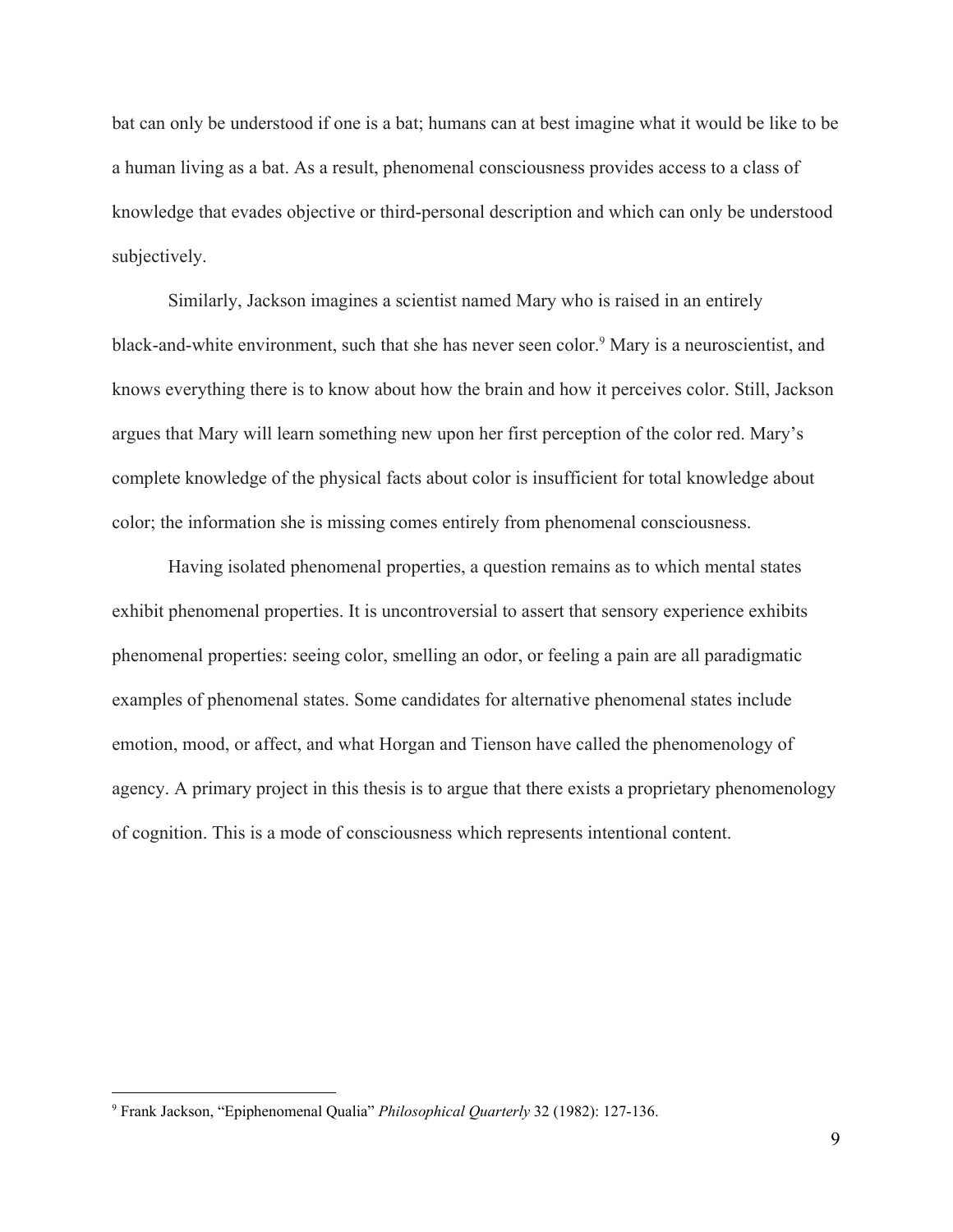#### **II. The Relationship Between Phenomenal Consciousness and Intentionality**

Intentionality and Phenomenal Consciousness are two properties of the mind which have received a great deal of attention in the last fifty years. In the mid-twentieth century, the computational-functional model of the mind was a central topic of debate in the philosophy of mind. This model asserts that the phenomena of the mind can be abstracted from the physical media in which they occur. Functionalists assert that the mind is multiply realizable in any medium, so long as inputs and outputs are properly configured according to some formal program. As a result, intentionality and phenomenal consciousness were each raised independently as important properties of the mind which apparently resist functional reduction. Searle's Chinese Room argument presents a reason to doubt that the computational-functional model is sufficient for intentionality. Jackson and Nagel's arguments present reasons to doubt that the computational-functional model can account for phenomenal consciousness.

#### a. Separatism

Because phenomenal consciousness and intentionality were each raised independently as objections to the computational-functional model of the mind, it has not been traditionally assumed in these debates that intentionality or phenomenal consciousness bear any important relationship to one another. The position that there is no important relationship between phenomenal consciousness and intentionality is called separatism. Separatism is largely the default position in the philosophy of mind, since most of the literature on phenomenal consciousness avoids concerns of intentionality, and most of the literature on intentionality avoids concerns of phenomenal consciousness.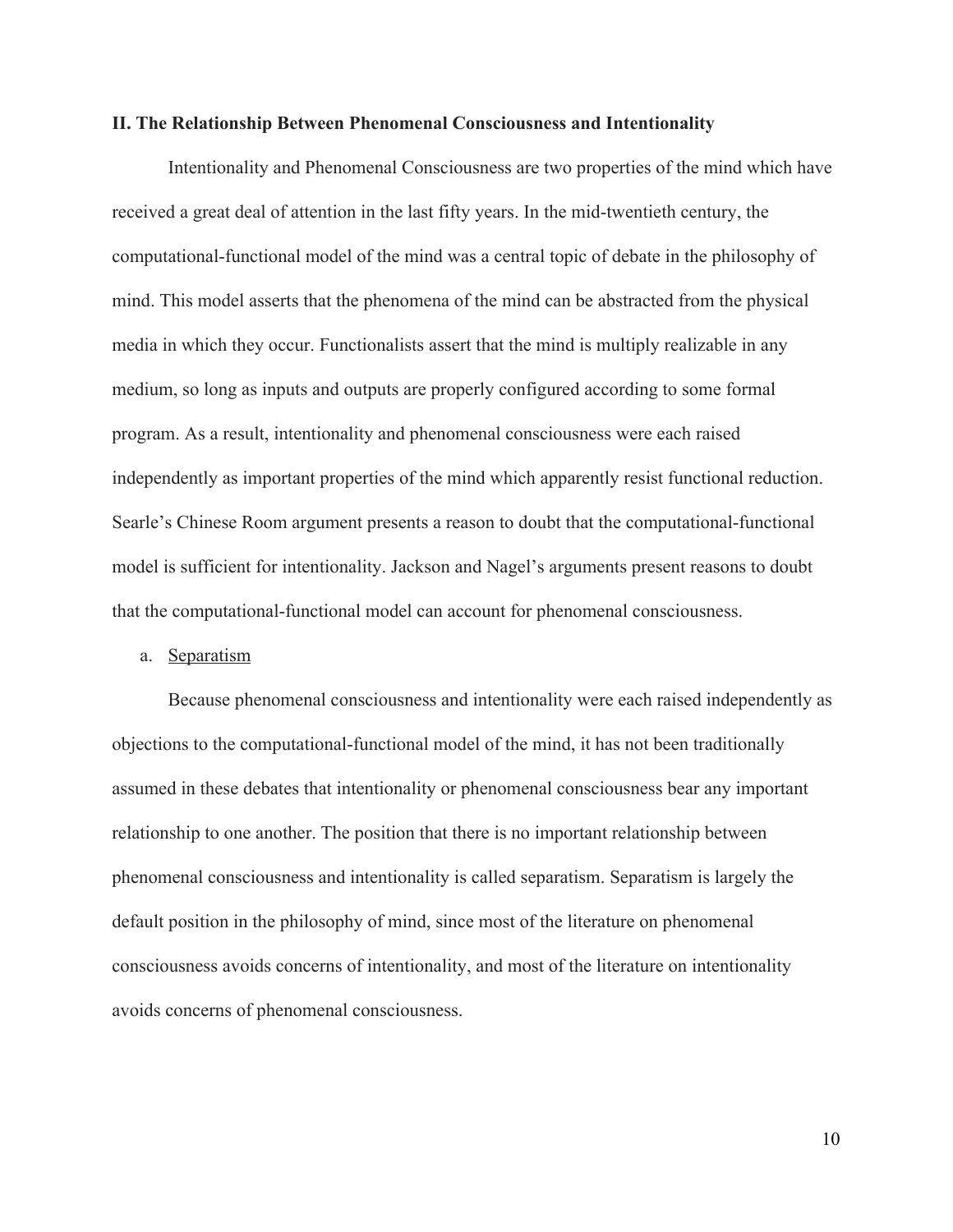Formal arguments in favor of separatism are hard to come by, in part because of its status as a default view. However, one reason to think that intentionality and phenomenal consciousness are unrelated involves externalist intuitions about intentionality. Recall that it is a widely-held view that intentional content is wide: intrinsic duplicates do not necessarily share the same representational properties. However, it is also widely-held that phenomenal content is narrow: intrinsic duplicates necessarily share the same phenomenal properties. If both of these views are true, then intentionality and phenomenal consciousness cannot be strongly related to one another, since a pair of intrinsic duplicates could plausibly share all their phenomenal properties but share none of the same representational properties. Many philosophers who endorse both positions endorse separatism.

Another reason to endorse separatism is that many mental states appear to decisively exhibit either phenomenal consciousness or intentionality while decisively lacking the other. For example, standing propositional attitude states appear to exhibit intentionality while lacking any phenomenology. The belief that cats are mammals may not enter my conscious awareness very often, but I would readily endorse this belief if prompted. As a result, it makes some intuitive sense to say that I believe that cats are mammals over time as a standing propositional attitude. Still, because this state exists outside my conscious awareness, it must lack phenomenal properties. Similarly, moods may be states which clearly possess phenomenal properties, yet do not represent anything. If these types of states are possible, then the instantiation of phenomenal properties is possible without the instantiation of representational properties, and vice versa.

In recent years, separatism has been challenged by two different classes of views: representationalism and phenomenal intentionality theory. Both of these positions are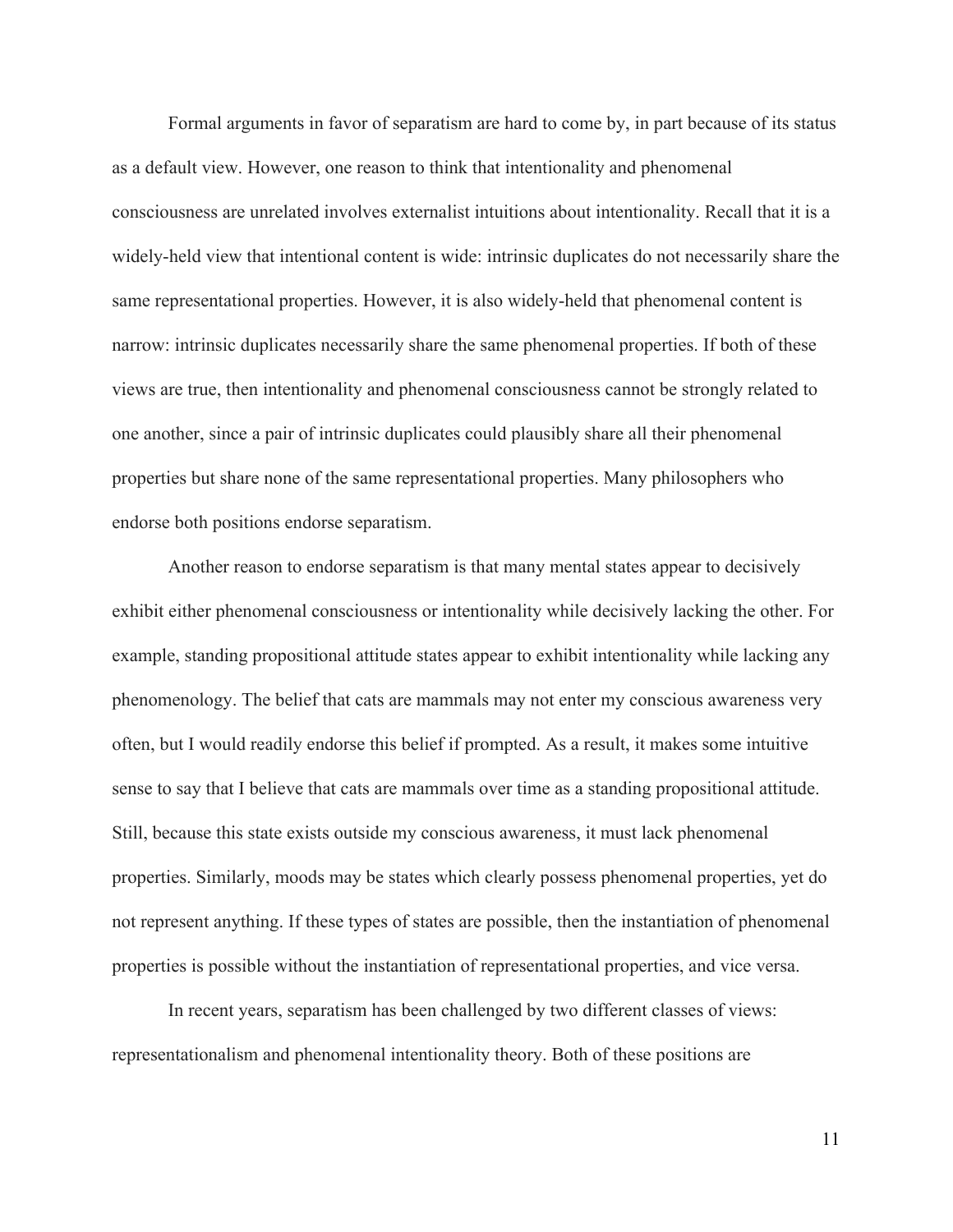anti-separatist because they assert some strong relation between phenomenal consciousness and intentionality.

#### b. Representationalism

Representationalism is the thesis that every phenomenal property is identical to some representational property. According to these view, the properties of phenomenal consciousness are among the many ways by which the mind can represent content. Representationalism is thus a theory of phenomenal consciousness which grounds phenomenal content in representational content. Representationalism can be reductive or non-reductive; it simply asserts that whatever the explanatory status of representational content, phenomenal content has the same status.

However, representationalism is most commonly defended in the form of tracking representationalism, such as the theories of Fred Dretske, Michael Tye, and William Lycan.<sup>10</sup> Tracking representationalism can be seen as an extension of the causal-teleological approach to intentionality outlined above. In addition to asserting that every phenomenal property is identical to some representational property, tracking representationalism also asserts that intentionality is explained by a tracking relation with the environment. For example, Dretske endorses a tracking relation according to which organisms develop systems with the natural function of indicating certain features of their environment. As a result, tracking representationalists are reductive with regard to representation. They assert that the property of intentionality can be explained in terms of simpler properties of natural systems. Furthermore, because phenomenal consciousness is a

<sup>10</sup> Fred Dretske, *Naturalizing the Mind* (Oxford: Oxford University Press, 1995); Michael Tye, *Ten Problems of Consciousness* (Cambridge: MIT Press, 1995); William Lycan, *Consciousness and Experience* (Cambridge: MIT Press, 1996).

For a detailed summary and criticism of reductive representationalism, see Angela Mendelovici and David Bourget, "Tracking Representationalism," in *Philosophy of Mind: The Key Thinkers*, ed. Andrew Bailey (New York: Continuum, 2014): 209-235.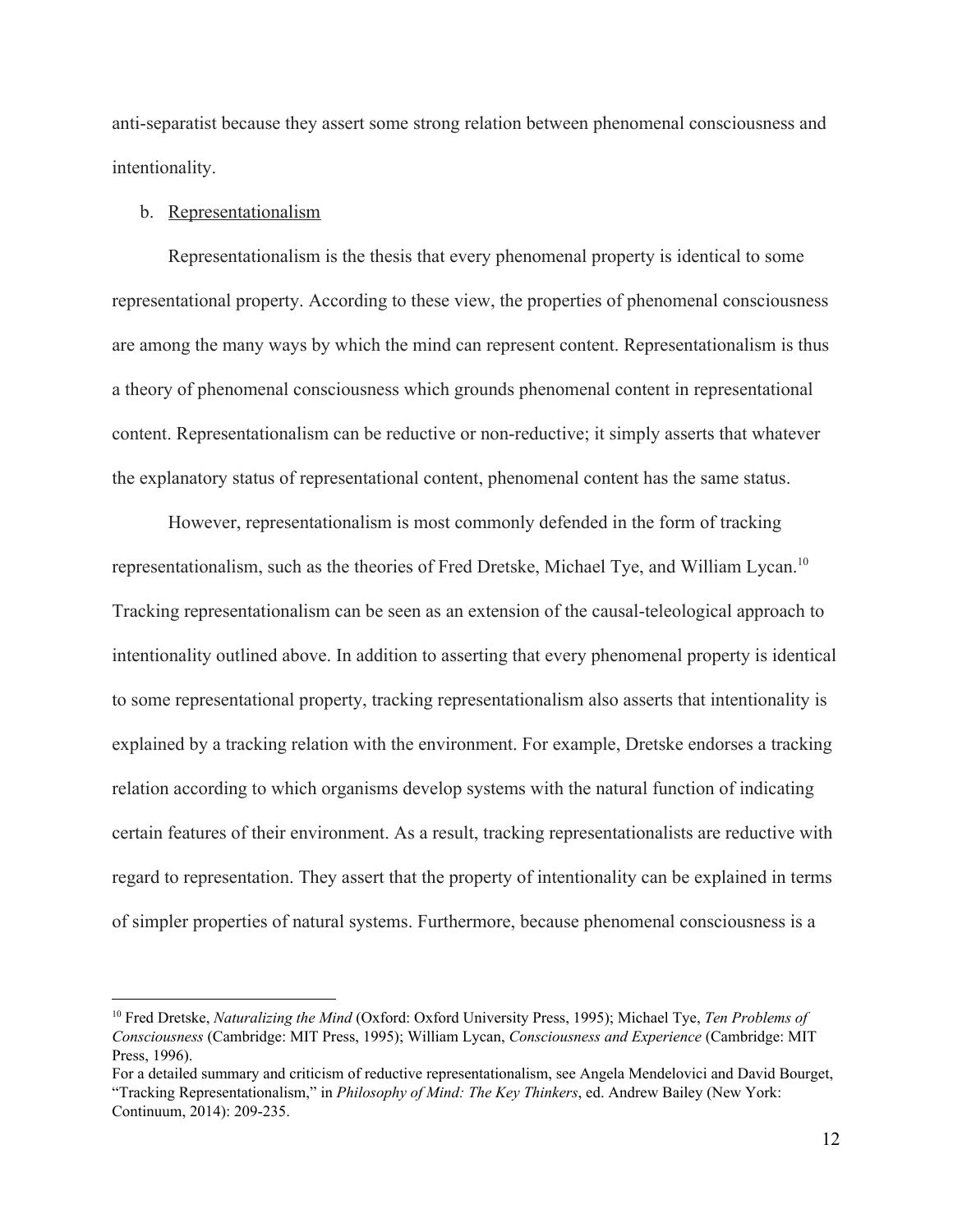particular kind of representational property, it too can be reduced to simpler properties. Thus, tracking representationalism offers a unified, reductive and physicalist theory of mind.

One motivation for tracking representationalism is the argument from transparency. Representationalists note that when we experience qualitative properties, we do not typically experience them as properties of our experience, but rather, as properties of external objects. Though we can internally reflect upon our experience, the experience is exhausted by the properties ascribed to external objects. As a result, representationalists argue that the phenomenal properties are exhausted by the representational properties. There is no qualitative aspect of experience aside from the aspect that allows for representation of the external world. Tracking representationalism allows for a neat explanation of sensory qualities by reducing them to intentional properties, which themselves can be reduced to tracking functions.

Representationalism faces the standard anti-separatist concern: they must explain how narrow phenomenal content could be identical to wide representational content. The standard approach is to endorse phenomenal externalism, which holds that phenomenal content, like intentional content, is wide. Intrinsic duplicates do not necessarily share the same phenomenal properties, and phenomenal consciousness depends in part on factors external to the conscious agent. $11$ 

In addition, representationalists require an explanation of supposed phenomenal states which lack any representational content. Because representationalists assert that every phenomenal property is identical to some representational property, phenomenal states which

<sup>11</sup> Fred Dretske, "Phenomenal Externalism, or If Meanings Ain't in the Head, Where Are Qualia?" *Philosophical Issues* 7 (1996): 143-158; William Lycan, "The Case for Phenomenal Externalism," *Philosophical Perspectives* 15 (2001): 17-35. Because representationalists take phenomenal properties to be ontologically dependent on representational properties, they assert that ordinary perception is laden with representational content such that it varies among intrinsic duplicates insofar as their intentional content also varies.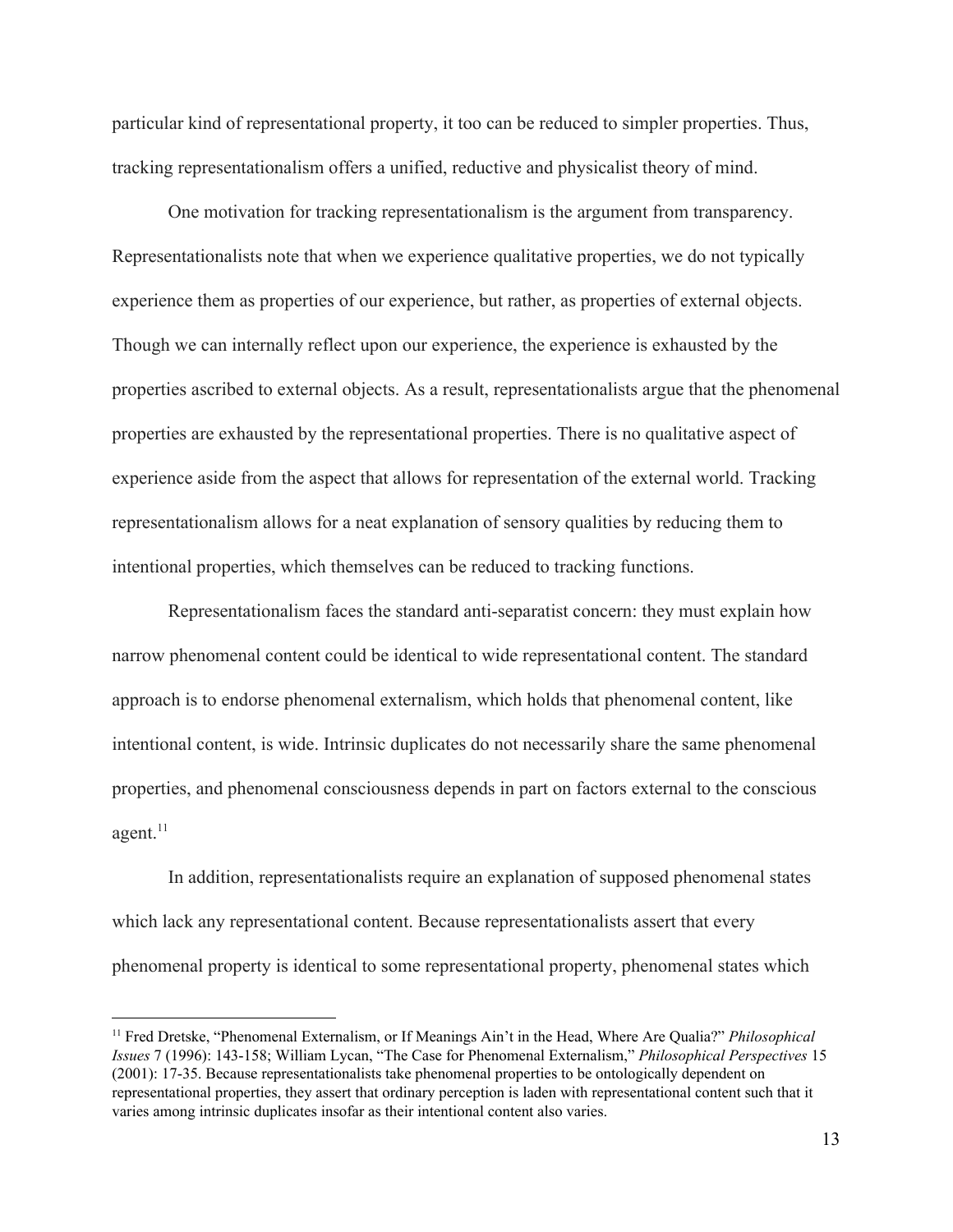lack representational content should not be possible. Some representationalists, like Michael Tye, argue that pains in fact represent both a location in the body and some quality of danger or badness. Similarly, emotions are treated as having certain evaluative representational content about the agent's condition, and also represent certain accompanying bodily conditions (such as an elevated heart rate). Moods are slightly more difficult to explain in this way, and representationalists have offered a range of approaches to explaining what representational content such phenomenal states represent, such as representing affective properties of the world in general. Similarly, some philosophers have raised counterexamples to representationalism by considering images for which the viewer can change the phenomenal character of the viewing experience without changing any representational properties of the image.

Another difficulty for representationalism is to explain cases of perceptual distortion. These are cases in which a perceptual apparatus partially fails, such that the perception is distorted, but the experience is not regarded as misrepresenting what it aims to represent. For example, a blurry visual perception of a chair is still taken to represent a chair. As a result, a blurry perception of a chair is phenomenally different from a vivid perception of a chair, despite both perceptions having the same representational content. Some representationalists (e.g. Dretske) claim that blurry vision in fact represents blurry objects, and others (e.g. Tye) argue that blurry vision has a representational property of visual ambiguity with regard to contours which accounts for the phenomenal contrast. This deficiency in detail is taken to be a representational difference corresponding to the phenomenal difference.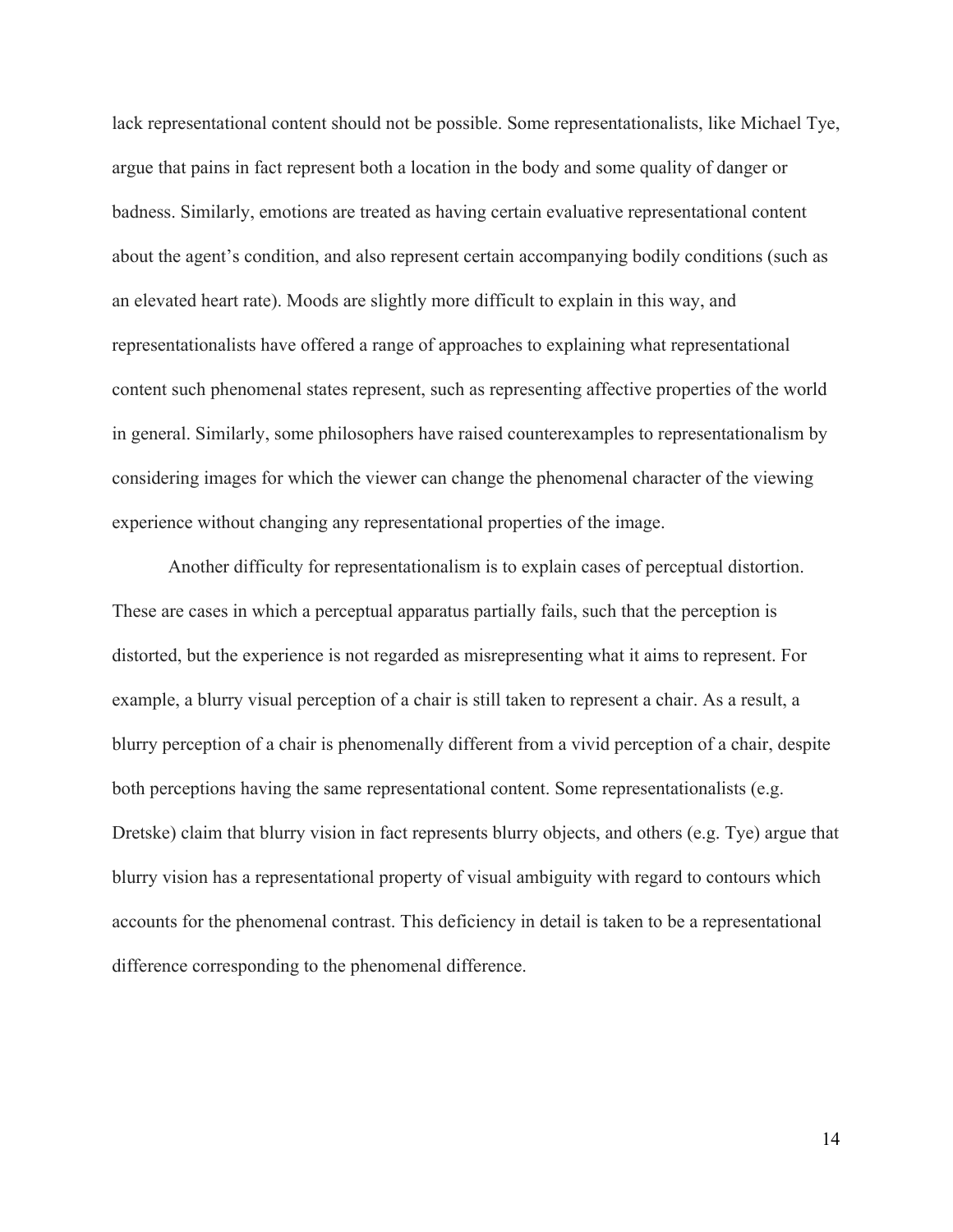#### c. Phenomenal Intentionality Theory

Phenomenal intentionality theory includes a broader category of views than representationalism. However, most views which fall under the general umbrella of phenomenal intentionality endorse the following theses (inspired by Uriah Kriegel's "The Phenomenal Intentionality Research Program"): (a) that there is a kind of intentionality, phenomenal intentionality, which is grounded in phenomenal consciousness; (b) that the intentional character of phenomenal intentionality is inseparable from its phenomenal character; (c) that phenomenal intentionality is narrow, in that it does not depend on anything external to the subject; (d) and that phenomenal intentionality is the basic form of intentionality from which all other intentionality is derived.

Particular theories may vary in the way they choose to spell out each thesis. For example, the grounding relation specified in (a) could include a number of different approaches. In general, phenomenal intentionality theorists endorse either an asymmetric grounding relation (such that the intentional properties of a state of phenomenal intentionality are grounded in phenomenal properties, but the phenomenal properties are not exhausted by their intentional content), or a symmetric identity relation (such that the intentional properties and the phenomenal properties of a state of phenomenal intentionality are one and the same).

Similarly, theories vary widely in their particular approach to defending the narrowness thesis outlined in (c). Some approaches are moderate, asserting that though phenomenal intentionality is constituted only by narrow phenomenal consciousness, other types of intentionality exist which are constituted by wide external conditions. However, stronger approaches assert that phenomenal intentionality is the only kind of intentionality exhibited by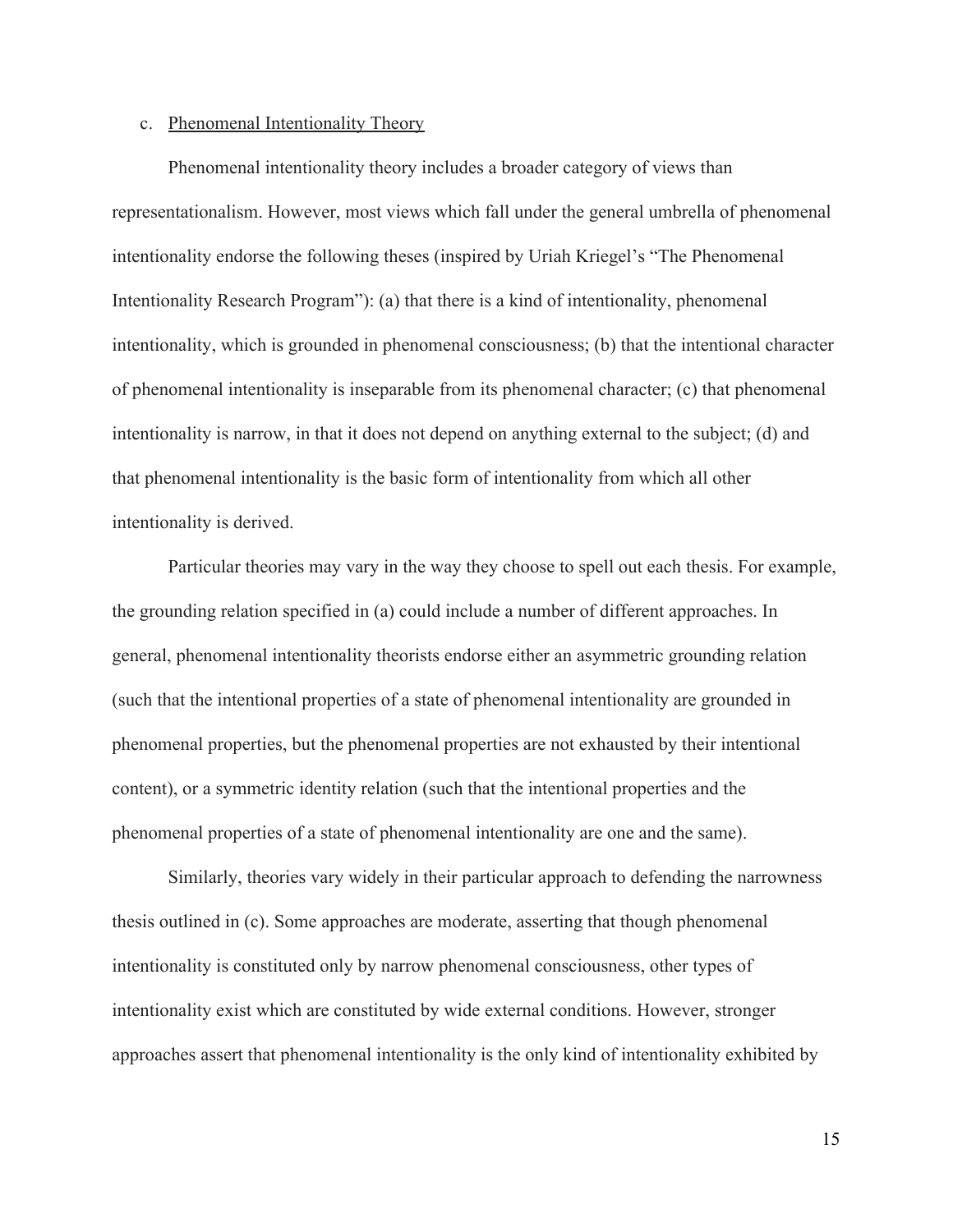mental content, and thus all possible intentionality is narrow. Because of the strength and influence of externalist intuitions, such strong approaches require a great deal of support. The primary project of this thesis is to outline a form of phenomenal intentionality theory which powerfully explains our capacity to have mental content while also avoiding the concerns of externalism.

Phenomenal intentionality theories also vary with regard to the scope of phenomenal intentionality. Some phenomenal intentionality theories see phenomenal consciousness as limited primarily to perceptual phenomenology, and aim to explain how such phenomenology is necessarily intentional. These theories can be understood as forms of non-reductive representationalism: every phenomenal property (limited to perceptual phenomenology) is identical to some representational property; however these representational properties are themselves both inseparable from their phenomenal character and explanatorily basic. In contrast, other phenomenal intentionality theories see phenomenology as far more expansive, including the phenomenologies of emotion, agency, and conscious thought. In particular, the phenomenology of conscious thought, often called the phenomenology of cognition, has garnered a great deal of attention. The form of phenomenal intentionality theory I argue for in this thesis focuses primarily on the phenomenology of cognition. Projects which focus on the intentionality exhibited by perceptual phenomenology are potentially compatible with this project. While one possible result is that all phenomenal states and all intentional states are fundamentally interdependent, it is also conceivable that the phenomenology of cognition is the only form of phenomenal consciousness which instantiates phenomenal intentionality. For now, I remain noncommittal as to these positions.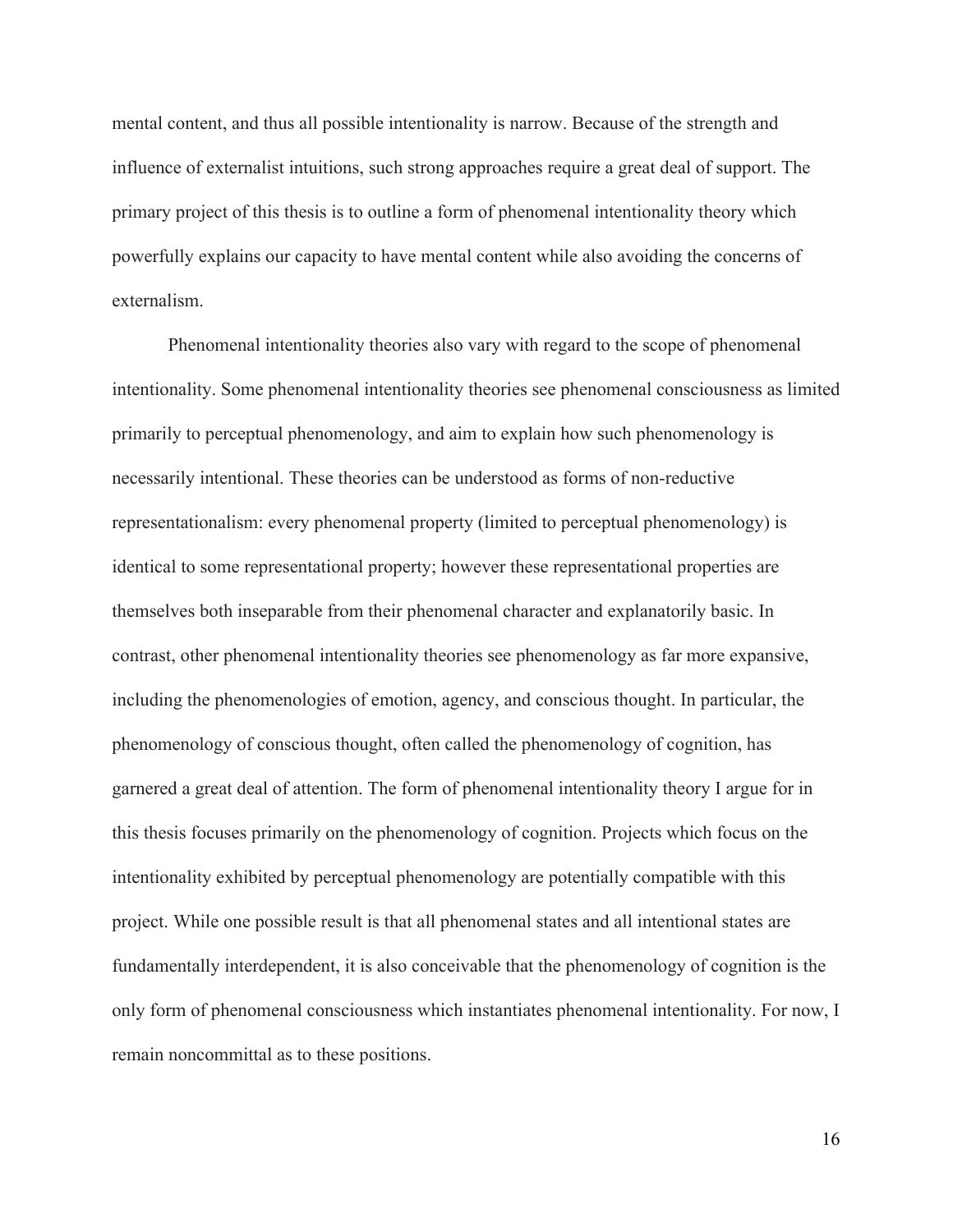Limiting my focus now to phenomenal intentionality projects which focus on the phenomenology of cognition, there are a number of motivations for phenomenal intentionality theory. First, a number of philosophers appeal to phenomenal contrast cases. For example, David Pitt considers "multiple-center embedded" sentences, such as "the boy the man the girl saw chased fled".<sup>12</sup> At first encounter, these sentences read as if they were ungrammatical strings of words. However, once one realizes that the sentence is equivalent to "the boy, who was chased by the man the girl saw, fled," the sentence reads entirely differently. The difference between these two experiences is clearly a phenomenal difference: there is something it is like to fail to understand the sentence, and there is something it is like to understand it. The shift between these states is immediately noticeable. These aspects are unique to, and indeed define, phenomenal experiences. Since the only difference between the two states is cognitive, there must be a phenomenology which characterizes cognition.

Phenomenal contrast cases tend to work primarily as illustrative examples, rather than formal argument. A more powerful form of argument, which I explore in detail in Chapter Two, is based on the particular kind of introspective access one has to the contents of one's own thoughts. Uriah Kriegel outlines the general form of the argument: "one has a special, immediate access to some of one's cognitive states (and their contents); only to phenomenal states (and contents) can one have this kind of special access; therefore, (some of) one's cognitive states (and their contents) are phenomenal."<sup>13</sup> These arguments from introspection aim to characterize the features of phenomenology-in-general, independently from any particular phenomenal mode,

<sup>12</sup> David Pitt, "The Phenomenology of Cognition or 'What Is It like to Think That P?,'" *Philosophy and Phenomenological Research* 69, no. 1 (2004): 2.

<sup>13</sup> Uriah Kriegel, "The Phenomenal Intentionality Research Program," in *Phenomenal Intentionality,* ed. Uriah Kriegel (Oxford: Oxford University Press, 2013).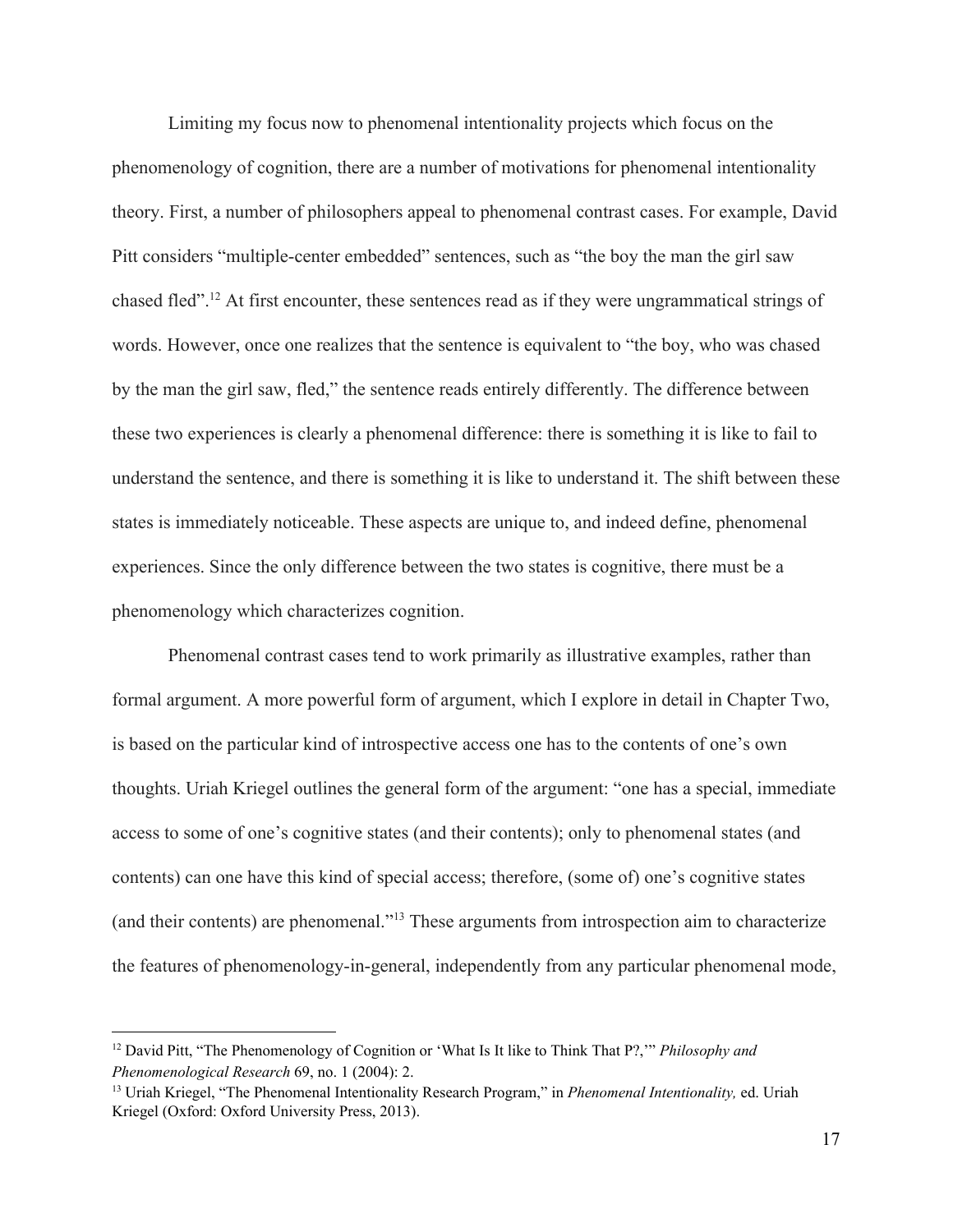then argue that our access to our cognitive contents is made possible by it being a type of phenomenology-in-general. Pitt argues that in particular, our access to our cognitive contents allows us to distinguish thoughts from other mental states, distinguish thoughts from one another, and individuate the contents of our thoughts. As a result, he asserts that cognitive phenomenology is proprietary, distinctive, and individuative. This argument will be the basis from which I outline my own form of phenomenal intentionality theory.

# d. Non-Reductive Representationalism

David Chalmers provides a helpful characterization of the difference between reductive representationalism and non-reductive representationalism. The key distinction is that reductive theories assert that phenomenal properties are identical to or grounded in certain representational properties "that can be understood without appeal to phenomenal notions," whereas non-reductive theories assert that such representational properties "cannot be understood without appeal to phenomenal notions." Some forms of PIT are reductive; these would assert that representational properties are grounded in phenomenal properties, and these phenomenal properties can be understood without appeal to representational notions. However, my version of PIT endorses an identity view and is non-reductive: it asserts that occurrent conscious thoughts are phenomenal-intentional states, possessing both representational and phenomenal properties.

Chalmers explains the nature of the relationship different theories assert between consciousness and intentionality in terms of entailment. If property *r* entails property *p*, whatever has property *r* must have property *p*. Two properties are identical if they entail each other: whatever has *r* must have *p*, and whatever has *p* must have *r*. Thus, representationalism asserts that phenomenal properties entail representational properties; a state cannot be conscious without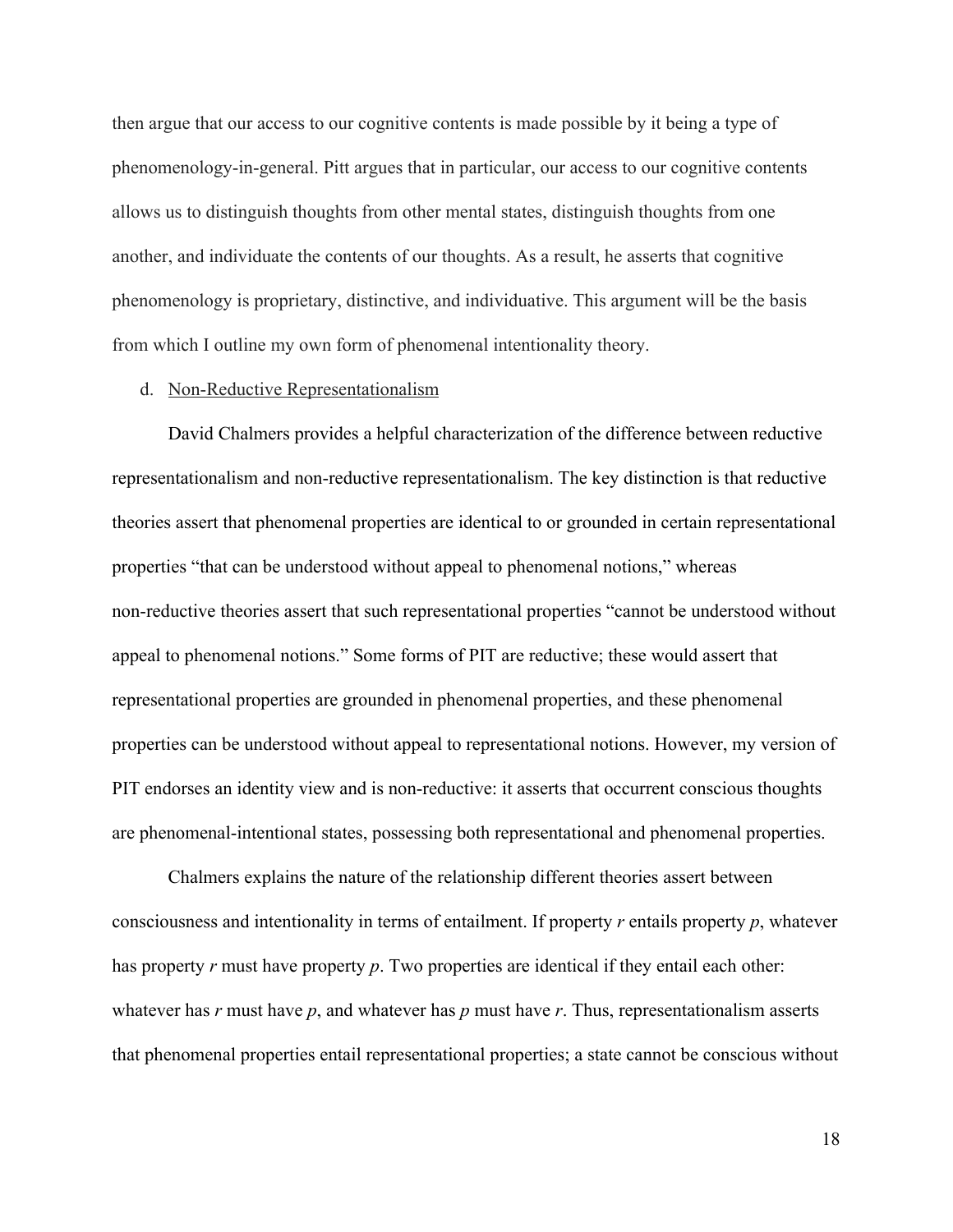being intentional. In contrast, PIT asserts that representational properties entail phenomenal properties; a state cannot be intentional without being conscious. Chalmers argues that it is implausible that representational properties entail phenomenal properties because "it seems that most or all representational contents can be represented *unconsciously*, without any associated phenomenal character at all."<sup>14</sup> However, many PIT theories, including my own, deny the existence of any unconscious states with intentional content.

 Non-reductive representationalism differs from PIT primarily in their explanda. PIT aims to provide an account of what makes a state intentional: that it has a certain kind of consciousness. As a result, PIT can plausibly assert that some phenomenal states are non-intentional, whereas others are intentional. PIT (at least in its strongest form) cannot plausibly assert, however, that some intentional states are phenomenal but others are non-phenomenal. In contrast, non-reductive representationalism aims to provide an account of what makes a state conscious: that it has intentionality. Such a theory can plausibly assert that some intentional states are non-phenomenal, whereas others are phenomenal. However, they cannot plausibly assert that some phenomenal states are intentional, whereas others are not.

My theory endorses PIT and is non-committal as far as NRR. What is essential to my theory is that no state has (full) intentional content unless it has holistic cognitive phenomenology. My theory is compatible with the view that other kinds of non-cognitive phenomenology lack intentional content. I am sympathetic, though officially non-committal, to the view that sensory phenomenology has intentional content.

<sup>&</sup>lt;sup>14</sup> Chalmers, "The Representational Character of Experience."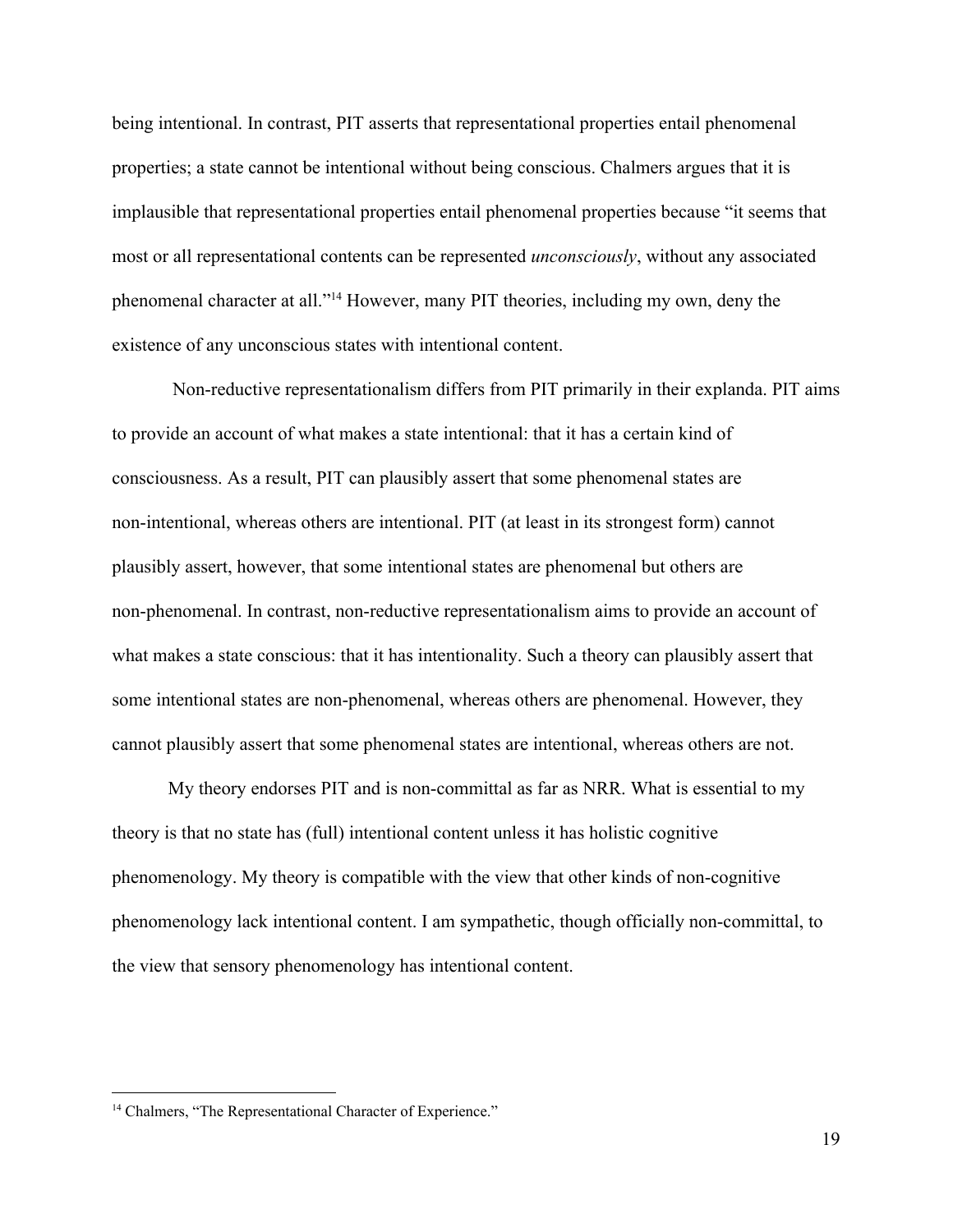#### **Chapter Two: Cognitive Phenomenal Holism**

# **I. Introduction**

Some of the intuitions behind Searle's view of intentionality can motivate phenomenal intentionality theory. Searle's Chinese Room argument primarily runs as a negative argument against functionalist and causal-teleological theories of intentionality, as pointed out earlier.<sup>15</sup> Despite the functional organization of the system or its causal connection to the world, the system lacks some condition necessary for intentionality. Searle's argument suggests that in order for a system to possess intentionality, it must possess a phenomenal awareness of its intentional content. The Chinese Room and its implications have been hotly debated for decades, and it is not meant to act as the primary argument for PIT; however, the intuitions it motivates are useful in getting a grasp on the nature of cognitive phenomenology.

His argument has two primary upshots. The first, as discussed already, is that a system can possess all the properties needed to satisfy functionalist or causal-teleological theories and still lack intentionality; therefore, such properties, even if necessary for intentionality, are insufficient. The second upshot is that such a system can behave *as if* it were fully intentional despite lacking intentionality; apparently intentional behavior is insufficient for intentionality. One implication of this second point is that from an external perspective, any apparently intentional system could conceivably lack intentionality; only from an internal perspective within the system (e.g. the first person perspective of a conscious agent) can one know for certain that a system is intentional. This can be seen as an extension of the problem of other minds from phenomenal consciousness to intentionality: just as one cannot know that a person who behaves

<sup>15</sup> John R. Searle, "Minds, Brains, and Programs," *The Behavioral and Brain Sciences* 3, no. 3 (1980): 417-424.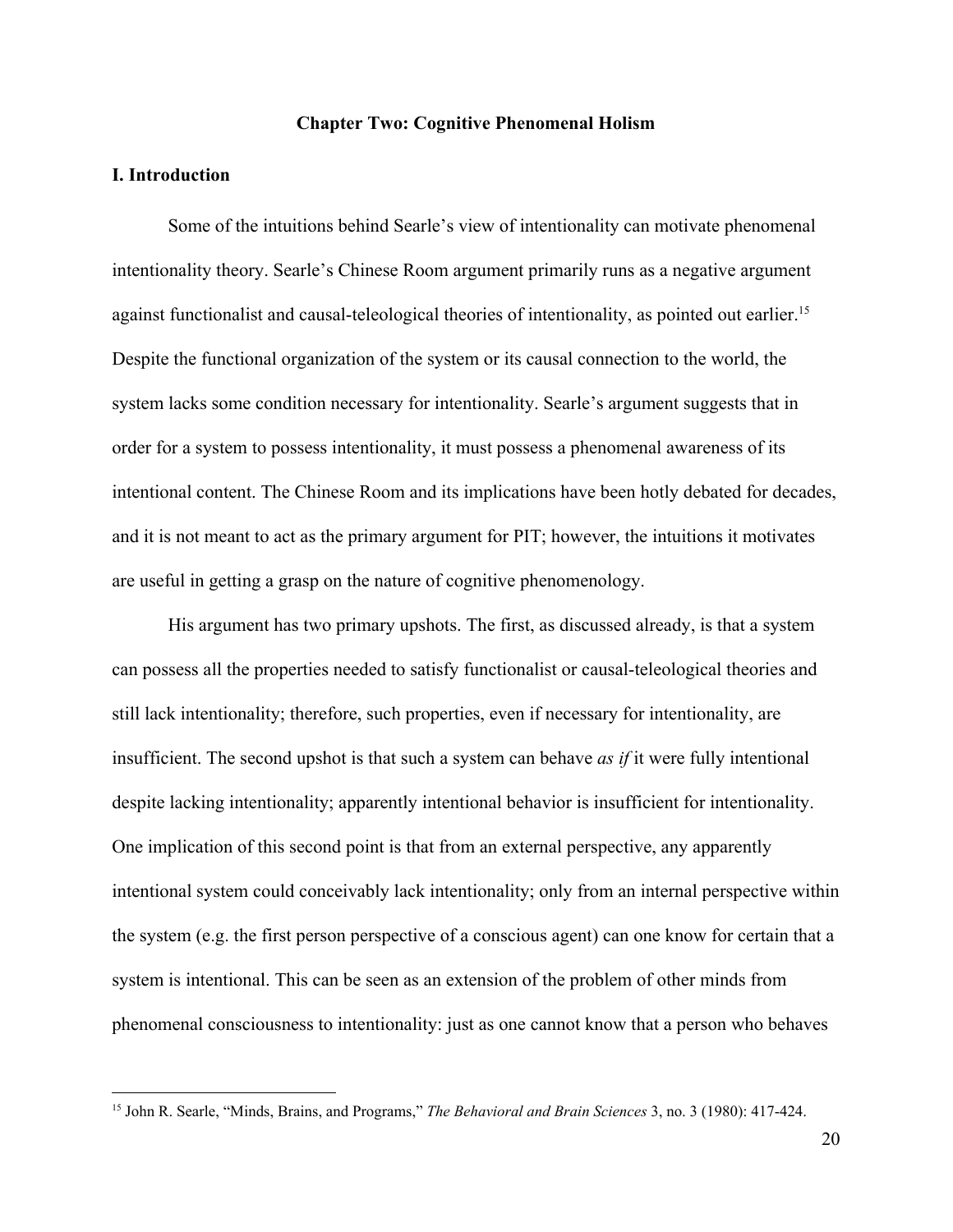as if they are in pain genuinely feels pain (has a phenomenal conscious experience), one cannot know that a person who behaves as if they represent certain content genuinely represents that content (has original intentionality).

The internal perspective provides a degree of epistemic access which is lacking in the external perspective. David Pitt's argument for cognitive phenomenology, which I review in greater detail in the following section, follows from the unique kind of epistemic access conscious agents have to their own intentional content.<sup>16</sup> He argues that this degree of epistemic access can only be explained if there is a proprietary, distinctive, and individuative phenomenology of cognition. A theory which focuses on this phenomenology of cognition can explain the deep connection between an agent's phenomenal awareness of their intentional content and the representational properties of the content itself.

In this chapter, I outline a phenomenal intentionality theory which begins from this unique degree of internal epistemic access to intentional content. A primary desiderata for a theory of cognitive phenomenology is to account for the rich, determinate, and complex intentional contents we are capable of representing. Mendelovici and Bourget deny that intentional contents exhibit this degree of richness and complexity. They argue that in ordinary thought, our intentional contents are vague and gisty. For example, they consider a philosopher who uses the term 'supervenience.'<sup>17</sup> When her colleague asks her to define the term, it takes her some time to arrive at a formal definition. As a result, Mendelovici and Bourget argue that her cognitive phenomenology was only sufficient to account for her initial usage of the word, which

<sup>16</sup> David Pitt, "The Phenomenology of Cognition or 'What Is It like to Think That P?,'" *Philosophy and Phenomenological Research* 69, no. 1 (2004): 2.

<sup>17</sup> Angela Mendelovici and David Bourget, "Consciousness and Intentionality" in *Oxford Handbook of Consciousness*, ed. Uriah Kriegel (New York: Oxford University Press, forthcoming): 30-31.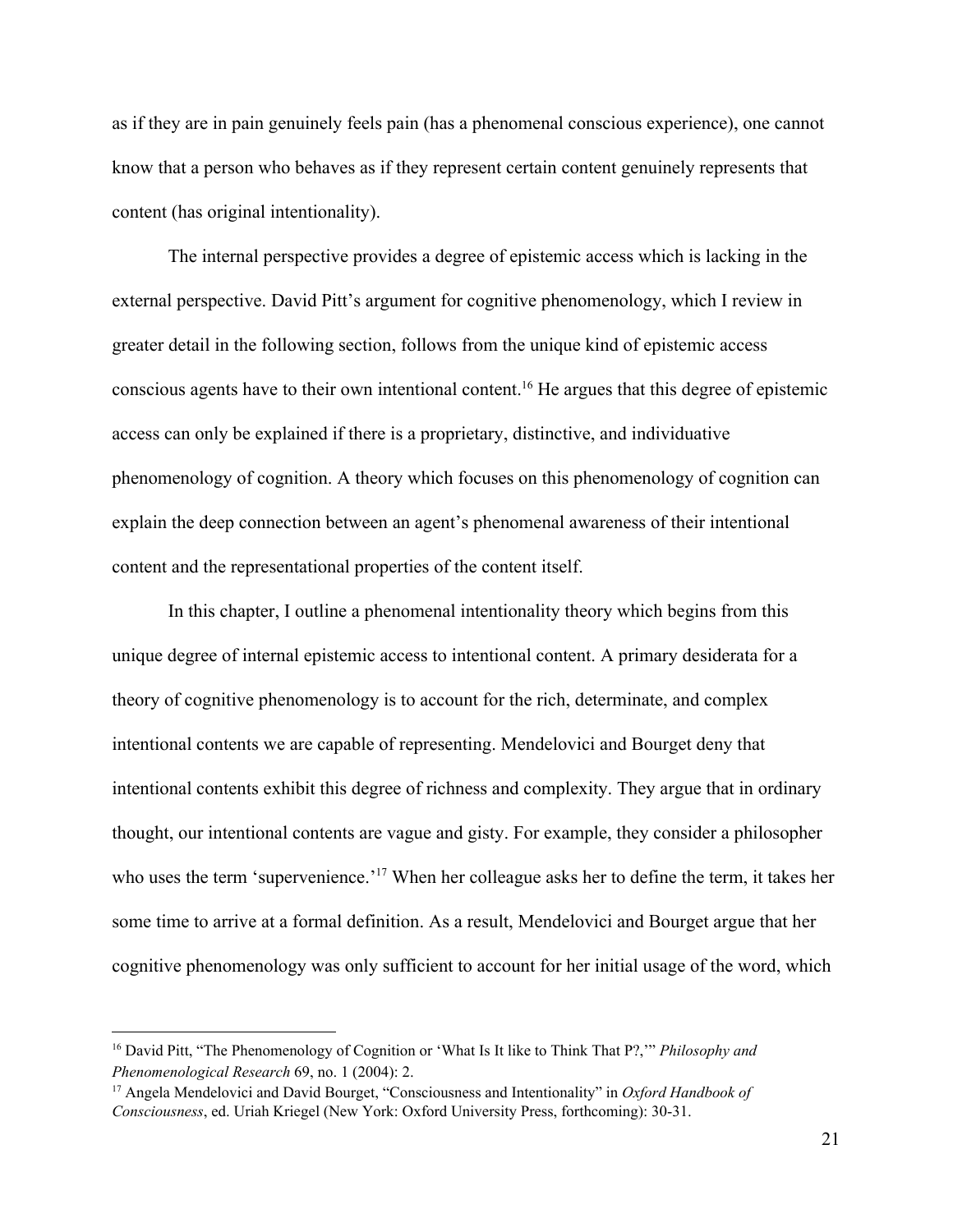was vague and indeterminate in content. When articulating a formal definition, they argue, she merely manifested a certain behavioral disposition to describe the meaning in that way; the more determinate formal definition was never present in her occurrent cognitive phenomenology, and was only accessible by means of further inference. I am sympathetic to Pitt's argument that at least in some cases, cognitive phenomenology is determinate enough to ground rich intentional content. However, a benefit of my account of cognitive phenomenal holism is that it can account for a spectrum of determinacy of intentional content, accounting for both gisty and fully determinate intentional content.

This project of explaining the determinacy of intentional content in terms of cognitive phenomenology faces a two-fold challenge. First, it is often assumed that intentional content obeys a logical structure, yet it is not immediately clear that a phenomenology could provide such a logical structure. Many theories of mental content explain this logical structure by asserting that mental content is propositional, and that the logical structure of the proposition is isomorphic to the logical structure of the thought. Second, intentional content must be communicable. We use language to communicate thoughts to other people, and as a result, it must be possible that two individuals can share the same intentional content. Again, the propositional model is often the answer to this problem: if mental content is propositional, then so long as my thought expresses the same proposition as yours, our thoughts are about the same content. Further, because sentences in a language express propositions, this model allows mental content to be communicated between people.

Some PIT theories also rely on this propositional model of mental content to explain logical structure. For example, in his 2004 paper, Pitt argues that cognitive phenomenologies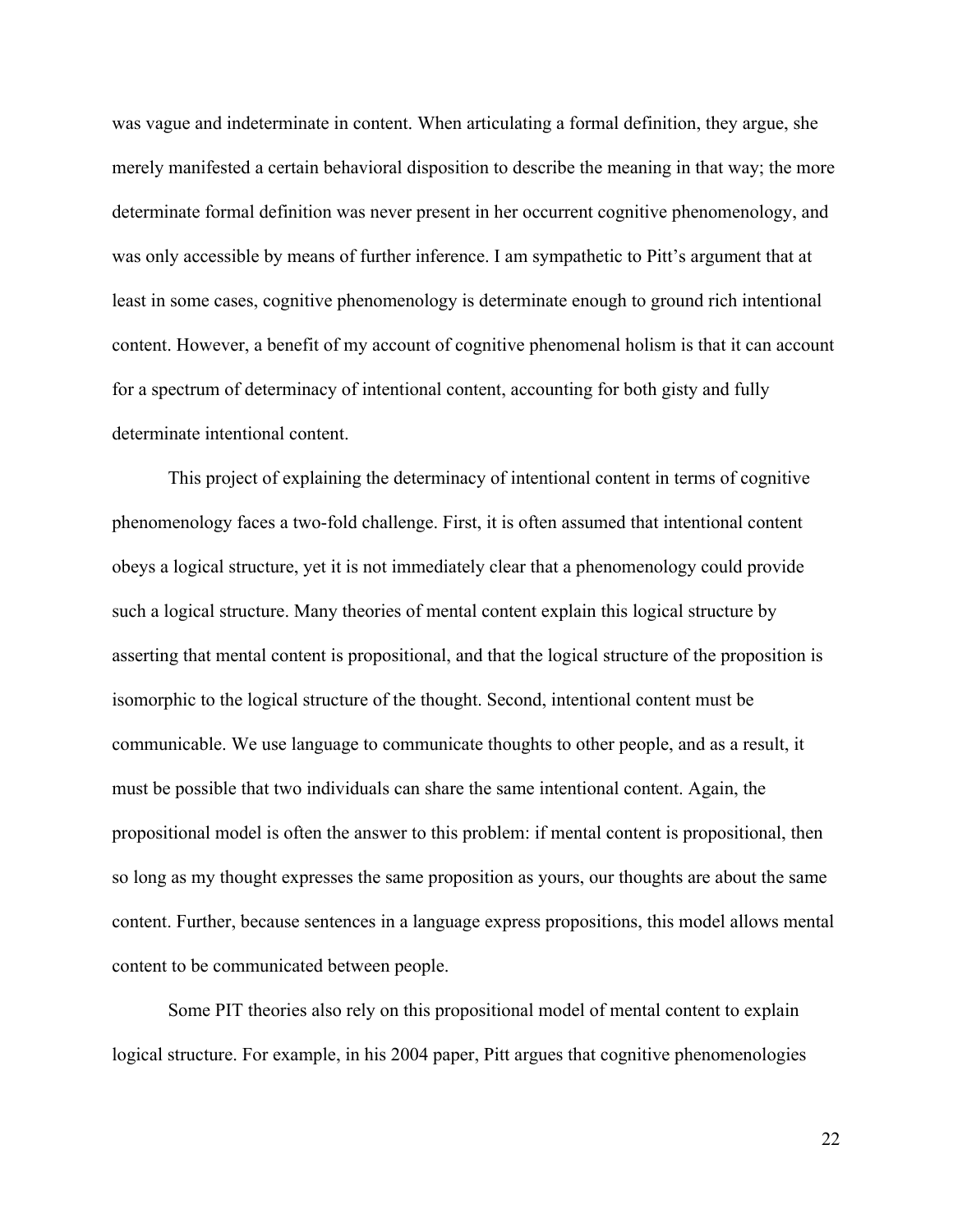express propositions,<sup>18</sup> and in his 2009 paper, he turns to a type/token model according to which particular cognitive phenomenologies are tokens of phenomenal intentional types, where these types correspond to propositions.<sup>19</sup> The problem, however, is that the propositional model contains the seeds of an argument for externalism.

The reason that the propositional model leads to externalism is precisely because of its function in allowing communication between people. If we believe that different people entertain the same intentional content because their thoughts express the same propositions, then the intuitions behind externalism can quickly arise. Burge's argument for externalism is based on the principle that, all things being equal, we should interpret people's expressions of their mental content literally.<sup>20</sup> Thus, when Bert says that he has arthritis in his thigh, we should take him to be talking about arthritis, despite the fact that arthritis is a condition of the joints. This leads Burge to argue that our mental content depends in part upon experts in our language communities who define the concepts which occur in our thoughts; as a result, our mental content depends in part upon factors external to the individual. Yet the principle of literal interpretation, from which this argument proceeds, derives directly from the propositional model. The reason to believe that Bert should be interpreted literally is that we believe that his thought about arthritis expresses the same proposition as our own; we take him to be talking (and thinking) about the same thing as us, because we believe that generally, our thoughts are all based upon the same propositions.

The account of cognitive phenomenal holism presented in this chapter aims to meet these challenges. I argue that it can account for the degree of richness, determinacy, and complexity of

 $18$  Ibid.

<sup>19</sup> Pitt, "Intentional Psychologism," *Philosophical Studies* 146, no. 1 (2009): 120.

<sup>20</sup> Tyler Burge, "Individualism and the Mental," *Midwest Studies in Philosophy* 4, no. 1 (1979): 73-122.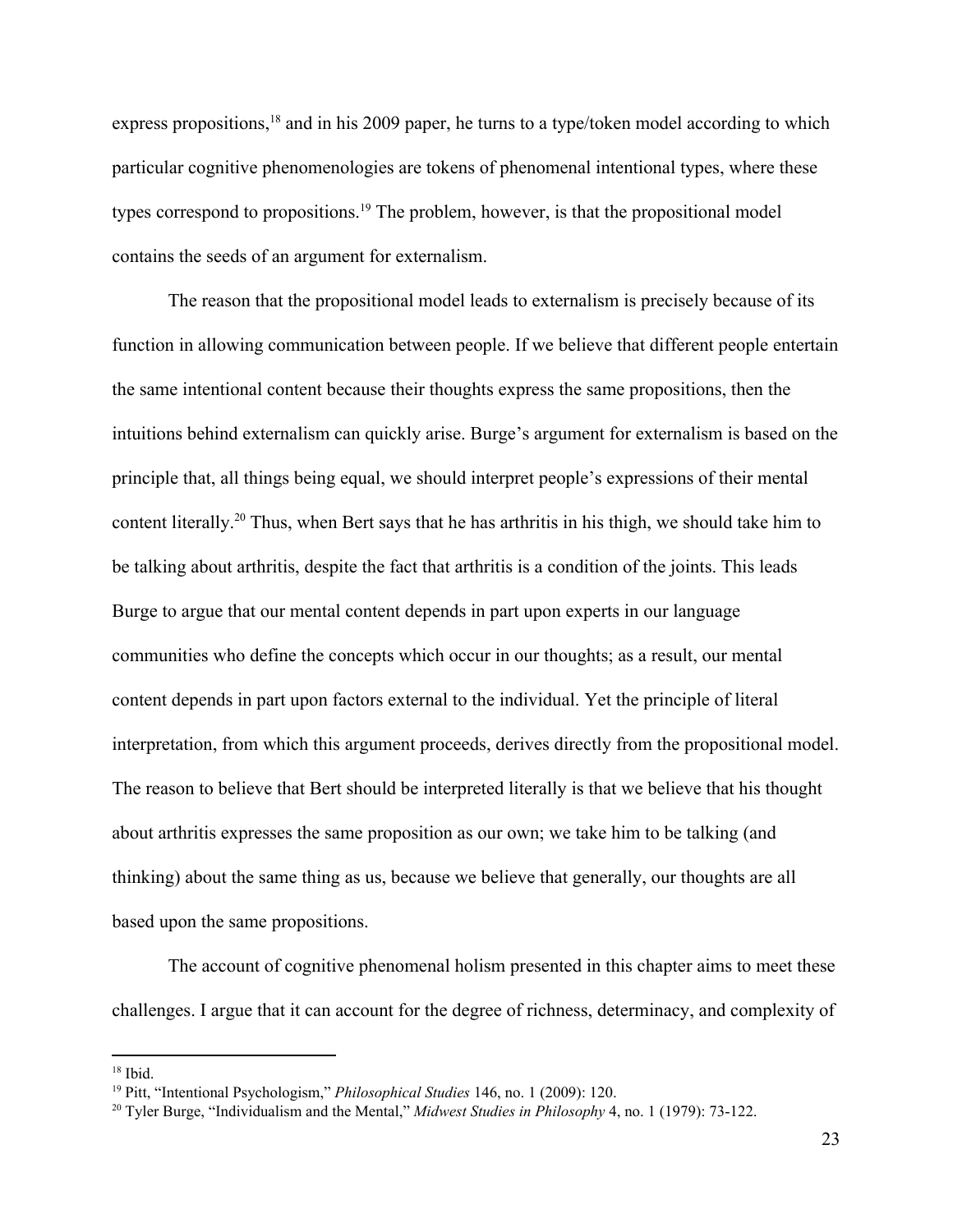intentional content in purely phenomenological terms while rejecting the propositional model of mental content. Not only does this model allow for a spectrum of determinacy of content, ranging from vague and gisty to fully specified, it also allows for a range of similarity between the mental content of different individuals. While in some (many) cases, two people's cognitive phenomenologies may align sufficiently so as to reasonably assert that their thoughts are about the same content, it is also possible that in many cases, two cognitive phenomenologies may be so different that the two people are simply talking past each other.

## **II. Cognitive Phenomenology**

Because my account intends to focus primarily on the nature of cognitive phenomenology, it is useful to begin by reconstructing Pitt's arguments for cognitive phenomenology.<sup>21</sup> Pitt's primary argument is from introspection:  $(K1)$  One can immediately and introspectively access the contents of one's occurrent conscious thoughts; (K2) One could not possibly immediately and introspectively access the contents of one's occurrent conscious thoughts unless each thought had a proprietary, distinctive, and individuative phenomenology; therefore (K3) Every conscious thought that  $p$ , for all thinkable contents  $p$ , has a proprietary, distinctive, and individuative phenomenology.

Pitt first employs Dretske's distinction between simple seeing, the capacity to distinguish an object from its environment on the basis of its visual appearance, and epistemic seeing: "One need not be able to identify what one is seeing (know what it is) in order to be able to distinguish it from its environment." $^{22}$  In contrast, epistemic seeing necessarily involves belief that one is

<sup>&</sup>lt;sup>21</sup> Pitt, "The Phenomenology of Cognition," 8-13

 $22$  Ibid, 9.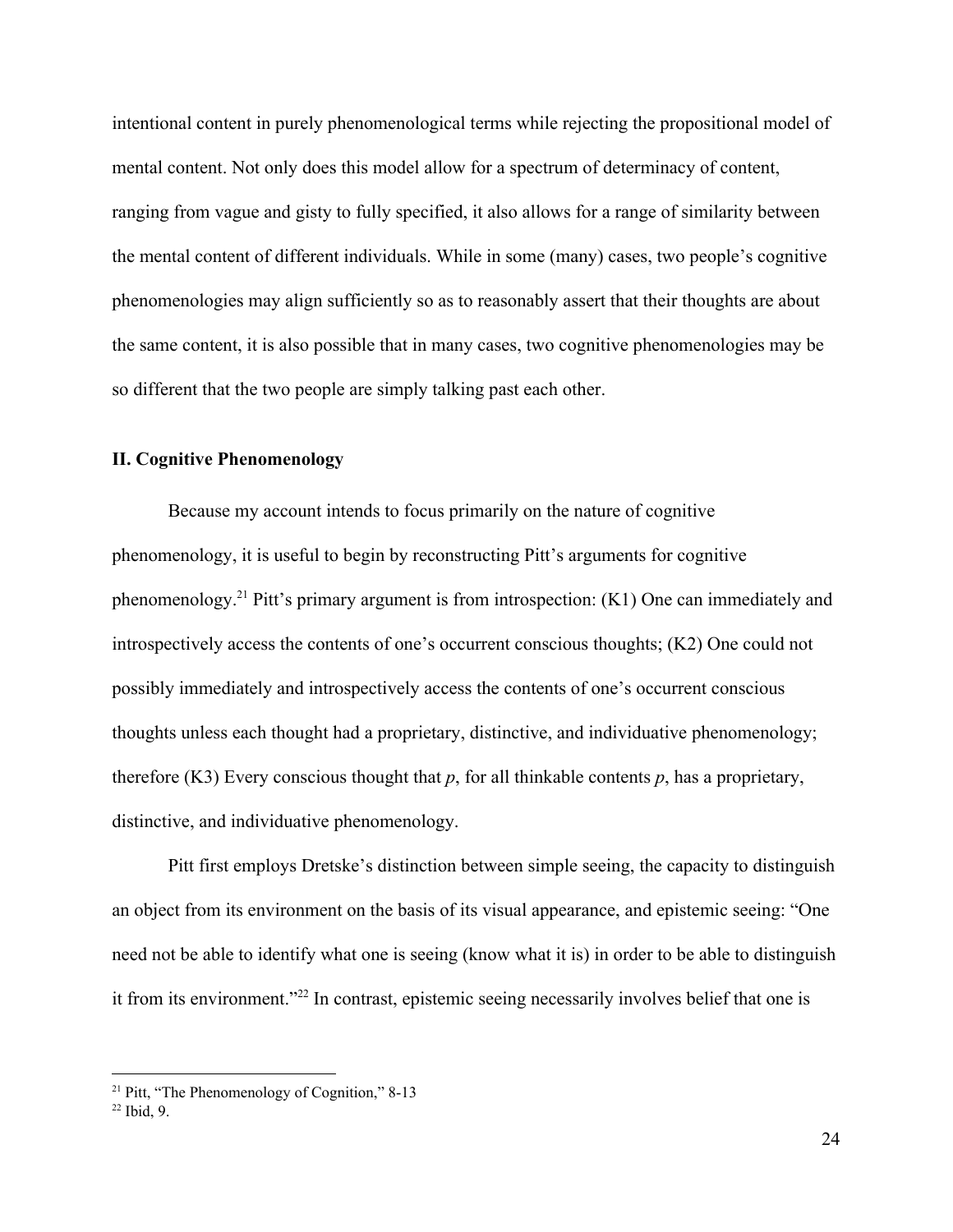seeing some particular object. Pitt extends this to the other modes of perceptual experience; for example, one can smell that the brownies are in the oven or feel that the surface is rough. Pitt argues that epistemic perception constitutes knowledge, and in particular, what Russell calls knowledge by acquaintance; $^{23}$  in contrast, simple perception is a form of simple acquaintance. Moreover, Pitt argues that one may have simple acquaintance with and knowledge by acquaintance of one's occurrent conscious thoughts. Not only can one introspectively distinguish a particular thought from one's other thoughts, one can also identify it as a particular thought. The former capacity is analogous to simple acquaintance, while the latter is analogous to knowledge by acquaintance. In some cases, one may not be able to classify a particular mental state (such as a fleeting sensation or emotion), but the mental state is nonetheless experienced. This is a case of introspective acquaintance without knowledge by acquaintance.

Pitt calls the particular form of introspective knowledge by acquaintance 'grasping,' where 'grasping that *p*' is analogous to 'seeing that *p*' or 'smelling that *p*.' Importantly, grasping that *p* is different from merely thinking that *p*: grasping that *p* involves having a higher order thought about  $p$ : "the belief that the thought  $t$  has the content that  $p$  is conclusively justified by the experience of *t*." Thus, Pitt's argument is that the immediate knowledge of one's occurrent conscious thoughts is a form of knowledge by acquaintance, and that "this is not possible without simple acquaintance, which itself depends upon the introspected state having phenomenal character."<sup>24</sup> According to Pitt, the phenomenology of cognition is a proprietary mode of consciousness just as visual and auditory perception are proprietary modes of consciousness. Within each mode, mental states can be distinguished from each other according to their

<sup>&</sup>lt;sup>23</sup> Russell's theory of knowledge and its extensive commentary are not relevant here; Pitt is simply referring to knowledge on the basis of an object appearing some distinguishable way in perceptual experience.  $24$  Ibid, 11.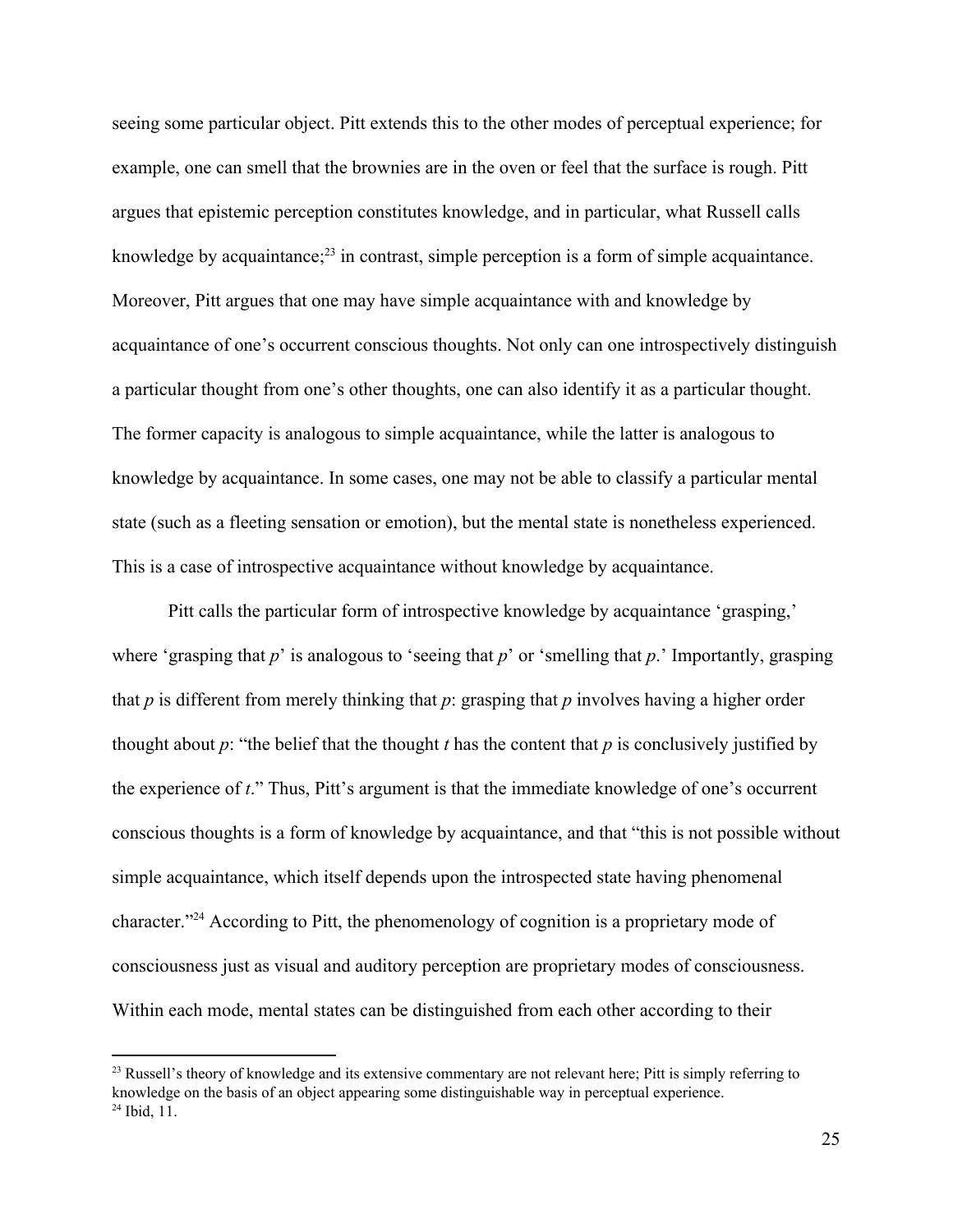phenomenal characters. Moreover, their phenomenal properties allow for knowledge by acquaintance.

Pitt finds K1, that we have immediate, introspective knowledge of our conscious occurrent thoughts, difficult to deny. He focuses on objections to K2, that such immediate knowledge can only be explained by cognitive phenomenology. He considers whether a functional/computational model of belief formation can explain this kind of access. For example, suppose that whenever the thought *t* consciously occurs, the thought *t'* co-occurs, where the content of *t*' is 'the content of *t* is  $p.^{25}$ . Because this mechanism could occur without any phenomenology at all, it presents a counterexample to cognitive phenomenology.

However, Pitt denies that the causal co-occurrence of *t* and *t'* qualifies as *identifying t* as the thought that *p* so as to qualify as a form of knowledge by acquaintance. Pitt argues that it is essential that objects be identified on the basis of simple acquaintance. This kind of discrimination "requires that the object appear to one in some discriminate way, and that one be attending to it."<sup>26</sup> Thus, the mere fact that the appropriate thoughts occur in the appropriate causal arrangement is insufficient, as the higher order thought must be formed not merely at the same time as the lower order thought, but on the basis of some phenomenal features of the lower order thought. That is, the knowledge of content, in order to constitute the right kind of knowledge, must be formed on the basis of distinguishing phenomenal features which are noticed by the agent. It is not enough to have knowledge of the content of the thought; that knowledge must be essentially connected to certain phenomenal features which make the thought identifiable in consciousness in the first place

<sup>&</sup>lt;sup>25</sup> Ibid, 19.

 $26$  Ibid.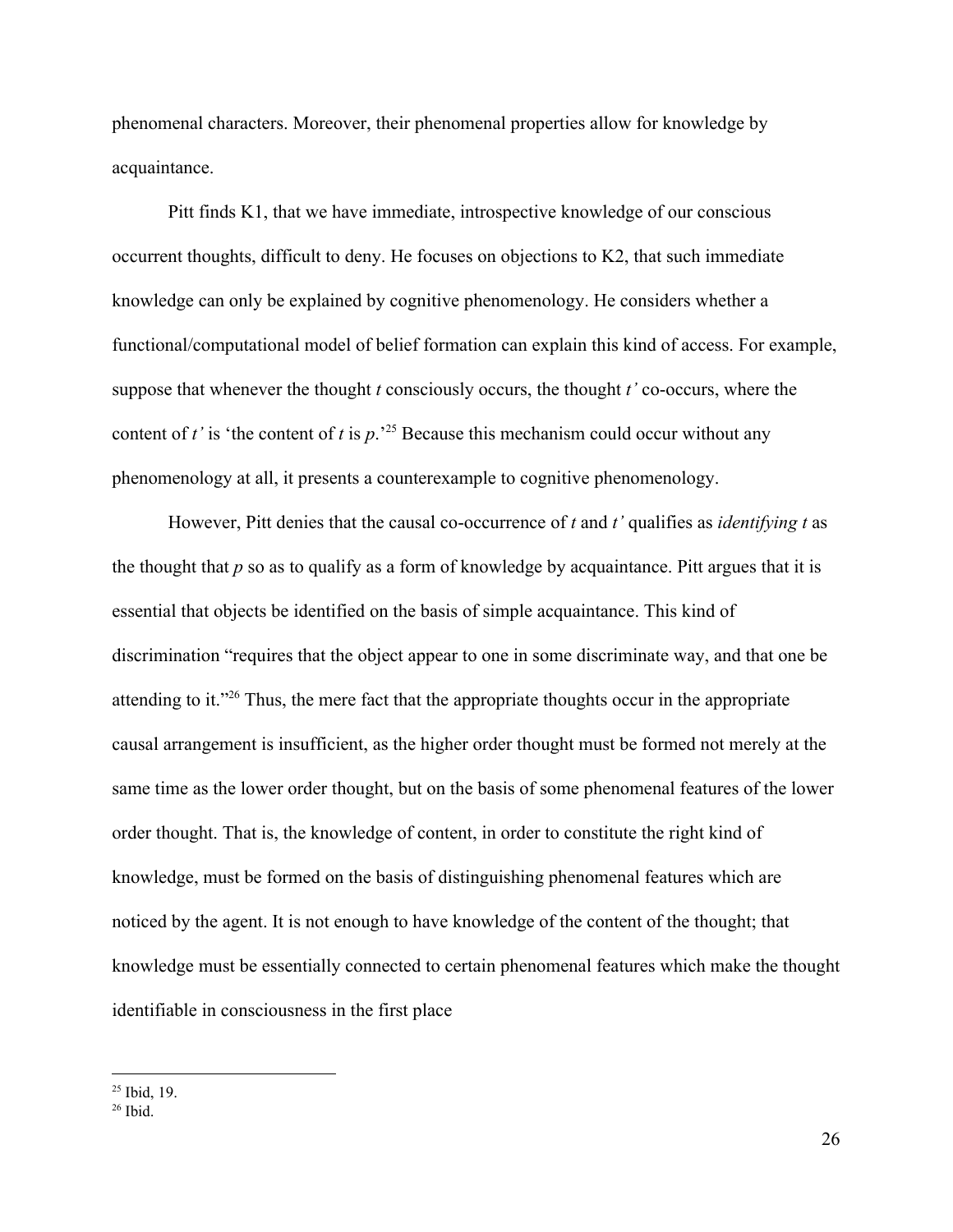One important feature of Pitt's view is that cognitive phenomenology is not merely sensory phenomenology which reliably accompanies the conscious occurrence of particular thoughts. Assume that every thought that 'snow is white' is accompanied by the visual phenomenology of seeing white snow. We can introspectively differentiate between our thought that snow is white and the visual phenomenology of seeing white snow; there must be something *distinctive* about the phenomenology of our thought, which is not explained by the visual phenomenology. This same line of reasoning applies to objections that thoughts are accompanied by phonological or orthographical phenomenologies: "if the tokening of a sentence in one's head is not sufficient for thinking the thought it expresses, then introspective awareness of the phenomenal properties of the sentence-image cannot be sufficient for introspective awareness of what is thought." $27$  In general, phenomenal contrast cases provide a useful heuristic for ruling out alternative modes of phenomenology. If the alternative phenomenology is possible in the absence of one's entertaining the relevant cognitive content, then the alternative phenomenology is phenomenally distinct from the relevant cognitive phenomenology.

In his 2004 paper, Pitt asserts a relatively weak relation between phenomenology and intentionality: cognitive phenomenologies express particular intentional contents, though the two are distinguishable from each other. Later, Pitt argues for an identity view: particular cognitive phenomenologies are identical to their intentional content. A particular cognitive phenomenology is a conscious state with some particular intentional content. Pitt provides some reasons to prefer an identity relation between intentional contents and cognitive phenomenologies rather than a weaker relation. First, this view is more economical, as it does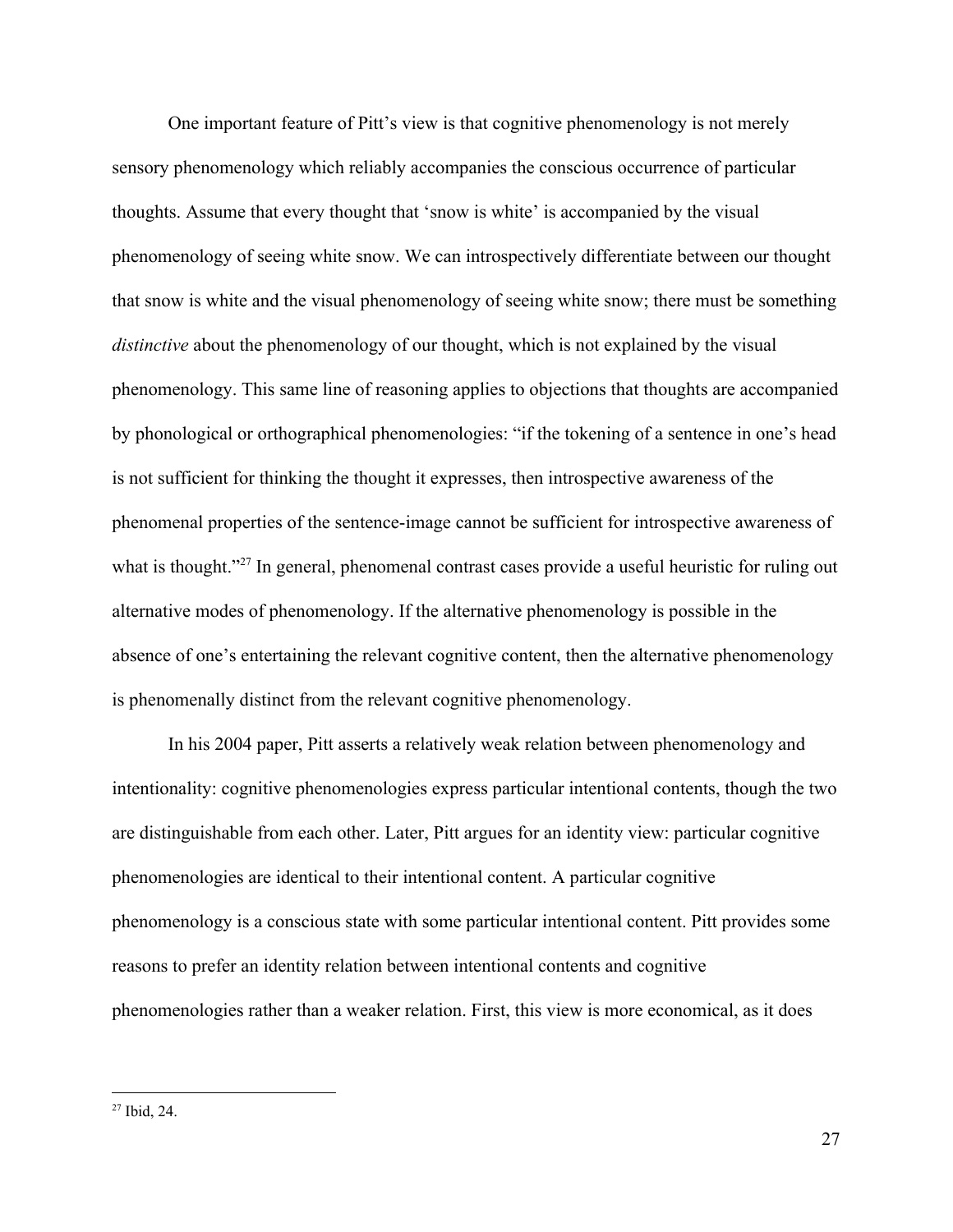not need to provide an account of independent intentional contents which would then be phenomenally constituted; rather, the phenomenology is the content. Second, this view provides a unified account of the mental. For any type of mental state, what it means to be in that state is to be having a particular kind of phenomenology. All mental states are thus uniformly phenomenally constituted. Finally, the identity view can best explain immediate introspective knowledge of mental content.<sup>28</sup> Recall that earlier, Pitt argued that we can immediately and introspectively (non-inferentially) access the contents of our thoughts, and that this introspection would be impossible unless there was a phenomenology of cognition. If the phenomenology of cognition is identical to intentional contents, the explanation can stop there. If instead the phenomenology of cognition bears some weaker relation to intentional contents (such as metaphysical grounding), the account needs a further explanation of how introspecting the phenomenology of cognition provides access to the content.

#### **III. Cognitive Phenomenal Holism**

My argument for cognitive phenomenal holism, the argument from additional mental content, appeals to Pitt's introspective argument for cognitive phenomenology. Pitt argues that the only explanation of our immediate, non-inferential access to the contents of our thoughts is that our thoughts are or are constituted by cognitive phenomenologies. Consider such a case of introspection. It is true, as Pitt suggests, that I can introspect on my thoughts and immediately know that I am thinking that snow is white. Yet further, in the act of thinking that snow is white, I also understand what 'snow is white' means. In order for such understanding to be possible, I must know certain things about snow and whiteness (snow is cold, snow falls in winter, white is

<sup>&</sup>lt;sup>28</sup> Pitt, "Intentional Psychologism," 120.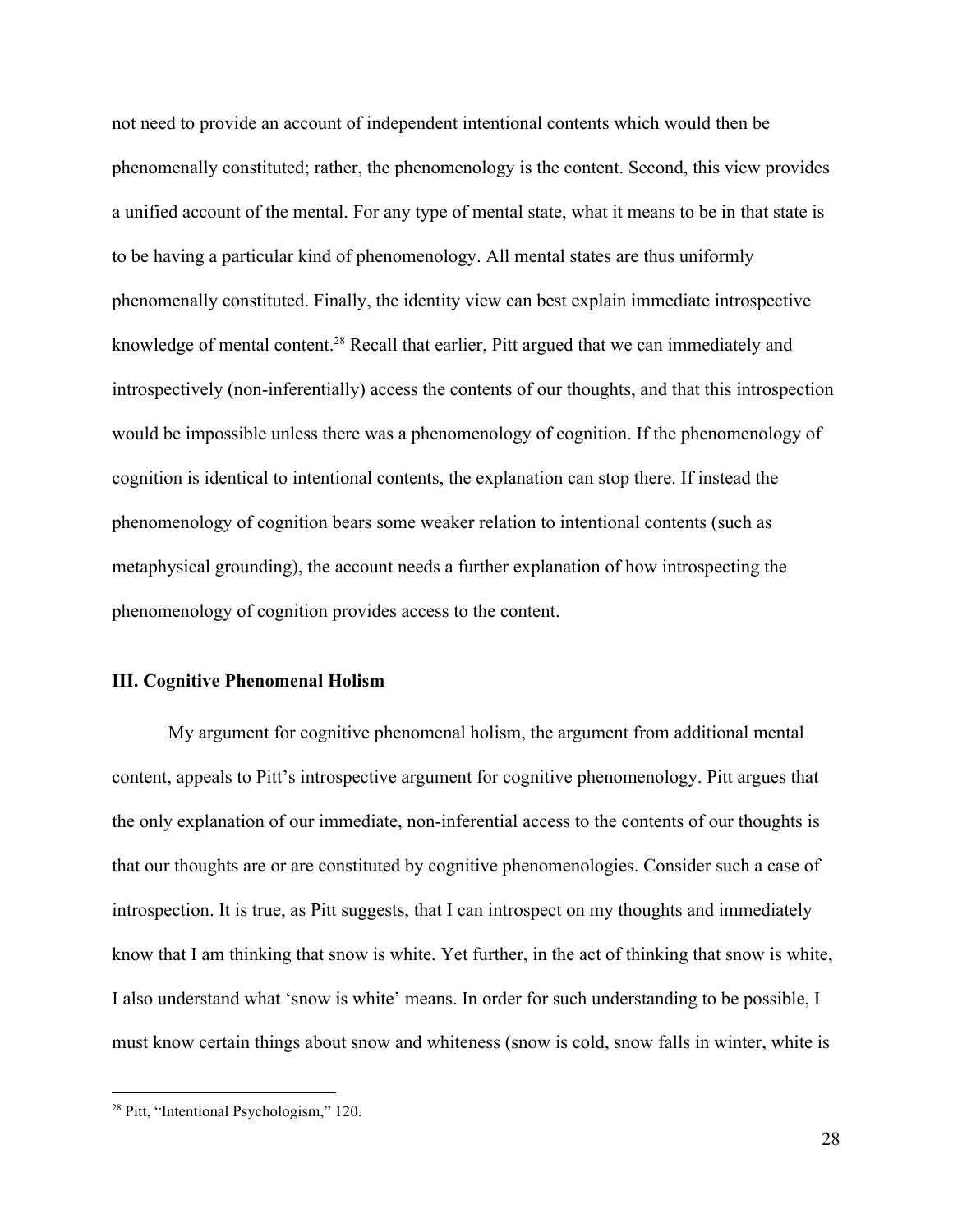a color, etc.). Now, just as my access to the content was immediate and non-inferential, my ability to understand the content is also immediate and non-inferential. I do not need to further reflect on snow to know that snow is cold. Insofar as it is conceptually possible for me to think about snow in the thought that snow is white, I must be thinking of something cold. Were I not thinking about a cold substance, I would not be thinking of my snow-concept. Importantly, one's access to this additional content is an extension of 'grasping' or knowledge by acquaintance. This content does not merely reliably co-occur with one's conscious thoughts; rather, one's access is based on the phenomenal features which make simple acquaintance possible. This phenomenon is important not because additional content occurs alongside one's conscious thought *t*, but that this additional content contributes to semantically determine the content of *t*.

This consideration indicates that an explanation of introspective access to belief contents must account for this 'additional content' in conscious belief. For an individual to understand the meaning of 'snow is white,' their conscious thought must include this additional intentional content. For this reason, I argue that cognitive phenomenology is holistic. The meaning of any particular belief for an individual is determined by that belief's role in a holistic Network of beliefs. Holism asserts that a change to any belief in the Network will change the meaning of every other belief in the Network; as a result, meaning can only be determined on the level of the Network, rather than on the level of particular beliefs.

Meaning holism is not a new idea to the philosophy of mind and language.<sup>29</sup> However, because this form of meaning holism forms part of a phenomenal intentionality theory, it is a particular variant of holism with certain features. First, the theory of cognitive phenomenal

<sup>29</sup> For example, W.V.O. Quine, "Two Dogmas of Empiricism," in *From a Logical Point of View* (Cambridge: Harvard University Press, 1951); Robert Brandom, *Making it Explicit* (Cambridge: Harvard University Press, 1994); Ned Block, "An Argument for Holism" *Proceedings of the Aristotelian Society* 95 (1995): 151-164.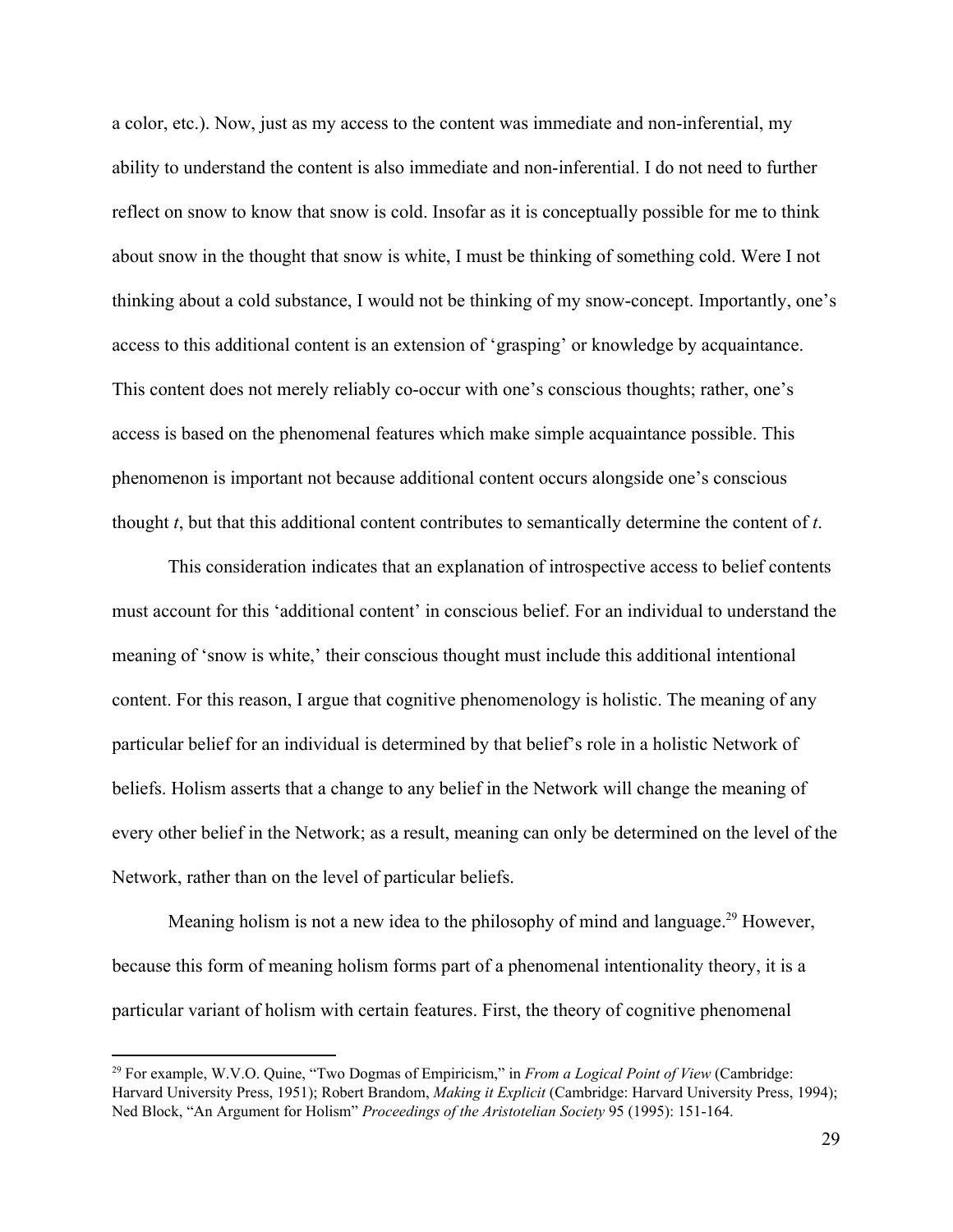holism is asserted as a theory of mental content, not as a theory of language-meaning. It asserts that occurrent conscious thoughts possess the contents they possess because of the role of those contents in a complex, meaning-determining Network. One implication of this view is that belief-content is never directly isomorphic to propositional content. On a simple account, this is because an individual belief's content, were it to be fully specified, would require a schematic map of every belief in the entire Network; this map both exceeds the scope of propositional content and contains relational information not captured by mere occurrence in a proposition. Yet more deeply, such a schematic map is not actually possible to make. One can imagine a diagram which lists an enormous number of propositions, connects them by lines, and clusters them into concepts. However, such an analogy relies on the possibility of isolatable atoms of belief-contents in order to construct such a diagram.

Instead, cognitive phenomenal holism occurs at the level of concepts, rather than individual beliefs. The reason the belief that snow is white contains additional content is that it is a belief about the concept 'snow', and the concept 'snow' contains a great deal of content, including content about the coldness of snow. Rather than thinking of inferential connections between atomic beliefs, it is more useful to think of overlap between concepts. What I have called the atomic belief 'snow is white' is rather a domain of overlap between my 'snow' concept and my 'whiteness' concept, which includes but is not limited to content about the whiteness of snow. However, the convention of discussing atomic beliefs to describe synchronic moments of cognitive phenomenology and to characterize the Network with a web metaphor is a useful conceptual tool, so I will continue to employ it.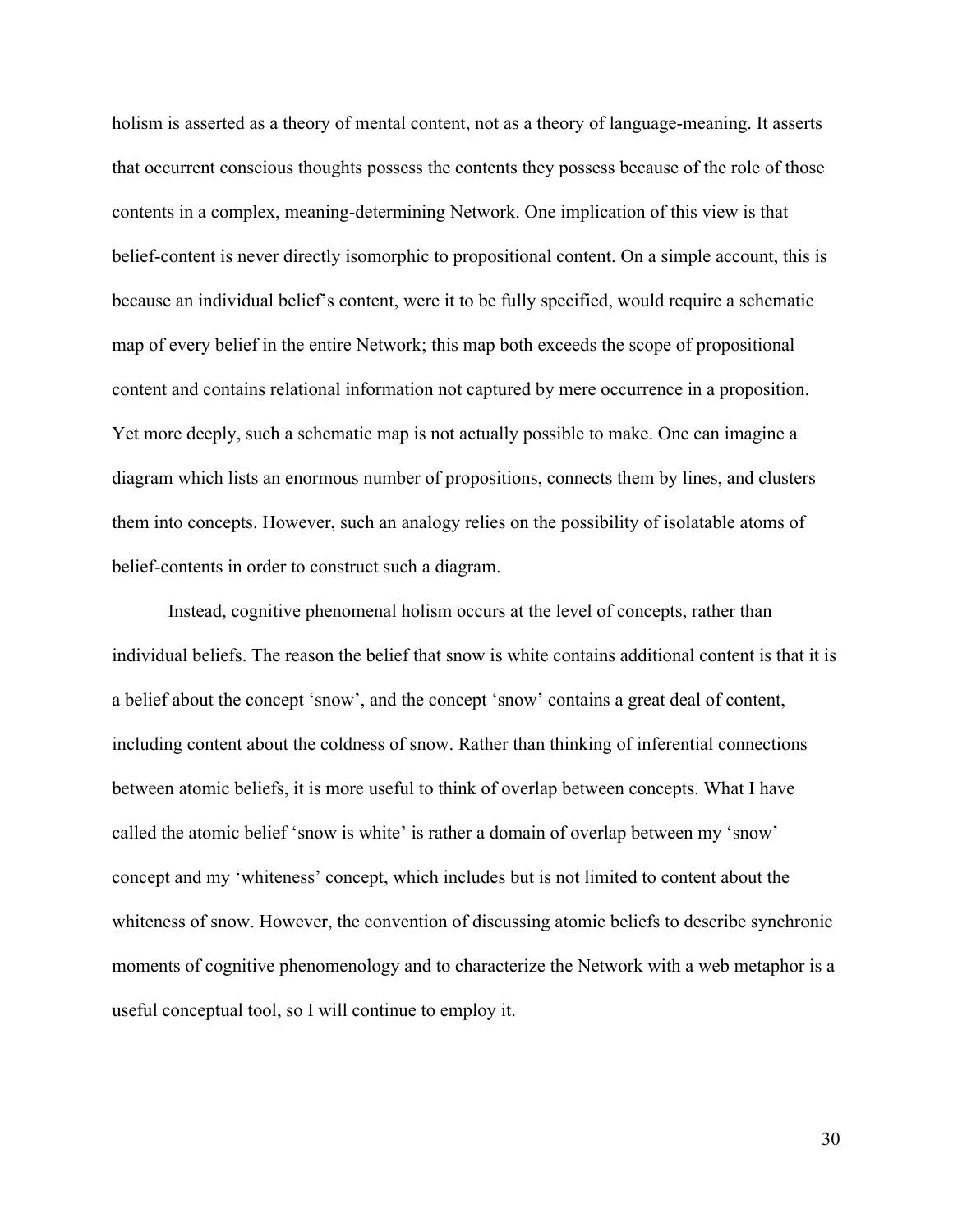To motivate this concept-level view of cognitive phenomenal holism, consider the following introspective procedure. Think of snow. Don't think anything in particular about snow, simply think of snow. Once you have a clear semantic image of snow in mind, proceed to think that snow is white. Did anything change? Most likely, simply by thinking of snow, you were already thinking that snow was white; the belief that snow is white plays an important role in contributing to form the concept snow. However, by thinking that snow is white, you shift your focus from the properties in general which determine your snow concept to one particular property. To think that snow is white is not to add any new content to your simply thinking of snow simpliciter; that content was already there, allowing you to think of snow simpliciter. This is the reverse of standard phenomenal contrast arguments: because I take cognitive phenomenology to already be on the table, this argument establishes that cognitive phenomenal holism is a concept-level phenomenon by pointing to a lack of phenomenal contrast between entertaining a concept and entertaining a proposition about that concept. Not all of your beliefs about snow will be present when merely thinking about the concept snow. In such a case, those beliefs simply are not relevant enough to your snow concept in the occurrent context so as to fall within your cognitive phenomenal threshold at the time. I explain synchronic cognitive phenomenology in the following section.

Of course, thinking that snow is white is not phenomenally identical to thinking simply of the concept snow. For one, the thought that snow is white is more determinate than the thought of the concept snow. Thinking of the concept snow is determinate in one sense: you are determinately not thinking of any of your other concepts. Yet the thought that snow is white is more fine-grained than the thought of snow itself; one difference is that the thought that snow is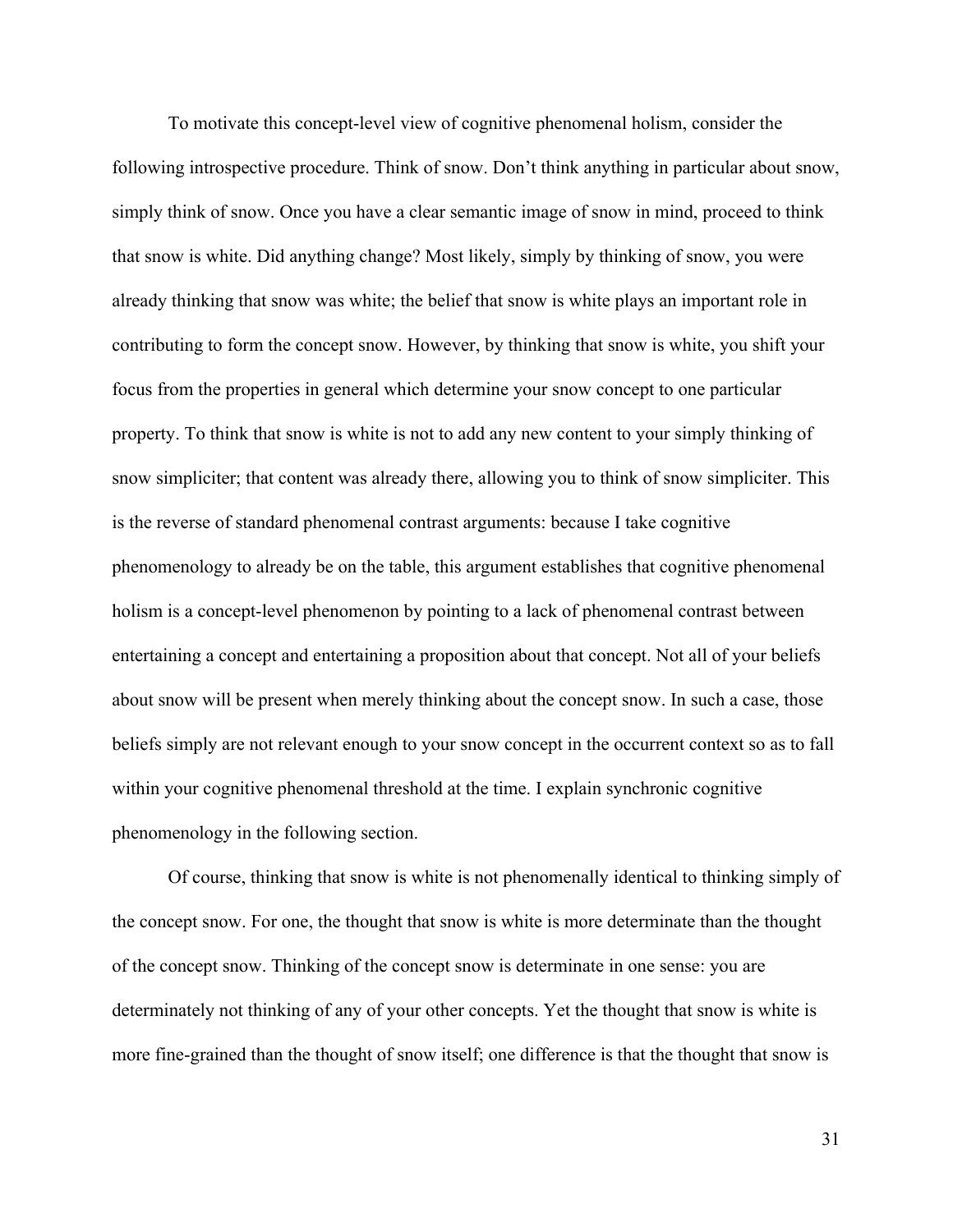white has truth conditions. I characterize the shift from thinking of snow itself to thinking that snow is white in terms of focal and peripheral phenomenology. When thinking of the concept snow, all the properties which contribute to form the concept are in consciousness to some intermediate degree: they are present to the extent that they contribute to form the concept, but none of them is explicitly in consciousness. These additional properties increase the determinacy of the content in consciousness, such that it is phenomenally distinguishable from related concepts. When shifting to think that snow is white, the particular property of snow's whiteness becomes focal to consciousness; the other properties forming the concept fade to the periphery of consciousness.

The picture of overlapping concepts is helpful to understand the phenomenology of cognitive phenomenal holism. Though the belief that snow is white carries with it additional content, this should not be understood as multiple propositional beliefs occurring simultaneously in consciousness. Rather, the additional content contributes to construct the conscious state itself; the holistic content is prior to the isolated content. The belief that snow is white is first and foremost a belief about 'snow' and 'whiteness,' and must include enough content to determinately construct those concepts. Once these concepts are constructed in consciousness, the specific content regarding the whiteness of snow can be isolated. However, this additional conceptual content is preconditional for the possibility of isolating specific content.

## **IV. Synchronic Cognitive Phenomenology**

Given that our occurrent conscious thoughts carry with them certain additional content, it is reasonable to wonder exactly what content occurs in consciousness at a particular moment. I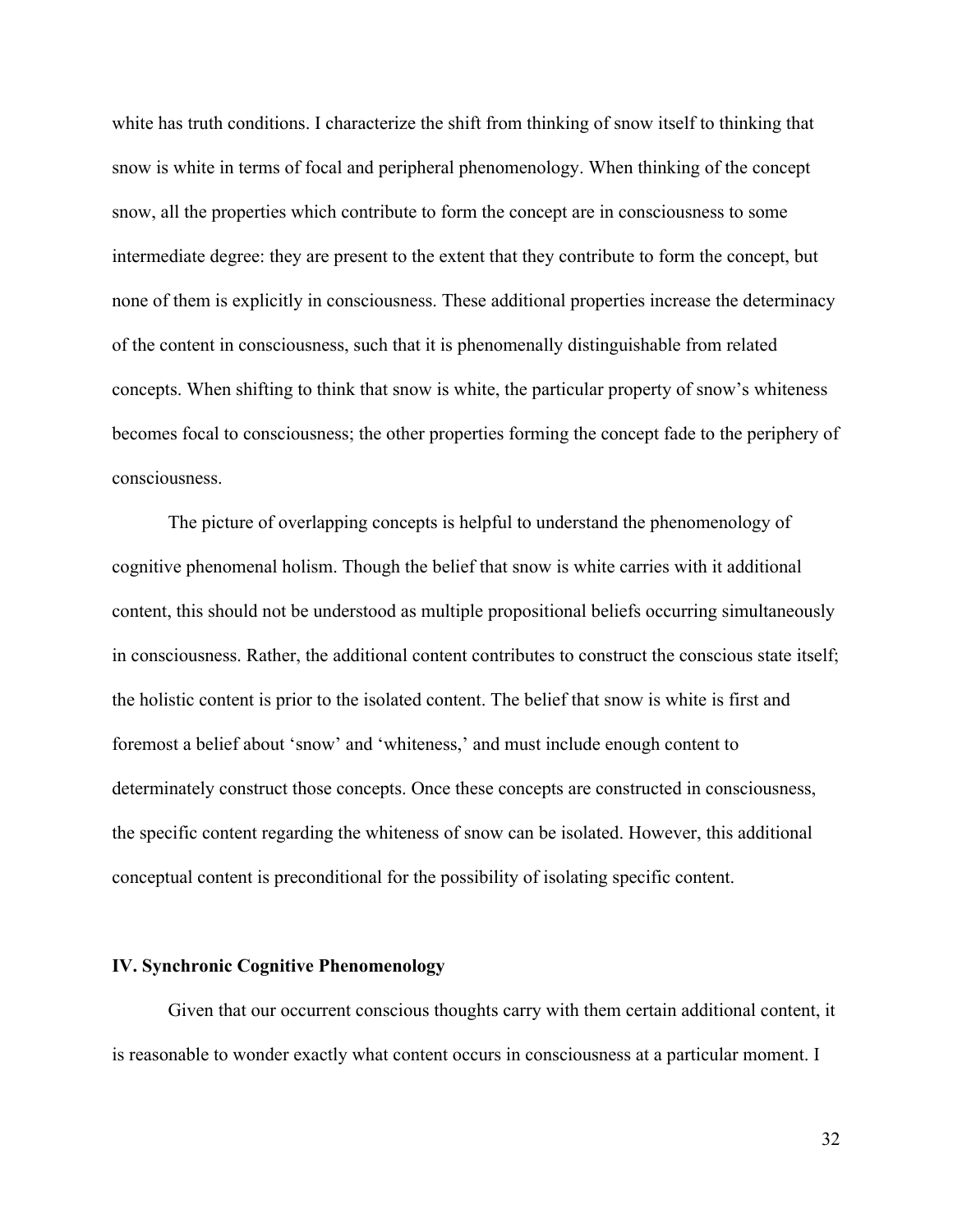refer to this moment of cognitive phenomenology as synchronic cognitive phenomenology. First, if our concepts are deeply interrelated to one another, some concepts are more closely connected than others. This property of conceptual closeness can be understood as the degree to which one concept is relevant to the meaning of another. Relevance here is a relation between beliefs which indicates the degree to which one belief constitutes the meaning of another. Given the belief that *p*, the more relevant a belief *q* is to *p*, the more a change to *q* will impact the meaning of *p*. Many cases suggest that relevance is a transitive property. For example, the belief that snow is white is highly relevant to the belief that snow is cold, and the belief that snow is cold is highly relevant to the belief that snow is white. Still, I am not committed to relevance being transitive in every case. There may be cases in which the belief that *q* is highly relevant to the belief that *p*, but the belief that *p* is only marginally relevant to the belief that *q*. As a result, I treat relevance as a one-directional relation. Given a conscious belief that *p*, the more relevant a belief *q* is to *p*, the more likely that *q* occurs in the synchronic cognitive phenomenology of *p*.

Relevance is context-sensitive, rather than a constant and abstract relation among beliefs. The circumstances during which a belief *p* occurs in consciousness in part determine which beliefs are relevant to *p*. Though generally the belief that snow falls in winter is highly relevant to the belief that snow is white, there may be contexts of occurrence of the 'snow is white' belief in which the belief that snow falls in winter is much less relevant. For example, if one's thought that snow is white occurs in the context of thoughts about the Arctic, where snow falls year-round, the belief that snow falls in winter would not be as relevant. In such a case, one can plausibly be thinking of snow without thinking of a substance that falls in winter, though in ordinary cases one could not plausibly be thinking of snow without thinking of a substance that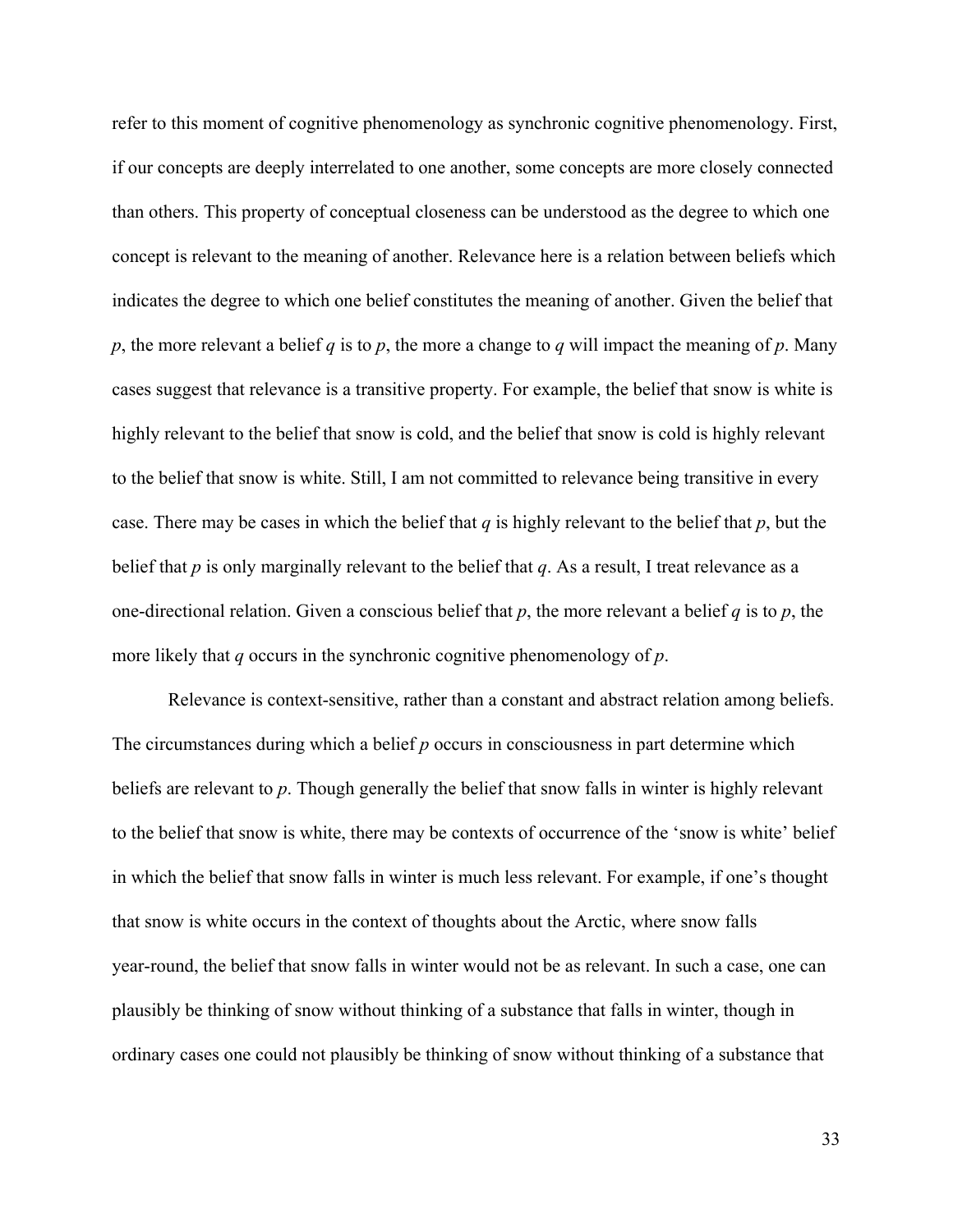falls in winter. Thus, relevance is a three-part relation between a conscious belief *p*, its context of conscious occurrence, and a belief *q*.

Sufficient relevance for occurrence in synchronic cognitive phenomenology depends not only on the context of the conscious occurrence of the belief, but also on the phenomenological capacity of the believer in general, and in the moment of belief. Providing necessary and sufficient conditions for sufficient relevance appears to be a daunting philosophical task. Still, the relevance relation was meant to differentiate between beliefs which must occur in synchronic cognitive phenomenology and beliefs which obviously do not occur in synchronic cognitive phenomenology. Cognitive phenomenology must have a threshold of belief content which can occur in a single synchronic moment. Characterizing this threshold will serve to clarify the 'sufficient relevance' clause even if it fails to provide necessary and sufficient conditions for sufficient relevance.

It is helpful to consider phenomenological thresholds in the case of sensory phenomenology. Though we are constantly bombarded with enormous quantities of perceptual input data, our sensory phenomenology includes only a small subset of that data. In general, a conscious property occurs in synchronic phenomenology if it makes a phenomenal difference: differences in perceptual input data which are not manifested in synchronic sensory phenomenology can be said to not make a difference to sensory phenomenology, just as differences in beliefs which are not manifested in synchronic cognitive phenomenology do not make a difference to cognitive phenomenology. Consider a red carpet which has an extremely subtle pattern in a slightly darker shade of red than its background. It is plausible that one could spend a large amount of time in the room with the carpet and never notice that the carpet had a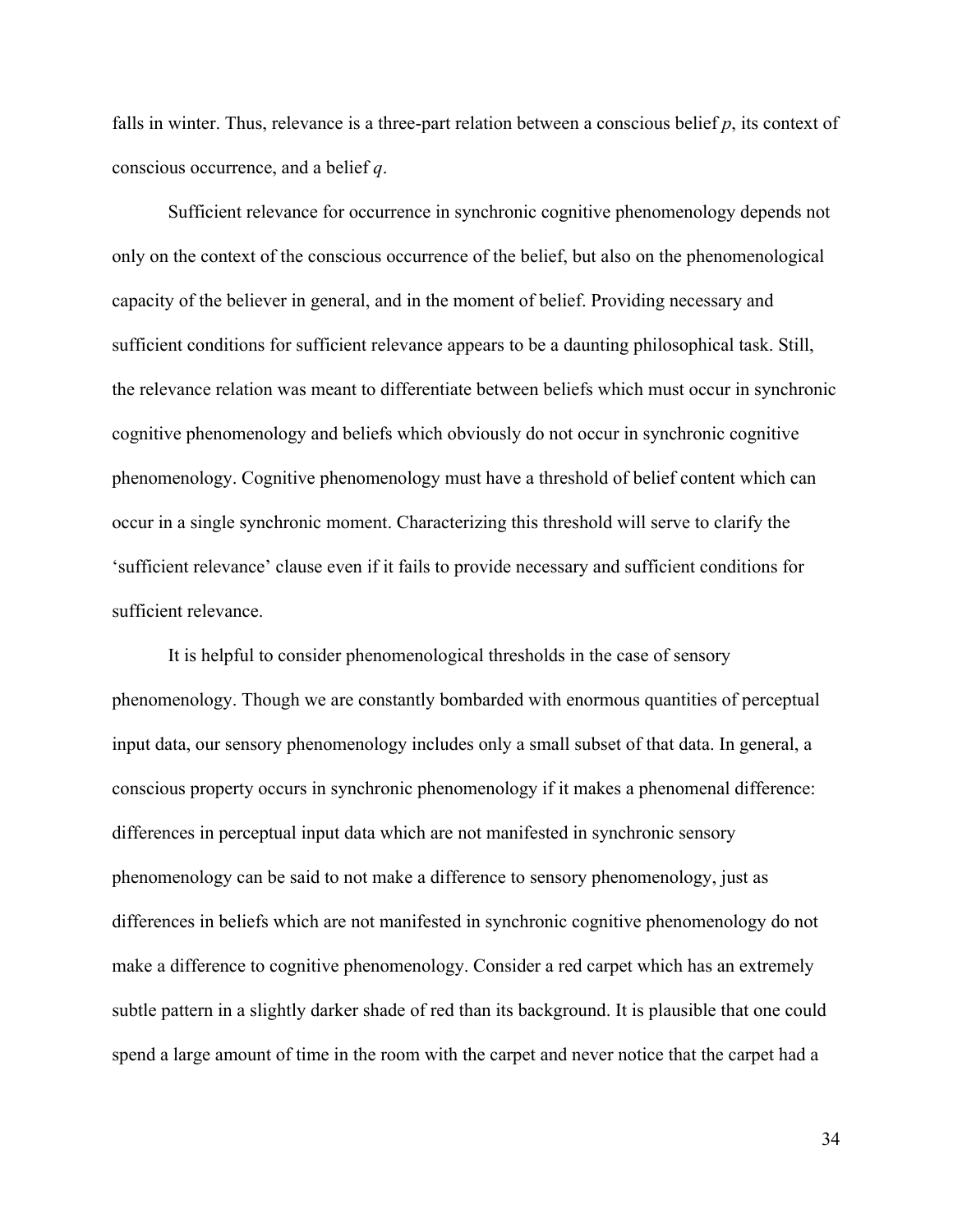pattern; though the pattern was there all along, it did not make a difference to one's sensory phenomenology. Yet one can also focus one's attention directly on the carpet, and in so doing, notice the pattern. This suggests that one's phenomenological threshold can be expanded in cases in which we engage in deep phenomenological reflection. One might think that painters or musicians train themselves to become more sensitive to minute distinctions in sensory phenomenology, and thus expand their phenomenological thresholds.

This analogy should help clarify cognitive phenomenal threshold. Ordinarily, our synchronic cognitive phenomenology likely includes the most closely related content. We have no need to introspect more deeply; it is sufficient for meaning to have only the most relevant conceptual content in consciousness. In cases in which a belief is particularly vague or poorly formed, it may be the case that even fewer beliefs accompany it in synchronic cognitive phenomenology. The phenomenology of the belief being vague or gisty is explained by the lack of meaning-determining beliefs which would otherwise enrichen the cognitive phenomenology. Furthermore, like in the sensory case, we can, in moments of deep introspection, expand our cognitive phenomenological threshold. This is most common in the case of abstract concepts. For example, conceptual analysis as a philosophical methodology appears to be precisely such an introspective project. By asking oneself "What do I mean when I think of justice," for example, one aims to reveal constitutive elements of the meaning of justice which ordinarily might escape synchronic cognitive phenomenology.

The considerations of relevance, context, and the cognitive phenomenal threshold provide the conditions for synchronic cognitive phenomenal holism. For the conscious belief that *p*, any other belief *q* is partially constitutive of the synchronic cognitive phenomenology of *p* if and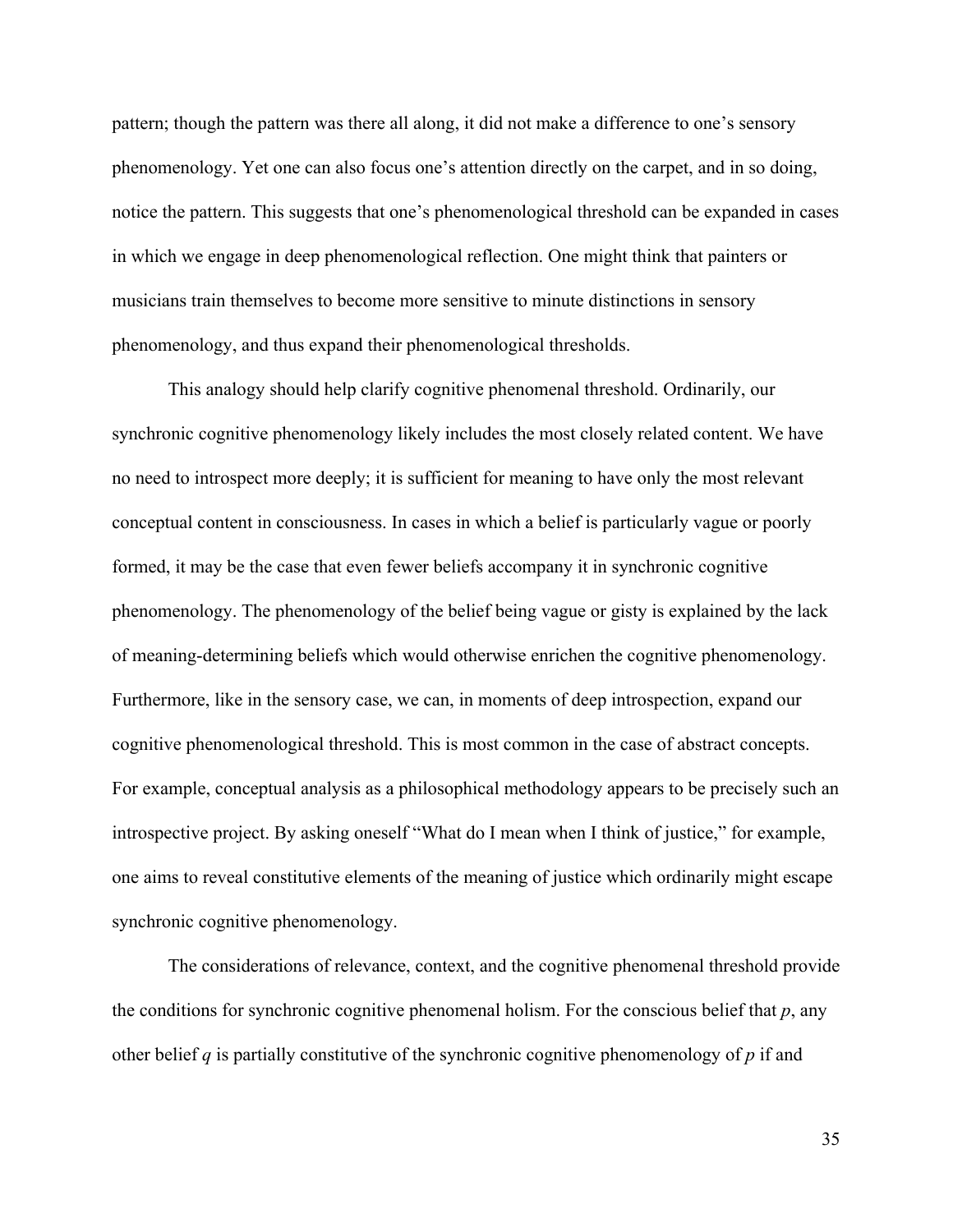only if *q* is sufficiently relevant to *p* in the context of the conscious occurrence of *p* so as to fall within the cognitive phenomenal threshold of the believer at the synchronic moment*.*

This account should make clear why cognitive phenomenology can be said to be holistic without requiring one's entire network of beliefs to occur in synchronic cognitive phenomenology. If one's cognitive phenomenal threshold were sufficiently high, one could reflect upon the role of one's occurrent conscious belief within one's entire network of beliefs. This would give the believer a much more precise understanding of the meaning of their occurrent conscious belief than we ordinarily have. This implies that our ordinary beliefs are underdetermined in meaning; our synchronic cognitive phenomenologies are only as determinate as we need them to be. David Pitt makes a similar point:

Do you really know what all of the words you use mean? (What, for example, is the precise difference in meaning between, say, 'atrocious', 'execrable' and 'rebarbative'?) I think I can tell you what at least some of the words I use mean to me – which of my concepts I use them to express. I'm not so sure I could quote Webster's Third on any of them, however. (By 'atrocious', 'execrable' and 'rebarbative' I think I probably just mean very bad.) $30$ 

## **V. Holism**

Because the cognitive phenomenal threshold limits the amount of content which can occur in a moment of cognitive phenomenology, one might dispute the appropriateness of the label 'holism.' After all, cognitive phenomenology appears to be at best molecular, consisting in

<sup>30</sup> David Pitt, "Introspection, Phenomenality, and the Availability of Intentional Content" in *Cognitive Phenomenology,* ed. Tim Baynes and Michelle Montague (Oxford: Oxford University Press, 2011), 49.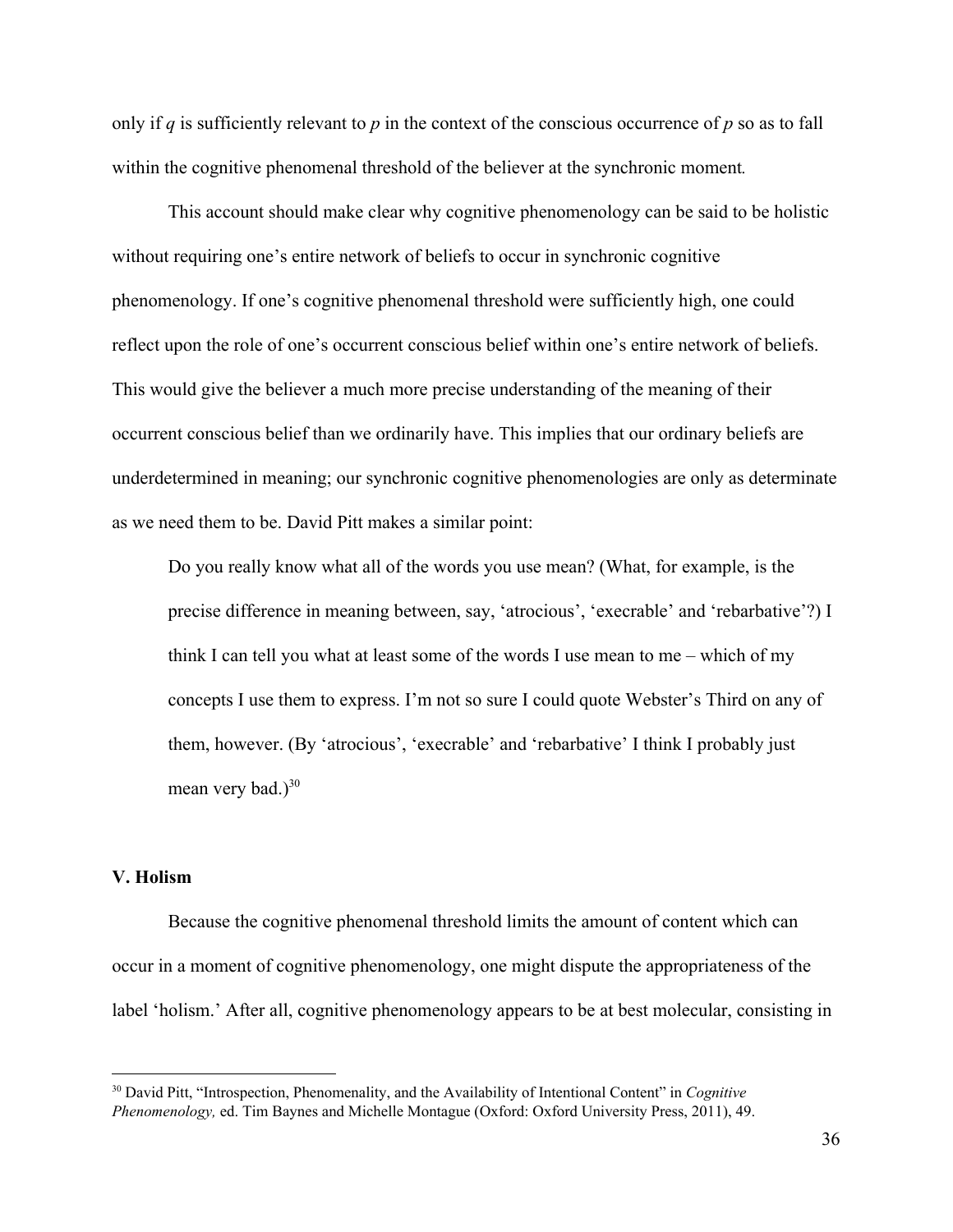closely connected segments of a much larger dispositional network of beliefs. However, even this molecular cognitive phenomenology depends on semantic holism. Our ordinary beliefs are underdetermined in meaning; our synchronic cognitive phenomenologies are only as determinate as we need them to be. Because of the limits of our cognitive phenomenal thresholds, our ordinary conscious thoughts have molecularly determined meanings. Yet in principle, if one could expand one's cognitive phenomenal threshold to a sufficient degree, one's occurrent thoughts would be semantically determined by all of one's other concepts. Expanding one's cognitive phenomenal threshold to any degree provides greater semantic determinacy of mental content. This is analogous to making a blurry visual image more clear (perhaps by entertaining the same visual object before and after putting on one's glasses). The visual or semantic object can remain constant, but one's phenomenal experience of the object can become substantially more clear or determinate in phenomenal and intentional content. As a result, the molecularism present in synchronic cognitive phenomenology depends upon the potential holism of one's Network of dispositional beliefs. Cognitive phenomenal holism is holistic for two reasons. First, the Network of dispositional beliefs is holistic. Second, any molecular cognitive phenomenology is only possible insofar as it is a selection of this holistic web of beliefs. Meanings are determined holistically, but in practice we only have partial access to those meanings.

Asserting that we only ever partially grasp the meanings of our beliefs may appear to be an unusual and undesirable implication of cognitive phenomenal holism. One consideration which may assuage this worry is that an increase in the number of meaning determining beliefs in cognitive phenomenology has diminishing returns to the degree of content determinacy. Again, an analogy with visual perception may be helpful for preliminary clarification. Once an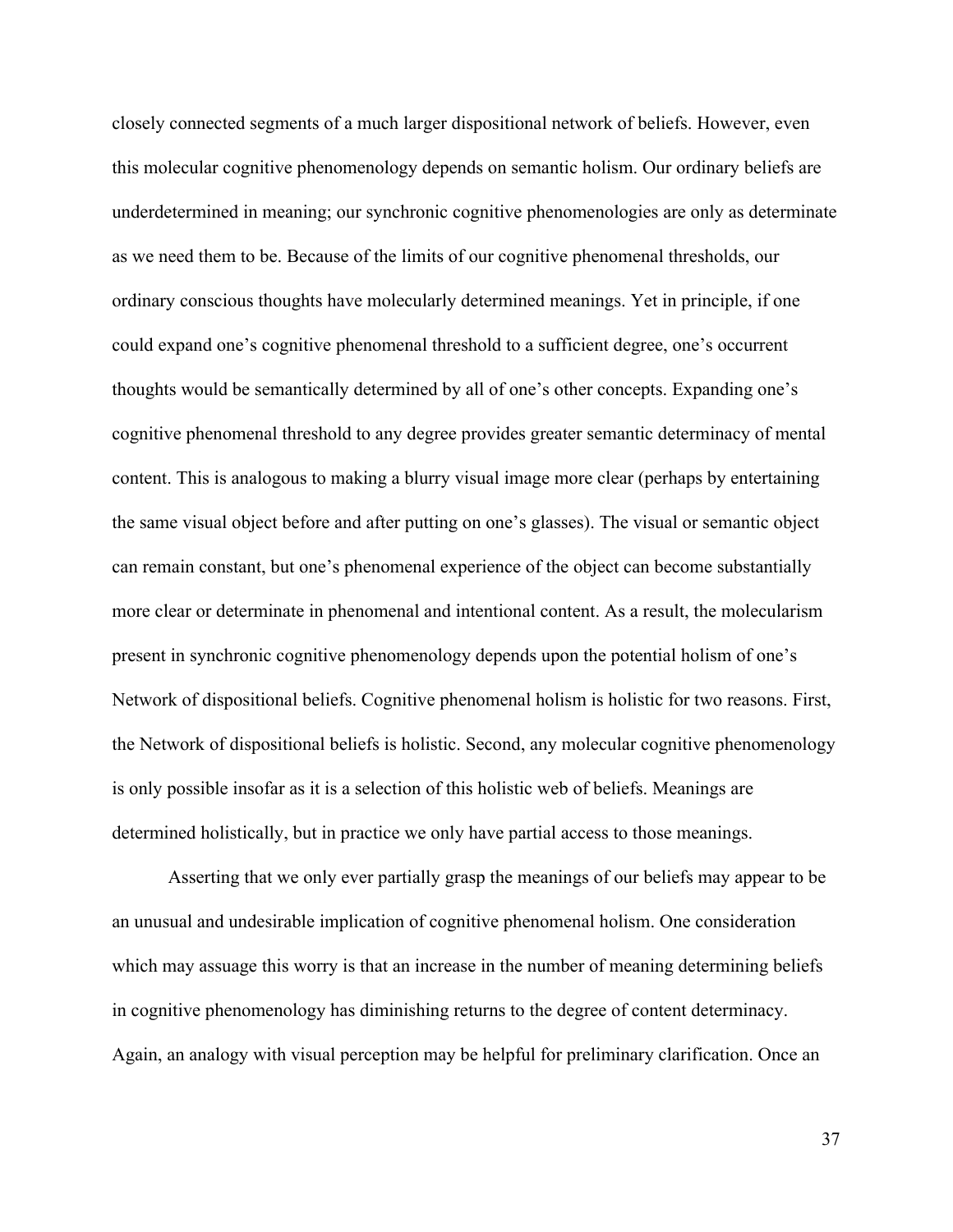image reaches a certain degree of clarity, further increases to visual display capacity have only marginal effects on visual content determinacy. For example, the improvement from a standard definition television to a high definition television provides a greater increase in determinacy of visual content than a proportional increase in resolution to a high definition television. Once content reaches a suitable degree of determinacy, further increases seem to make less of a difference to phenomenology. It is reasonable to think the same is true of belief. A belief which is only supported by a handful of meaning-determining beliefs will likely be highly indeterminate. Yet once a sufficient number of meaning-determining beliefs appear in cognitive phenomenology, one's belief content reaches a suitable degree of determinacy. Further meaning-determining beliefs can certainly make the content even more determinate, but only marginally so. As a result, it should not be seen as implausible that our ordinary conscious beliefs are underdetermined in meaning relative to one's full Network.

The additional content which co-occurs alongside and semantically determines a conscious thought distinguishes concepts from each other. For example, an individual could have a relatively vague concept of precipitation, but lack concepts which distinguish snow from rain. He could know that precipitation involves the condensation of water vapor which then falls to the ground. When he comes to learn about snow and rain, his precipitation concept becomes more determinate. Furthermore, his snow and rain concepts are differentiated from each other because each contains unique additional content which makes a difference to its meaning.

### **VI. The Dispositional Network of Beliefs**

If synchronic phenomenal holism contains only the sufficiently relevant beliefs to a particular conscious belief, then it might appear that this theory relies on the existence of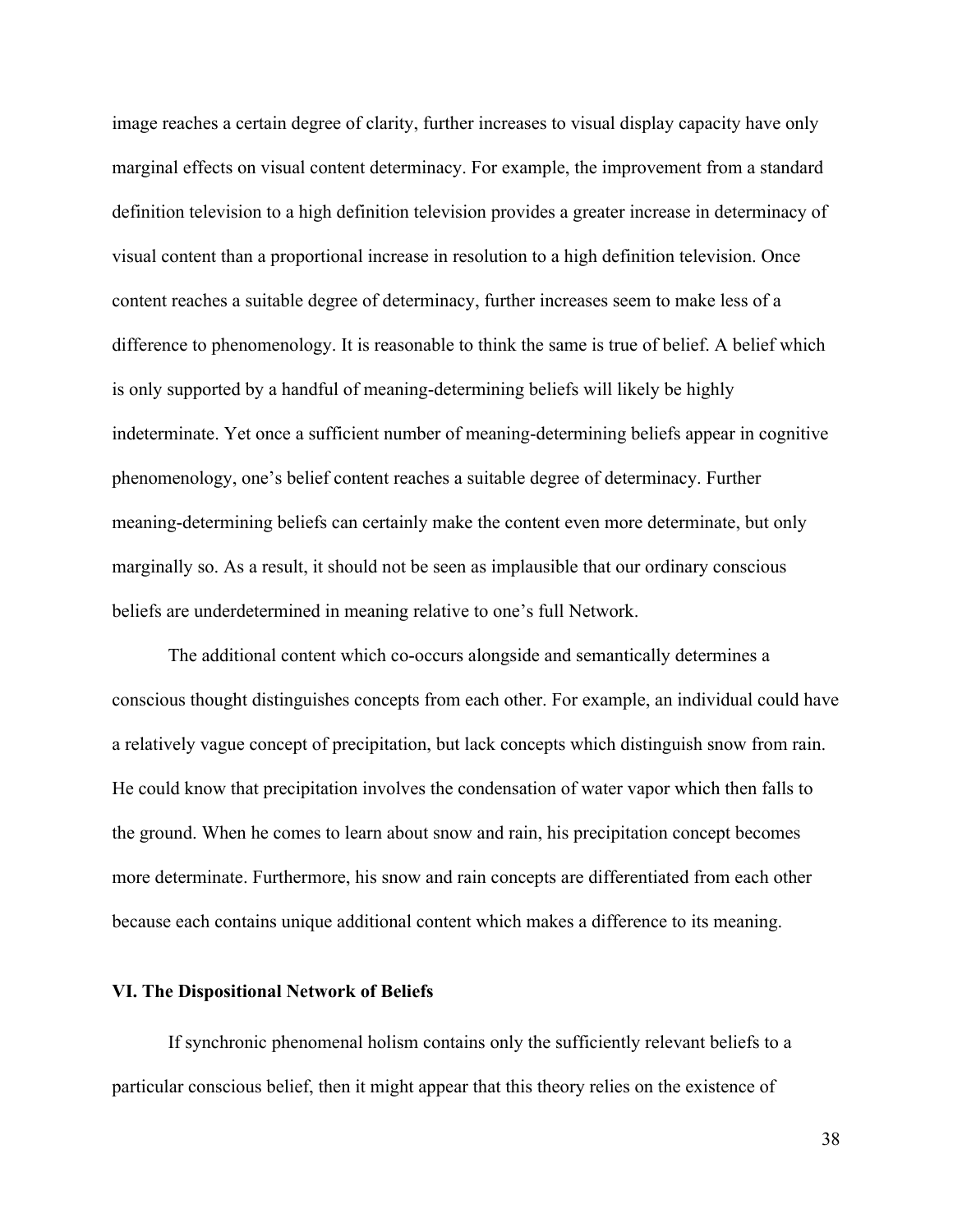unconscious intentional states. The beliefs in the Network which do not contribute to conscious cognitive phenomenology must be states with intentional content which do not occur in consciousness. Yet if this were true, it would be at odds with strong PIT, since unconscious intentional states are states which possess intentional content but lack cognitive phenomenology. This problem can be resolved if the Network is understood as a set of dispositions to have certain cognitive phenomenologies under particular conditions. For example, when one observes one's pet cat sitting on a mat, one might be disposed to have the conscious belief, with its individuative cognitive phenomenology, that the cat is on the mat.

Pitt presents an argument against unconscious intentional states. He argues that the primary motivation for unconscious intentional states is that "there's something very wrong with saying that an individual ceases to believe what he believes when he ceases to consciously endorse it."<sup>31</sup> Yet this unnaturalness can be sated if these unconscious states are instead understood as dispositions. It is analogously unnatural to say that an individual ceases to be a good singer when she is not singing. However, when one claims that a sleeping performer is a good singer, what one means is that, were she to sing, she would sing well. Similarly, when one claims that a sleeping believer believes that snow is white, what one means is that, were he to bring to consciousness his snow-concept, he would (consciously) believe that snow is white. In summary, "We make many acceptable ostensibly categorical claims about individuals which should be taken to be ascriptions of dispositions to be in states rather than ascriptions of being in those states."<sup>32</sup>

<sup>31</sup> David Pitt, "Conscious Belief," *Rivista Internazionale di Filosofia e Pscologia* 7 (2009): 124.  $32$  Ibid.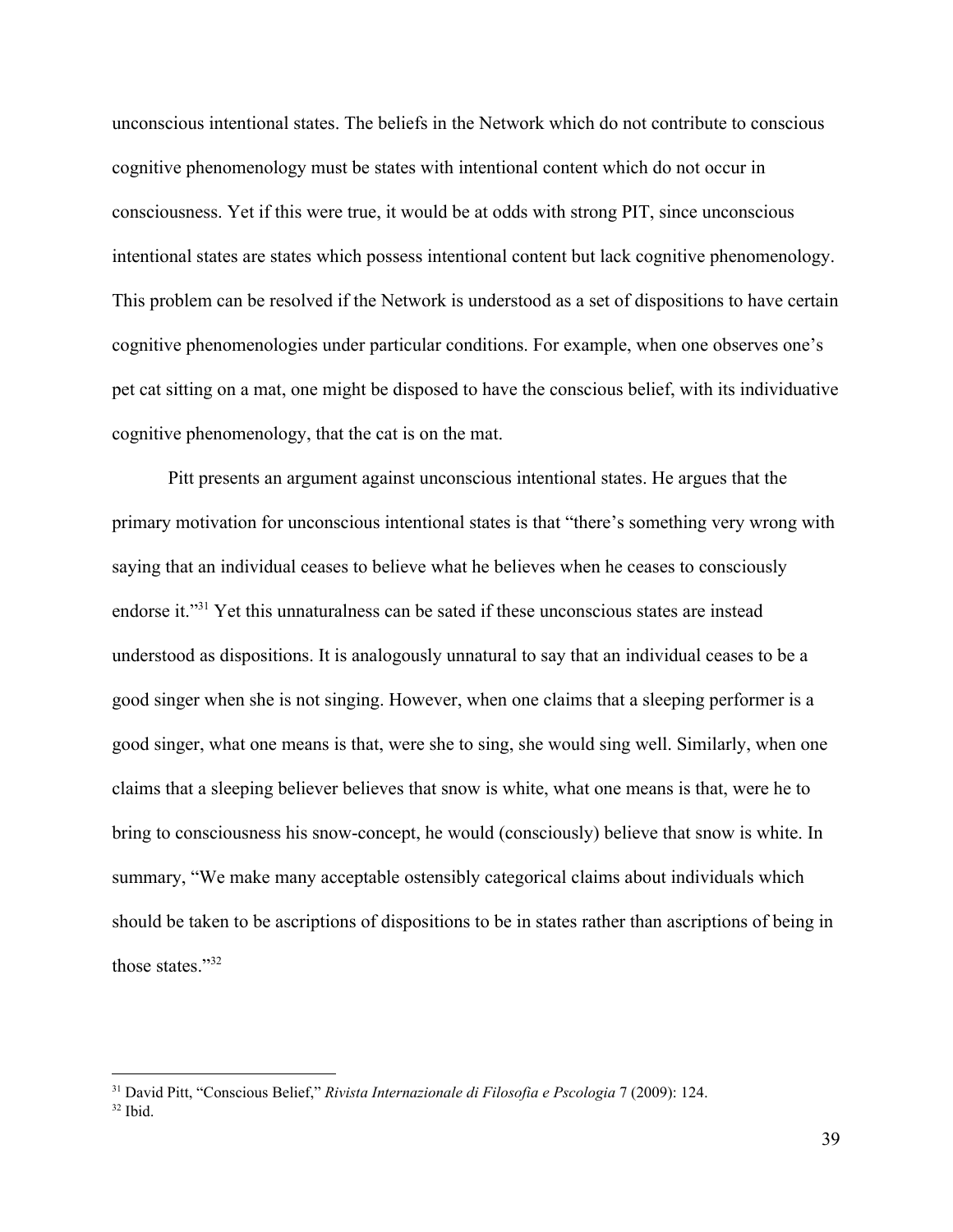By virtue of it being a Network of dispositions, the Network is best understood as a set of non-intentional facts about the brain. For present purposes, the metaphysics of my view are not explicitly relevant. However, I do not intend my view to endorse dualism; I assume that there is some way to naturalize (though not to reduce) intentionality. In particular, I follow Searle in assuming there is something about the particular biological structure of the human brain such that it is capable of bringing about the various modes of consciousness, including cognitive phenomenology. I take it that there is some set of neurophysiological facts about an individual human's brain such that they are disposed to think about certain things in certain ways. Because these states cannot be fully understood without reference to their conscious properties, a description of these physical facts does not qualify as a reduction; rather, understanding these states would provide a causal explanation of the conscious properties.

Because at present our understanding of these neurophysiological facts is limited, it is natural to describe them in intentional language. However, because these are not cognitive phenomenal states they are not intentional states. As a result, I consider the Network, conceived of as a set of physical facts about the brain, as pre-intentional: they are a causal precondition for a human to have intentional states, but they are not themselves intentional. In contrast, physical facts about the stomach, or about other features of the brain, are fully non-intentional: not only do they lack intentionality themselves, they have no important relation to intentional states. Searle provides a helpful characterization of the binary between entirely non-intentional neurophysiological facts and the intentionality of conscious events:

"The best way to think of these matters is this: In my brain there is an enormous and complex mass of neurons embedded in glial cells. Sometimes the behavior of these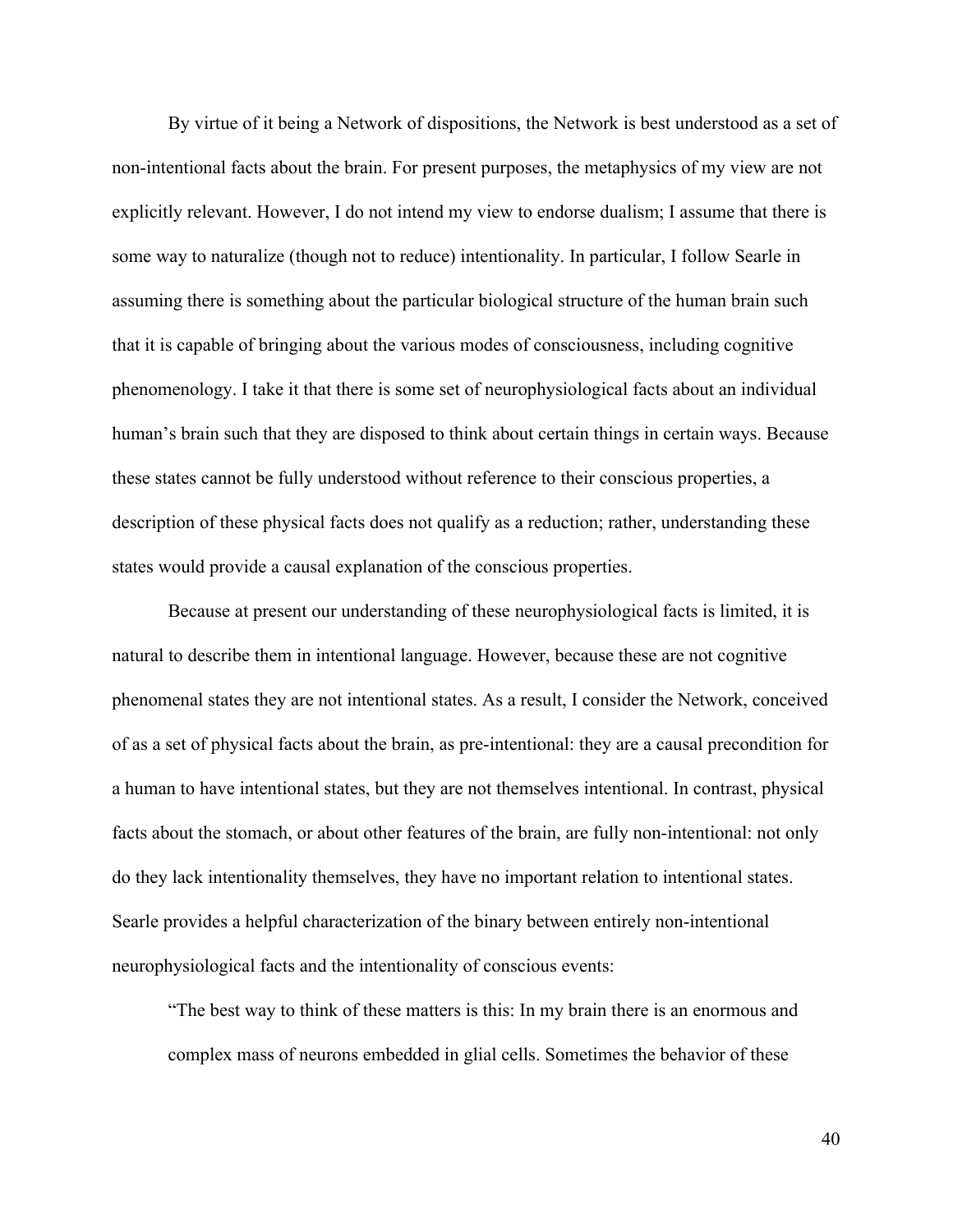elements of this complex mass causes conscious states, including those conscious states that are parts of human actions. The conscious states have all of the color and variety that constitute our waking lives. But at the level of the mental, those are all the facts. What goes on in the brain, other than consciousness, has an occurrent reality that is neurophysiological rather than psychological. When we speak of unconscious states, we are speaking of the capacities of the brain to generate consciousness. Furthermore, some of the capacities of the brain do not generate consciousness, but rather function to fix the application of the conscious states. They enable me to walk, run, write, speak, etc." $33$ 

Searle's theory of intentionality has been chronically misinterpreted as a moderate form of phenomenal intentionality theory. For example, Mendelovici and Bourget claim that "Searle (1990, 1991, 1992) takes at least some standing states, such as non-occurrent beliefs and desires, to have non-phenomenal intentionality."<sup>34</sup> At times, Searle's theory certainly appears to ascribe intentionality to non-occurrent states. Searle most directly addresses the issue in his 1991 paper "Consciousness, Unconsciousness, and Intentionality." In it, he argues that unconscious mental states "must be at least possible candidates for consciousness."<sup>35</sup> It appears that there exist a class of intentional state which is not conscious but merely potentially conscious. However, Searle later rules out this interpretation. First, he classes supposed unconscious intentional states as dispositions to have conscious thoughts. Second, he denies the existence of the unconscious altogether:

<sup>33</sup> John R. Searle, *The Rediscovery of the Mind* (Cambridge: MIT Press, 1992), 187-188.

<sup>34</sup> David Bourget and Angela Mendelovici, "Phenomenal Intentionality" in *The Stanford Encyclopedia of Philosophy,* ed. Edward N. Zalta (Stanford: The Metaphysics Research Lab, 2017).

<sup>35</sup> John R. Searle, "Consciousness, Unconsciousness, and Intentionality," *Philosophical Issues* 1 (1991): 51.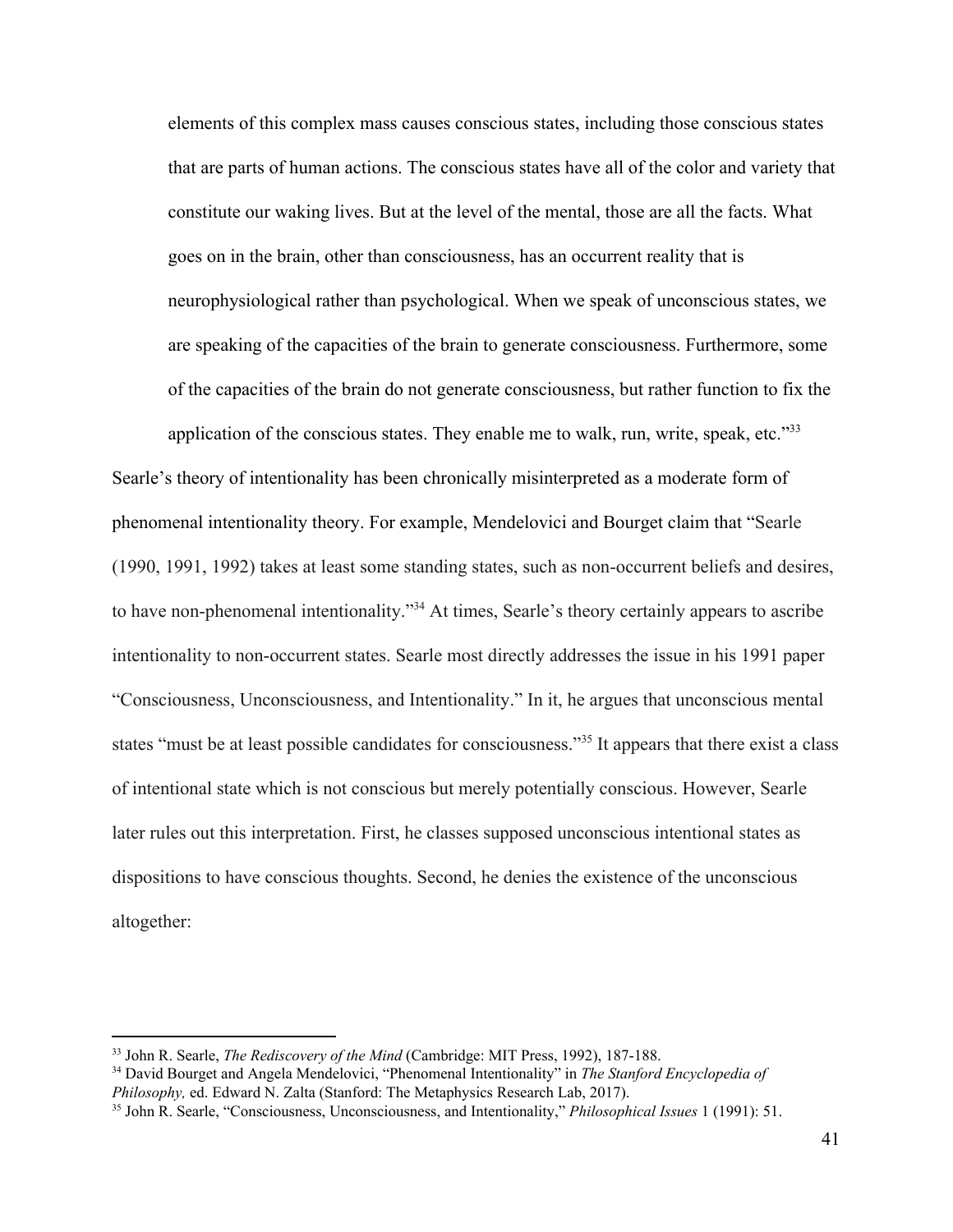"There is nothing going on in my brain but neurophysiological processes. Those processes are capable of generating conscious states…. But of the unconscious neurophysiological features, some are mental and some are not. The difference is not in consciousness, for they are both, by hypothesis, unconscious. The difference is that the mental ones are candidates for consciousness. That's all. There isn't any aspectual shape at the level of neurons and synapses."<sup>36</sup>

Thus, what Searle calls the unconscious is to be understood as non-intentional. His point is that of the many functions of the brain, a particular set is capable of bringing about consciousness, and this set should be understood as importantly different from the functions of the brain which are unrelated to consciousness. Finally, intentionality can only be ascribed to conscious events. Searle's view is philosophically closer to strong phenomenal intentionality theories like Pitt's and my own than to moderate intentionality theories, and his work should be seen as foundational to strong PIT theories.

The account of cognitive phenomenal holism is a theory of mental content based on the argument for cognitive phenomenology presented by David Pitt. My contribution, that knowledge by acquaintance of mental content is possible only if mental content is holistic, provides the basis for a detailed description of cognitive phenomenology. For such an account to be complete, however, it must present a response to externalism about mental content. I provide such a response in the following chapter.

<sup>36</sup> Ibid, 59.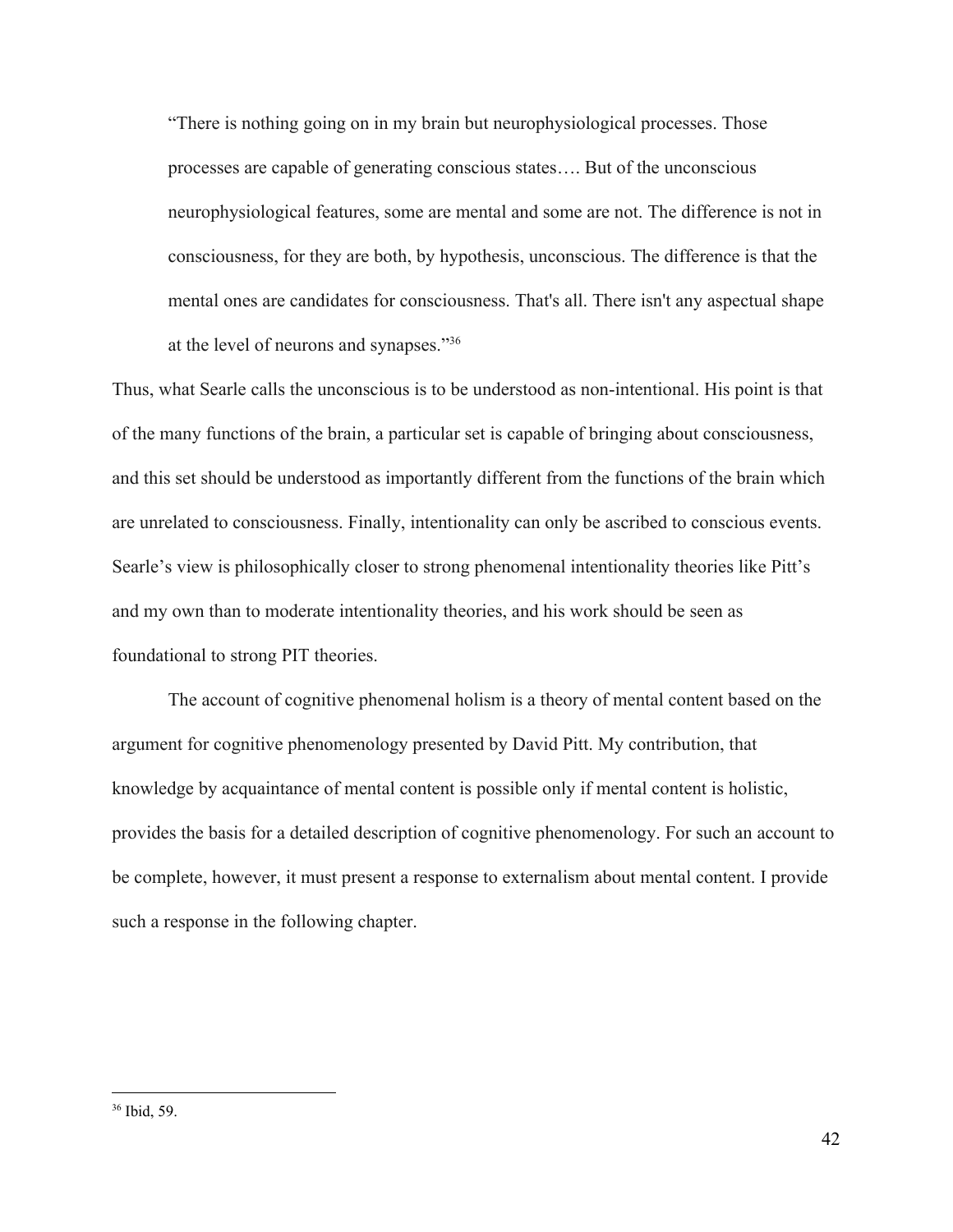### **Chapter Three: The Externalist Threat**

#### **I. Externalism and its Motivations**

Externalism about mental content (hereafter simply 'externalism'), as discussed in the Introduction, is the view that factors in the external world play an essential role in determining mental content. To put it another way, externalism is the view that mental content does not entirely depend on internal mental states. It should be clear that externalism about mental content is inconsistent with PIT, including and especially cognitive phenomenal holism. Under most PIT views, including my own, mental content is determined entirely by cognitive phenomenology. Because cognitive phenomenology itself depends upon only internal mental states, PIT views assert that mental content is determined internally, independent of any external factors. Because externalism about mental content is a dominant view in the philosophy of mind, no PIT account is complete without a response to externalism.

Most existing PIT theories fail to sufficiently distance themselves from a propositional model of content, and as a result their responses to externalism are either insufficient or unmotivated and *ad hoc.* Cognitive phenomenal holism provides the resources and motivation for a private concepts response to externalism. Moreover, externalism about mental content is an incredibly unintuitive position, and is only plausible if it is the best available model for ascriptions of mental content. If a theory can solve the problems externalism intended to solve while remaining internalist about mental content, such a theory is more plausible. I offer here such an internalist theory of mental content, the private concepts theory.

There are a wide variety of positions and theories which fall under the umbrella of externalism, but the most relevant to the present debate is Tyler Burge's social externalism,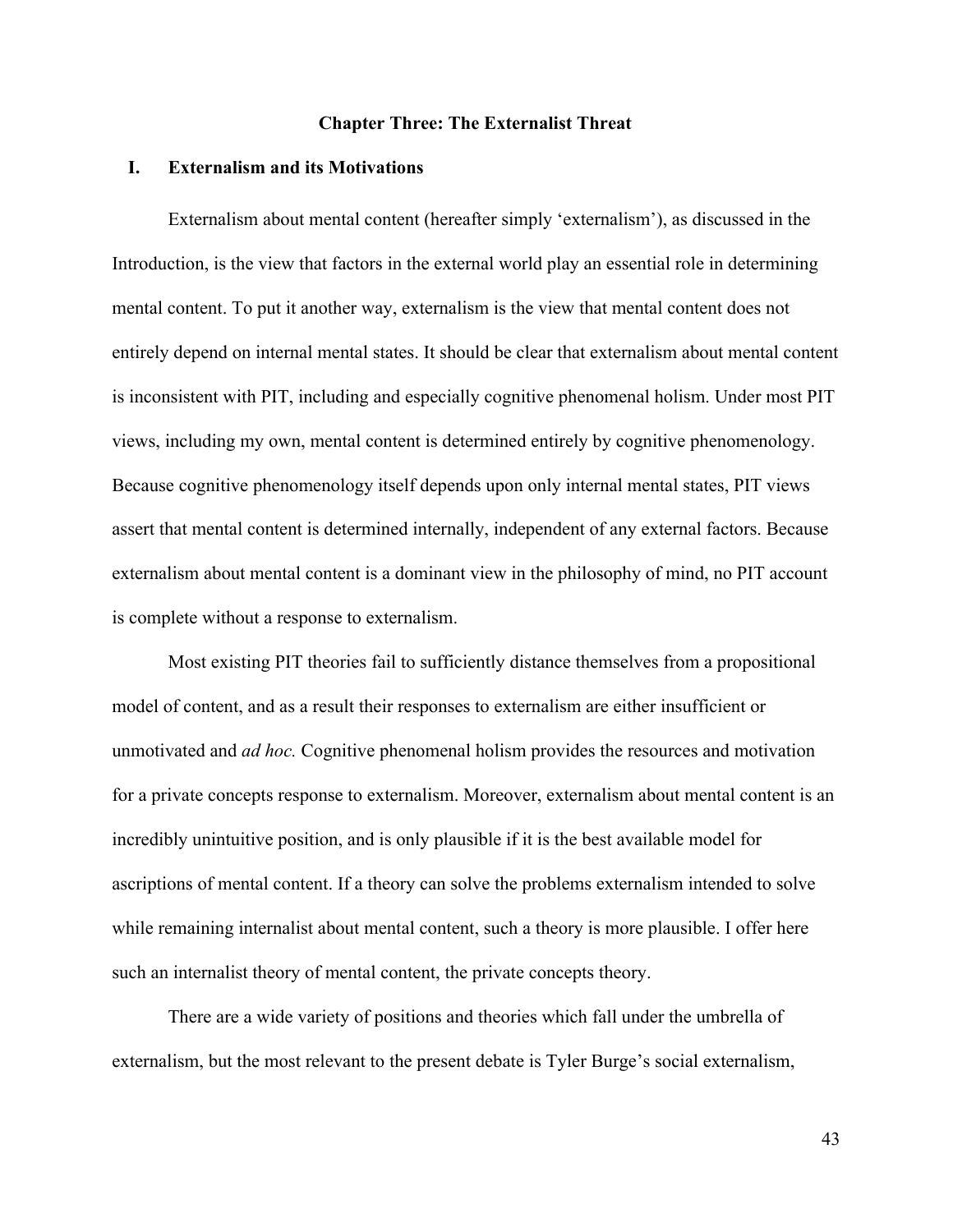which he first introduced in the 1979 paper "Individualism and the Mental." Burge's argument is the preeminent externalist threat to PIT. Burge's argument is complex: at its core is a fairly straightforward thought experiment, his conclusions rely upon certain assumptions and intuitions. This discussion aims to articulate and evaluate those assumptions and intuitions.

To begin, Burge subscribes to a view according to which intentional contents are those which occur in noun phrases within an attitude. For example, in the sentence "Joe believes that cats are mammals," his mental state, or attitude, is believing, and his intentional content occurs in the noun phrase "cats are mammals." Burge calls such that-clauses 'content-clauses'; elsewhere, I have referred to this as the propositional model of mental content. Burge asserts that "Although the notion of content is, for present purposes, ontologically neutral, I do think of it as holding a place in a systematic *theory* of mentalistic language."<sup>37</sup> This theory, among other motivations, aims to place restrictions on when mental contents are the same or different from one another. For one, Burge expects most theories to assert that "Al intends to climb Mt. McKinley" and "Al intends to climb the tallest mountain in the United States" to represent different contents, though each thought has the same extension. Further, he asserts that it is uncontroversial that "On any systematic theory, differences in the *extension*—the actual denotation, referent, or application—of counterpart expressions in that- clauses will be semantically represented, and will, in our terms, make for differences in content."<sup>38</sup> This theoretical foundation provides a test for when content is different: "if the content of one thought can be specified by a particular 'that'-clause but the content of another thought cannot be specified by the same 'that'-clause, then the contents are distinct."<sup>39</sup>

<sup>37</sup> Tyler Burge, "Individualism and the Mental," *Midwest Studies in Philosophy* 4, no. 1 (1979): 74. <sup>38</sup> Ibid, 75.

<sup>39</sup> Juhani Yli-Vakkuri and John Hawthorne, *Narrow Content* (Oxford: Oxford University Press, 2018), 8.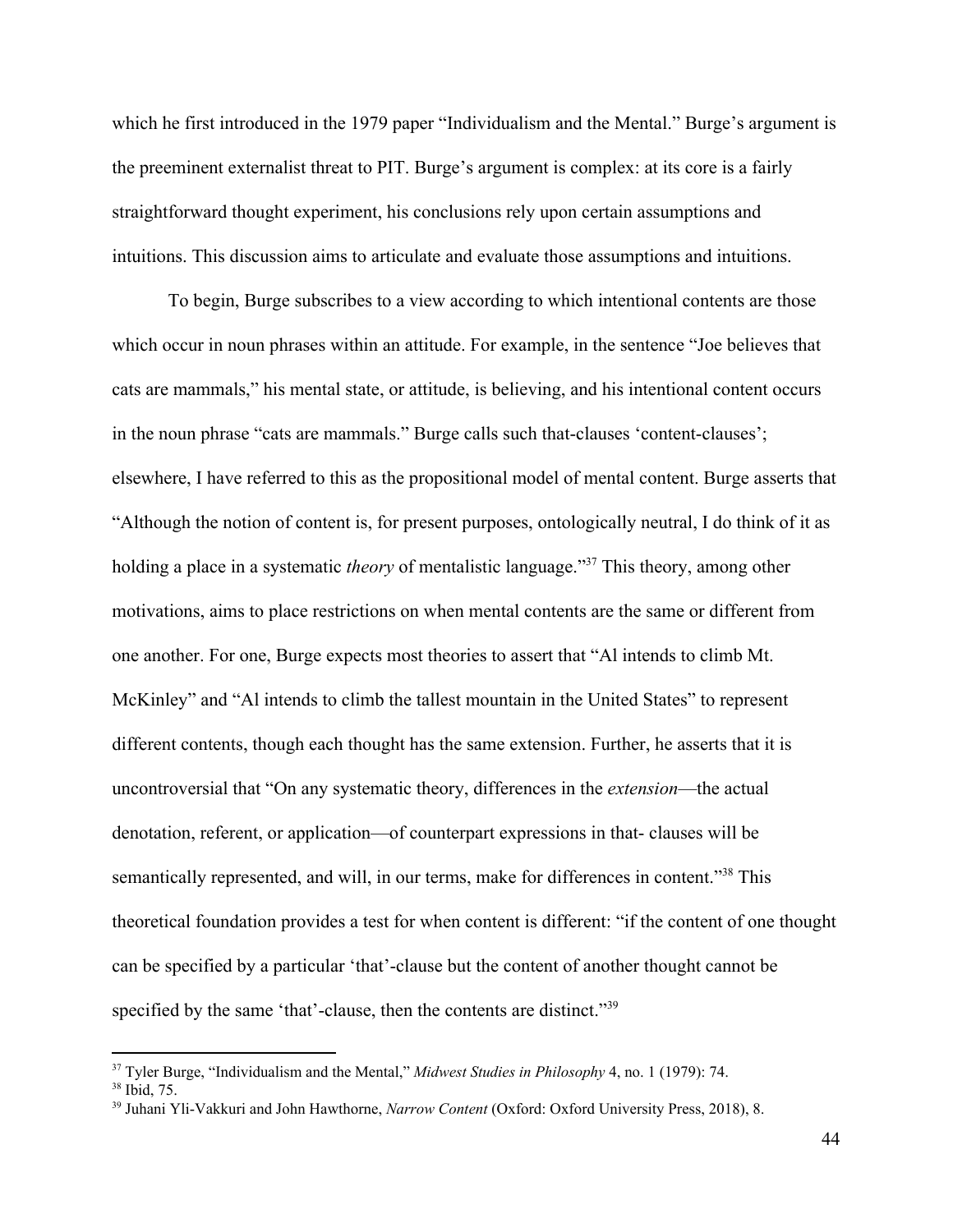With this foundation and test in place, Burge introduces a progressive thought experiment. The first scenario involves a man, Bert, who "has a large number of attitudes commonly attributed with content clauses containing 'arthritis' in oblique occurrence." For example, he believes that arthritis is a disease, that his Grandma has arthritis, that arthritis is painful, etc; "In addition to these unsurprising attitudes, he thinks falsely that he has developed arthritis in the thigh." $40$  Next, Burge imagines a counterfactual situation. Ernie is an intrinsic duplicate of Bert: he is physiologically identical, down to the molecular level, and possesses the same mental states as Bert at the time that Bert thinks he has arthritis in his thigh. As Burge explains, both Bert and Ernie were disposed to believe that arthritis can occur in the thigh, "never hearing anything to prejudice him for or against applying it in the way that he does." As a result, "The *counterfactuality* in the supposition touches only the patient's social environment . . . in our imagined case, physicians, lexicographers, and informed laymen apply 'arthritis' not only to arthritis but to various other rheumatoid ailments. The standard use of the term is to be conceived to encompass the patient's actual misuse."<sup>41</sup> Thus, though Ernie is also disposed to say to his doctor "I believe I have arthritis in my thigh," in Ernie's case, the doctor accepts his assertion as unproblematic.

The force of Burge's argument comes from comparing the actual situation (Bert) with the counterfactual situation (Ernie). He concludes that "In the counterfactual situation, the patient [Ernie] lacks some—probably *all*—of the attitudes commonly attributed with content clauses containing 'arthritis' in oblique occurrence."<sup>42</sup> All of Ernie's alleged arthritis-thoughts are in fact

<sup>40</sup> Burge, 77.

<sup>41</sup> Ibid, 78.

 $42$  Ibid.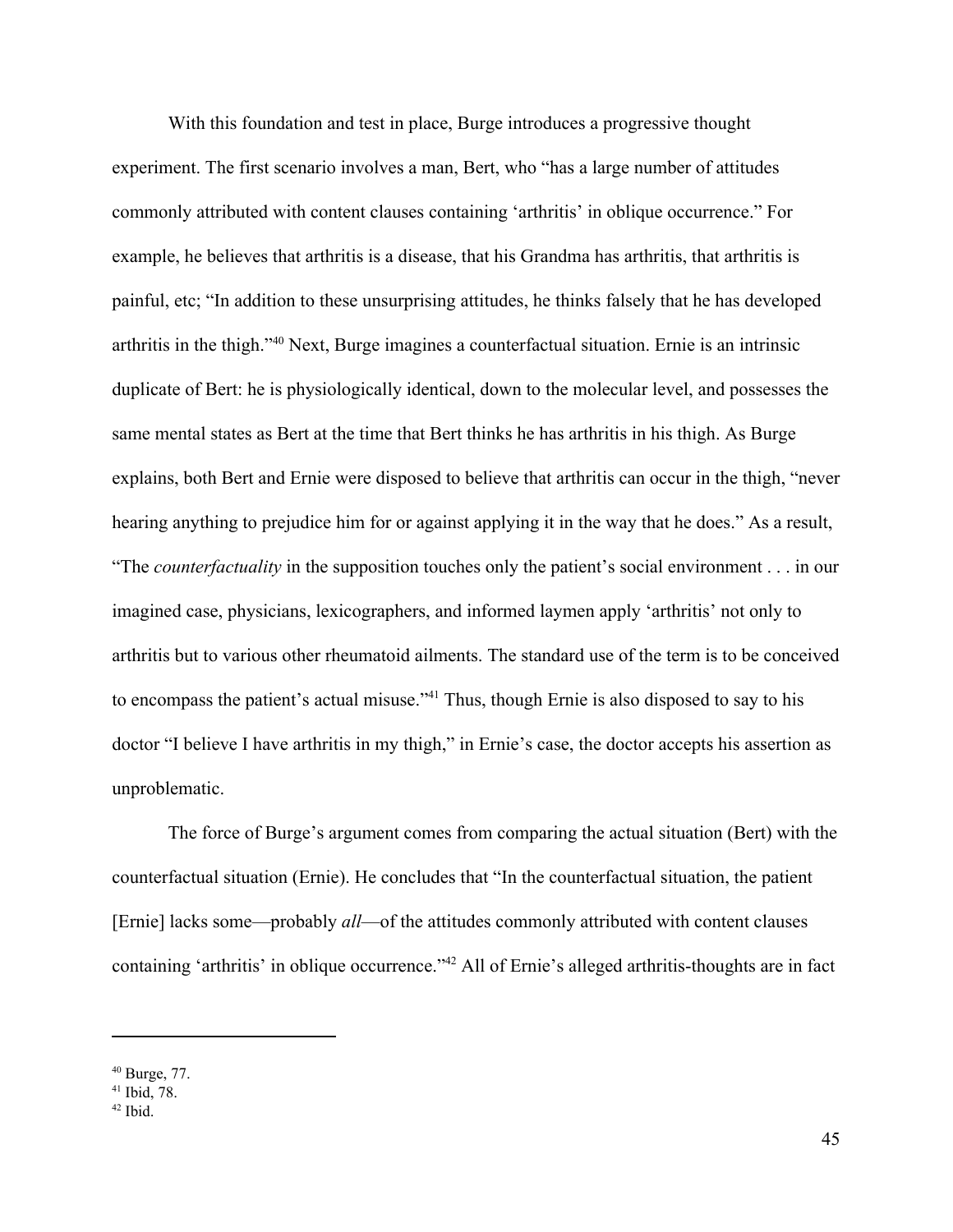thoughts about some other concept (perhaps 'tharthritis'). This relies on the test for content outlined above: Bert's and Ernie's thoughts cannot be expressed by the same content clauses, because Bert's thoughts are about arthritis whereas Ernie's are about tharthritis. Burge concludes, " the patient's mental contents differ, while his entire physical and non-intentional mental histories, considered in isolation from their social context, remain the same . . . The difference in his mental contents is attributable to differences in his social environment."<sup>43</sup> (Burge, 106). In summary, in the actual context Bert believes he has arthritis in his thigh, but in the counterfactual context Ernie does not believes he has arthritis in his thigh. Because Bert and Ernie are intrinsic duplicates, there is no internal difference between the actual and counterfactual contexts. Therefore, the difference in mental content is not explained by any internal differences. The only relevant differences between the contexts are the practices of the relevant linguistic communities. Therefore, one's social and linguistic context determines the contents of one's thoughts.

Burge thinks this form of argument can be extended to any kind of content: "We could have used an artifact term, an ordinary natural kind word, a color adjective, a social role term, a term for a historical style, an abstract noun, an action verb, a physical movement verb, or any of various other sorts of words."<sup>44</sup> He notes that the thought experiment depends only on the possibility that someone can understand a concept only partially. He adds, however, that most cases will appear idiosyncratic since "Common linguistic errors, if entrenched, tend to become common usage." Still, any term which is defined by experts (such as scientists) will potentially generate a Burge-case. Burge includes a series of examples, including sofas, brisket, legal

<sup>43</sup> Ibid, 79.

 $44$  Ibid.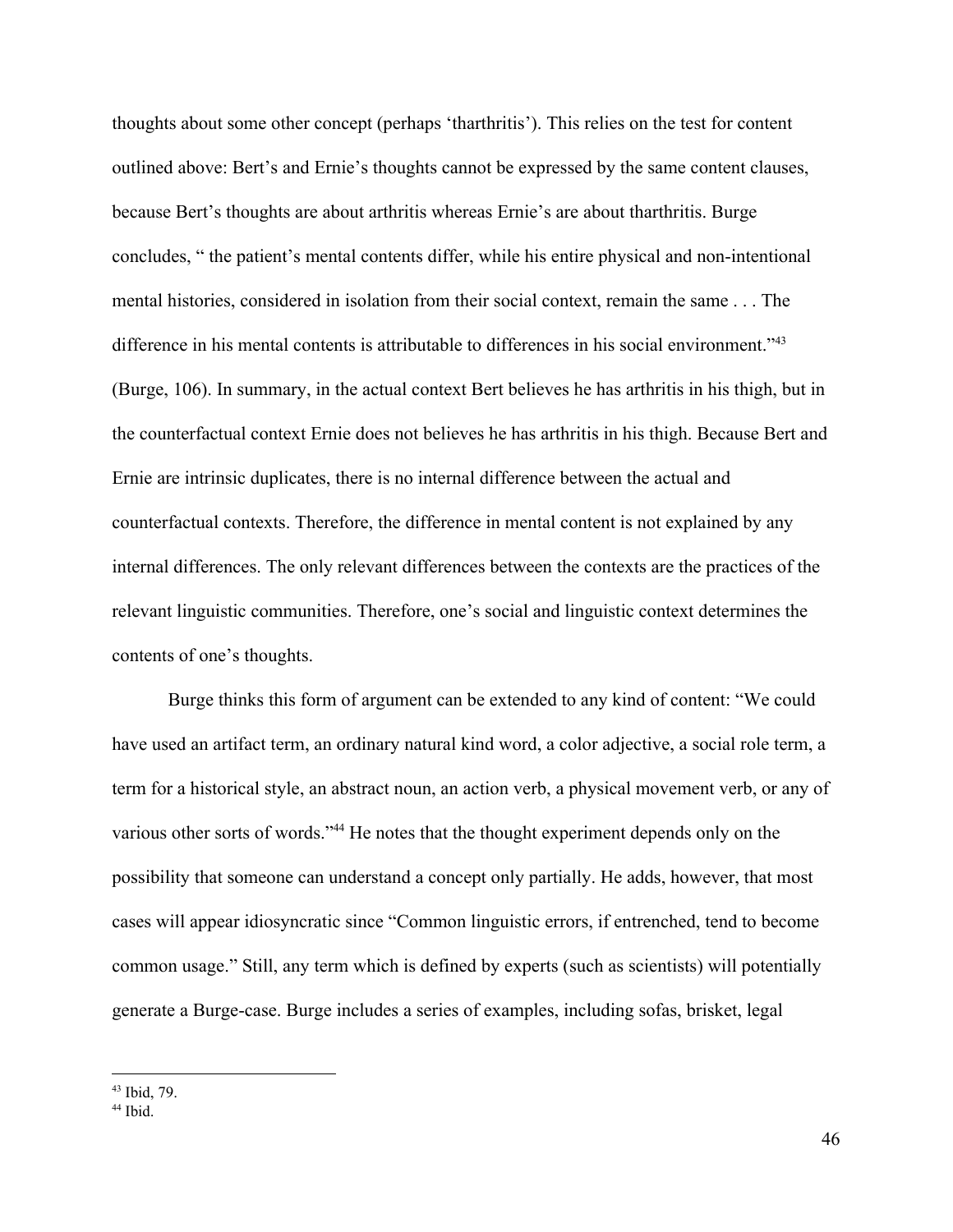contracts, and color terms. For all of these cases, it is plausible that the subject be able to correctly deploy the term in a wide range of cases, while still possessing some partial conceptual misunderstanding. Burge's argument could then be summarized as follows: partial possession of a concept is possible; concepts which are partially possessable can generate Burge-cases (in which content varies between actual and counterfactual cases); Burge-cases demonstrate that mental content depends on factors in one's linguistic community. The reasoning from partial possession of a concept to the externalist conclusion is straightforward and uncontroversial. As a result, much of the debate to follow bears on whether it is possible to possess a concept partially.

Notably, Burge recognizes that "the thought experiment does appear to depend on the possibility of someone's having a propositional attitude despite an incomplete mastery of some notion in its content," and that in contrast, "An ordinary empirical error appears not to be sufficient."<sup>45</sup> Burge asserts that there are a wide range of concepts which we are able to deploy in a number of everyday situations, while remaining agnostic as to certain propositions which are conceptually impossible. One further upshot Burge identifies is that social factors determine mental content even in cases where content is well-understood, "For if the social environment had been appropriately different, the contents of those attitudes would have been different."<sup>46</sup>

Burge motivates the possibility of partial concept possession with further argument. To start, Burge says that "I assume that a primary way of achieving theoretical understanding is to concentrate on our *discourse* about mentalistic notions." In support of this point, Burge asserts that "there is a methodological bias in favor of taking natural discourse literally, other things being equal. For example, unless there are clear reasons for construing discourse as ambiguous,

<sup>45</sup> Ibid, 83.

<sup>46</sup> Ibid, 85.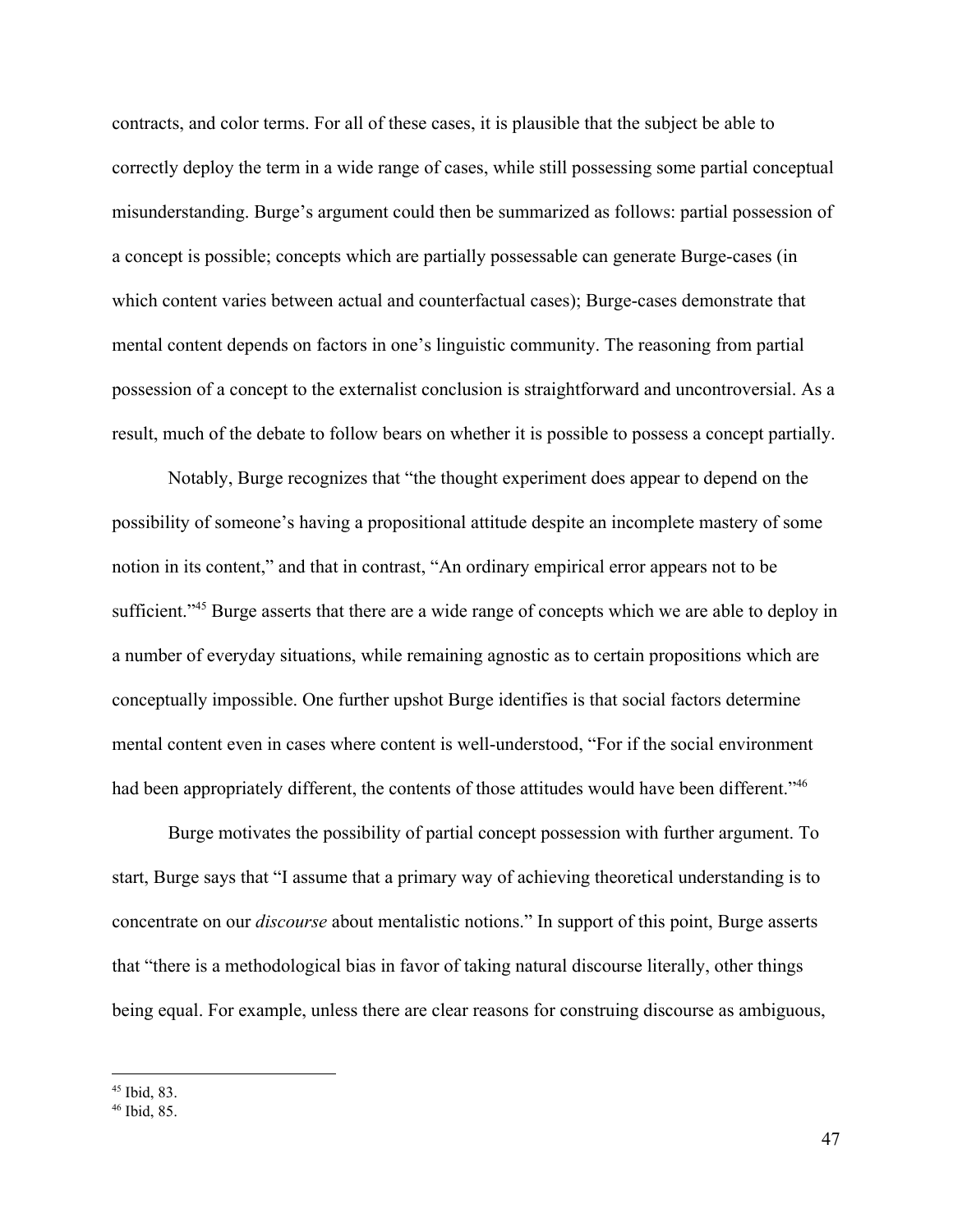elliptical, or involving special idioms, we should not so construe it. Literal interpretation is *ceteris paribus* preferred."<sup>47</sup> Burge aptly recognizes, then, that the issue at stake "is whether the steps should be taken in the literal way in which I have taken them, and thus whether the conclusion I have drawn from those steps is justified."<sup>48</sup> In his response to Burge, outlined later in this chapter, Pitt calls this the Principle of Literal Interpretation (PLI), and makes it his primary target.

Burge first notes that we often distinguish certain types of cases as genuine misunderstanding. His examples include a foreigner who uses an incorrect word, tongue slips and Spoonerisms, and malapropisms. For each of these, Burge argues that there are relevant conditions such that listeners can easily replace the word with its obvious substitute, given the context. Finally, particularly "radical misunderstandings" may warrant reinterpretation: " If a generally competent and reasonable speaker thinks that 'orangutan' applies to a fruit drink, we would be reluctant, and it would unquestionably be misleading, to take his words as revealing that he thinks he has been drinking orangutans for breakfast for the last few weeks." $49$  As a result, Burge argues that in all ordinary situations, in which none of these conditions obtain, such that the *ceteris paribus* clause applies, literal interpretation is the natural way to ascribe mental content.

Finally, Burge defends the PLI against four arguments for non-literal interpretation, the latter two of which are relevant here and which "are often invoked in tandem." The first such argument is that for each misunderstood concept, there is some other concept the subject had in mind, "thus replacing contents that are apparently false on account of the misconception, by true

<sup>47</sup> Ibid, 87-88.

 $48$  Ibid.

<sup>49</sup> Ibid, 90-91.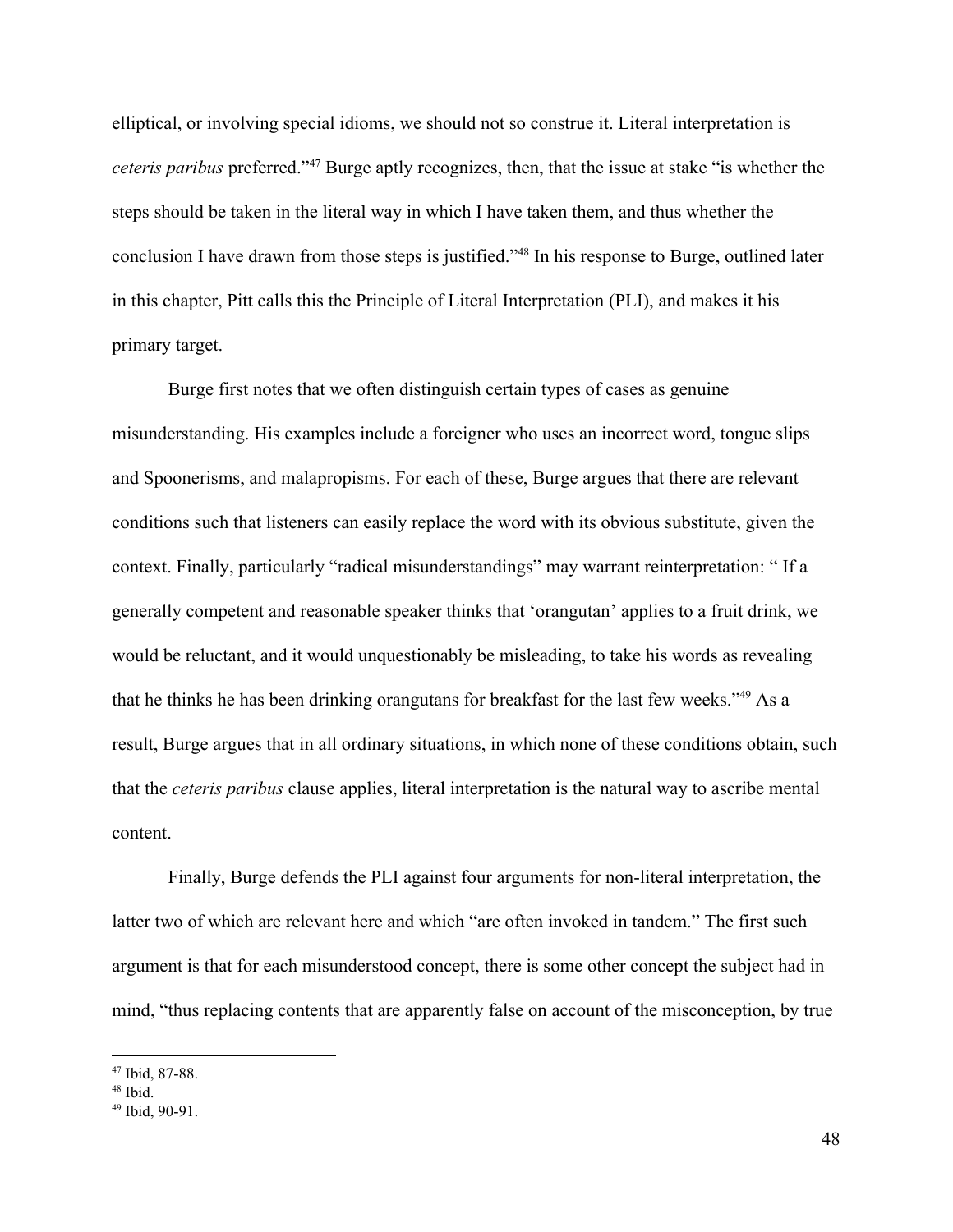contents."<sup>50</sup> For example, in the actual scenario, Bert had in mind 'tharthritis', rather than 'arthritis.' The second method is to "to count the error of the subject as purely metalinguistic. Thus the patient's apparent belief that he had arthritis in the thigh would be reinterpreted as a belief that 'arthritis' applied to something (or some disease) in his thigh." These methods can work together, as one could claim that Bert's thought was both about some concept 'tharthritis,' and that he falsely believed that this concept was called 'arthritis.' Burge argues that such an interpretation of the thought experiment is implausible due to its violation of our ordinary practices of mentalistic attribution. Burge asserts that "In counting beliefs as shared, we do not require, in every case, that the subjects 'fully understand' the notions in those belief contents, or understand them in just the same way."<sup>51</sup> That is, even upon learning that a subject only partially grasps a concept, we continue to ascribe to them (conceptually misinformed) beliefs about that very same concept. One reason Burge thinks that we do not reinterpret beliefs to be about a new concept, such as tharthritis, is that:

"The appropriate restrictions on the application of this term and of the patient's supposed notion are unclear. Is just any problem in the thigh that the patient wants to call 'arthritis' to count as tharthritis? Are other ailments covered? What would decide? The problem is that there are no recognized standards governing the application of the new term. In such cases, the method is patently *ad hoc.*" 52

<sup>50</sup> Ibid, 93.

<sup>51</sup> Ibid, 94.

 $52$  Ibid.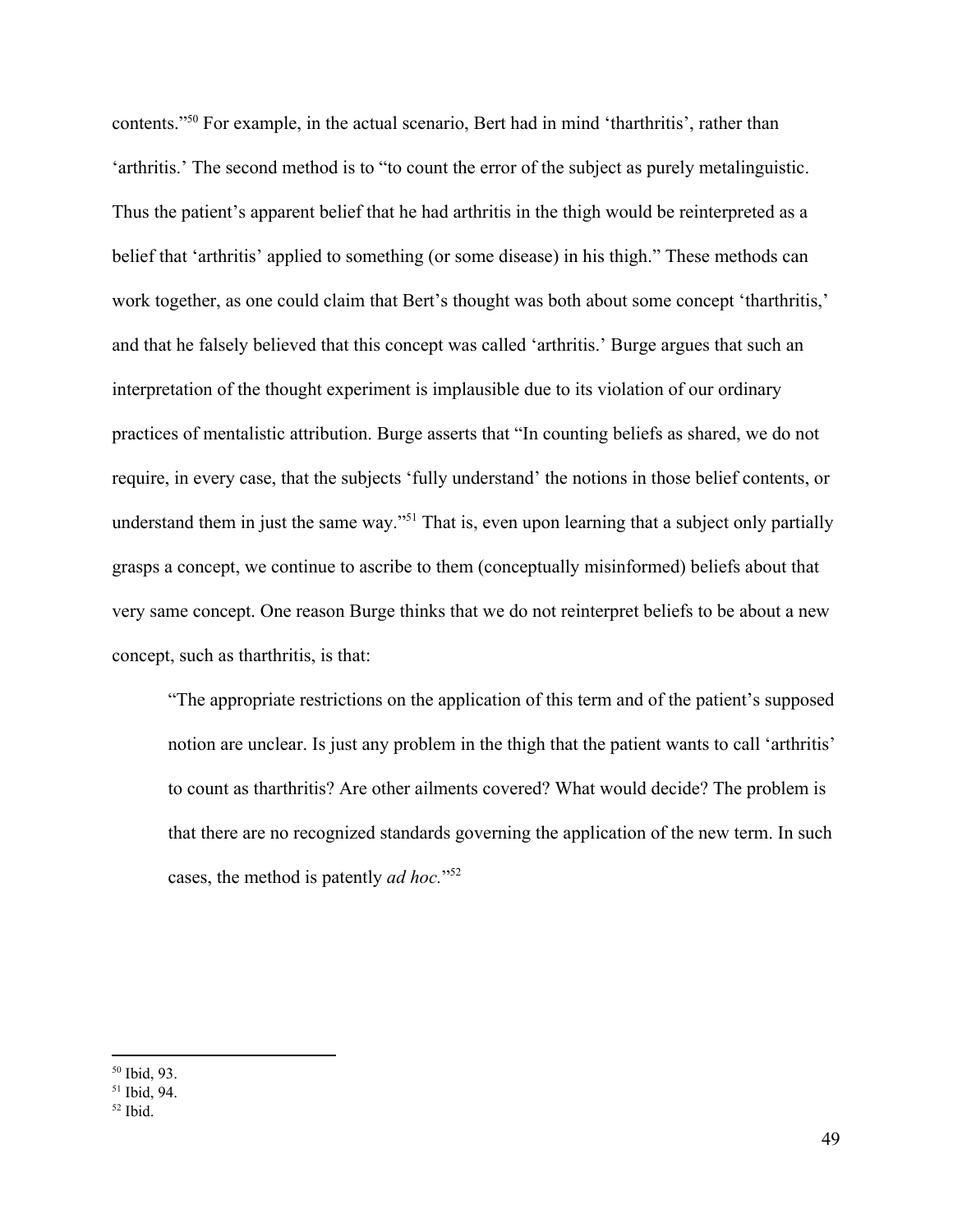Furthermore, Burge argues that such cases require us to "proliferate terminology without evident theoretical reward. We do not engender better understanding of the patient by inventing a new word and saying that he thought (correctly) that tharthritis can occur outside joints."<sup>53</sup>

As to the metalinguistic argument, Burge again argues that it "has no prima facie support as an account of the language of mentalistic ascriptions." This is because such a view would require, according to Burge, that all of the subjects' contentful assertions about arthritis were rather merely assertions about the term 'arthritis.' For example, Bert believed that his grandmother had 'arthritis,' that 'arthritis' is painful, etc. Burge repeatedly asserts that one benefit of the PLI is that it allows for an easy account of shared mental contents. Under such an account, the expert and the layperson can share beliefs about the same concepts, despite the fact that they understand the concepts to widely varying degrees. In both cases, the basic point is that "there appears to be a general presumption that a person is reasoning at the object level, other things being equal. The basis for this presumption is that metalinguistic reasoning requires a certain self-consciousness about one's words and social institutions."<sup>54</sup> As a result, Burge thinks that in all non-deviant cases (i.e. excluding Malapropisms, Spoonerisms, etc.), the PLI is the most natural method of mentalistic attribution.

# **II. PIT Responses to Externalism**

Most PIT theorists acknowledge that externalism poses a serious threat. Though they have offered a range of responses to externalism, their strategies are only successful if they

 $53$  Ibid.

<sup>54</sup> Ibid, 97.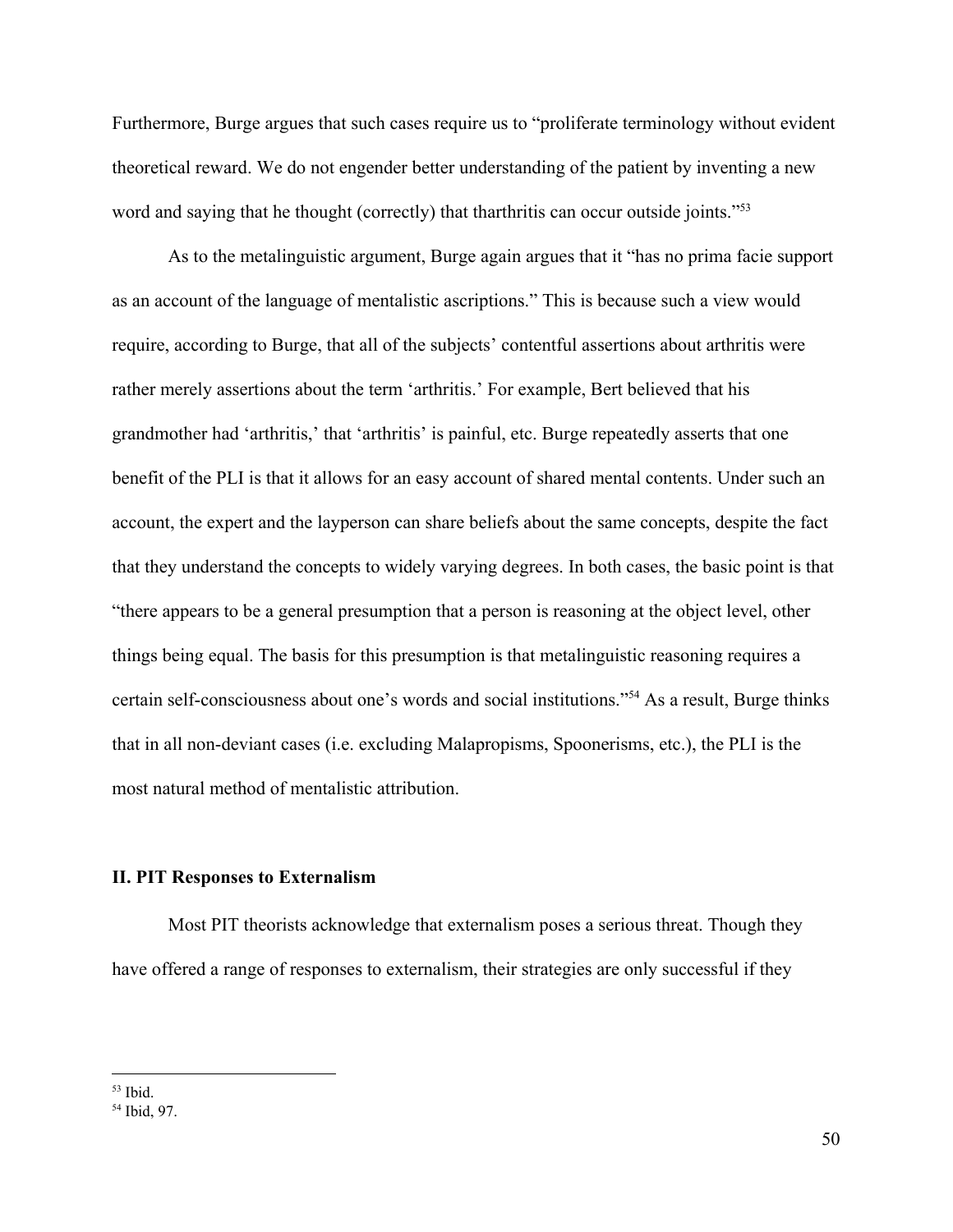sufficiently differentiate mental content from the propositional model, truth conditions, and reference. Here, I outline a range of responses from PIT against externalism.

Some PIT theorists attempt to accommodate both the internalist intuitions of PIT and externalist theories of content. Horgan and Tienson make a weaker claim involving phenomenal intentionality: "There is a kind of intentionality, pervasive in human mental life, that is constitutively determined by phenomenology alone."<sup>55</sup> This kind of intentionality is not the only kind of intentionality under their view; their claim is merely that this kind of intentionality exists. They deny strong externalist theories of intentionality: such theories "are fundamentally mistaken, because they claim to naturalize the entire phenomenon of mental intentionality and yet there is a rich and pervasive kind of narrow intentionality—phenomenal intentionality—that is constitutively independent of external factors."<sup>56</sup> The authors discuss Twin Earth cases, in which truth conditions are dependent on different external objects and thus vary among phenomenal duplicates. They explain: "Referring to something, mentally or linguistically, requires appropriate relations to that thing; but having thoughts that are intentionally directed toward such a thing—thoughts purporting to refer to such a thing—does not."<sup>57</sup> As a result, they establish a distinction between phenomenally identical *narrow truth conditions* and externally dependent *wide truth conditions*. As a result, "there are wide truth conditions for these thoughts that are partially determined by features in the environment that may be unknown to the thinker. But again: these wide truth conditions, differing as they do for your thoughts and your Twin

<sup>&</sup>lt;sup>55</sup> Terence Horgan and John Tienson, "The Intentionality of Phenomenology and the Phenomenology of Intentionality," in *Philosophy of Mind: Contemporary and Classical Readings,* ed. David J. Chalmers (Oxford: Oxford University Press, 2002).

<sup>56</sup> Ibid.

 $57$  Ibid.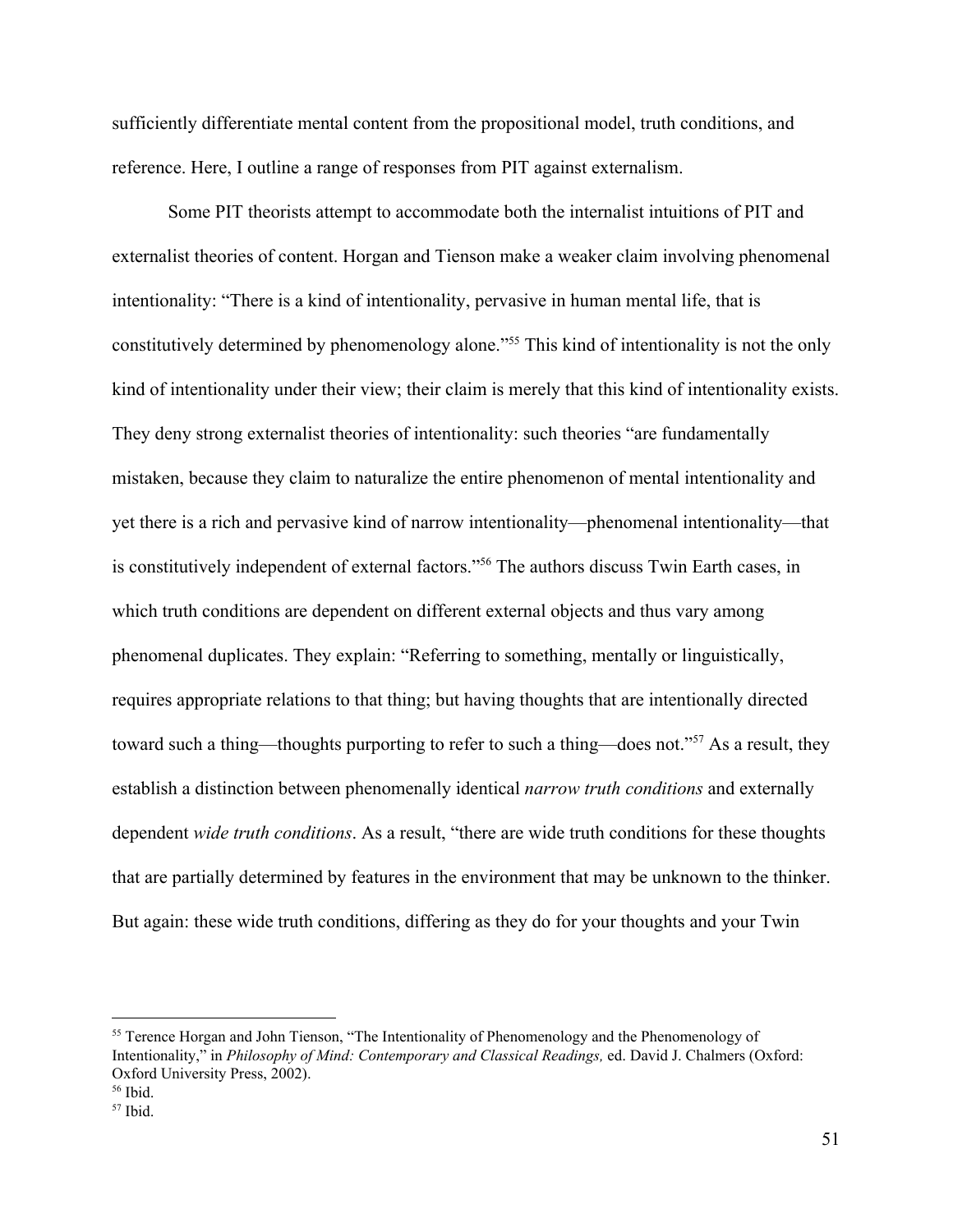Earth doppelgängers phenomenally identical thoughts, are grounded on shared narrow truth conditions."<sup>58</sup>

One problem with this view is that it leaves the status of intentionality uncertain. Why is it that intentionality is sometimes internal and sometimes external? Which of these kinds of intentionality is more fundamental to mental content? This line of response appears to make theoretical sacrifices for no reason other than to accommodate externalist intuitions; as a result, it lacks sufficient independent motivation.

Katalin Farkas makes a more ambitious claim about mental content: "if one is convinced that narrow phenomenal intentionality is legitimate, there is nothing stopping one from claiming that all intentionality is narrow."<sup>59</sup> She notes that the reference of every thought, as Horgan and Tienson establish, depends in part on factors external to the subject. She calls these the state of the world or the circumstances of evaluation. For us to determine the content of a thought, we must know the external conditions of the world relative to which we can evaluate its content. Under her account, the circumstances of evaluation are a contextual feature. Importantly, that means that these features are external to the content of the thought. Because these features are what lead to the varying truth values, "The proposal is that *we treat all other features of the context as also external to the content*." For example, in the case where Farkas thinks of Farkas' mother and Twin Farkas thinks of Twin Farkas' mother, "I suggest that we regard this case as two thoughts having the *same content* and *different object*, because of some difference *external* to the content of the thought."<sup>60</sup> One implication is that thought content is independent from truth conditions; truth conditions themselves, because they are object-dependent, must be taken as

<sup>58</sup> Ibid.

<sup>59</sup> Katalin Farkas, "Phenomenal Intentionality Without Compromise," *The Monist* 91 no. 2 (2008), 274.

<sup>60</sup> Ibid, 282.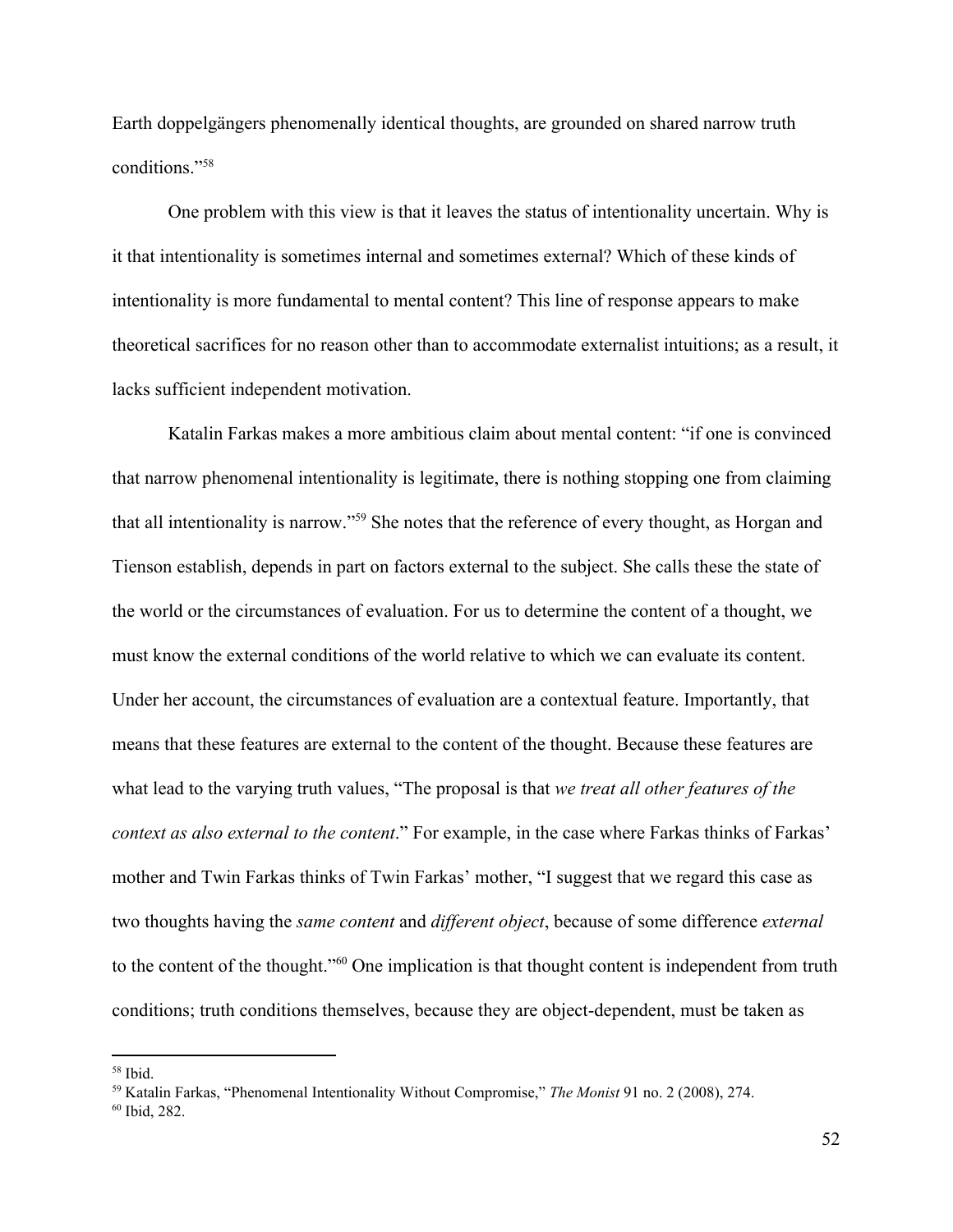features of the context and not as part of the content of the thought. Essentially, Farkas asserts that all content is narrow, whereas Horgan and Tienson assert that some content is narrow and some is wide. Farkas' crucial move is to remove reference-determining features from mental content and instead make them broadly contextual features.

Notably, unlike Horgan and Tienson, Farkas notes that "If [mental] contents are propositions traditionally conceived, then my proposal is flawed. However, in recent years there has been growing awareness that it is not compulsory to think about contents in this way."<sup>61</sup> This is because Farkas wants content to vary across worlds and across contexts. While propositions vary in meaning from world to world, they have constant meanings across contexts. An approach like Farkas' makes sense if one has a non-propositional model of mental content. However, the anti-externalist argument ought to follow from a defense of a non-propositional model. By simply assuming that thoughts are non-propositional, without offering a defense or an alternative model of content, Farkas' argument appears *ad hoc* despite its promising approach.

Brian Loar takes a third approach to this problem. He begins from the premise that "While the internalist intuition appears to me correct, the core of current externalist theory also appears correct. So the core of externalist theory must be compatible with intentionality's being an internally constituted feature of mental states." $62$  He aims to reconcile these two positions by asserting that "Externalists are right about the reference and truth-conditions of thoughts. But despite vivid appearances to the contrary, intentionality does not presuppose reference and it is not externally determined."<sup>63</sup> Like Farkas, he aims to avoid the concerns of externalism by

<sup>61</sup> Ibid, 283.

<sup>62</sup> Brian Loar, "Phenomenal Intentionality as the Basis of Mental Content" in *Reflections and Replies: Essays on the Philosophy of Tyler Burge,* ed. Martin Hahn and B. Ramberg (Cambridge: MIT Press, 2003), 229. <sup>63</sup> Ibid, 233.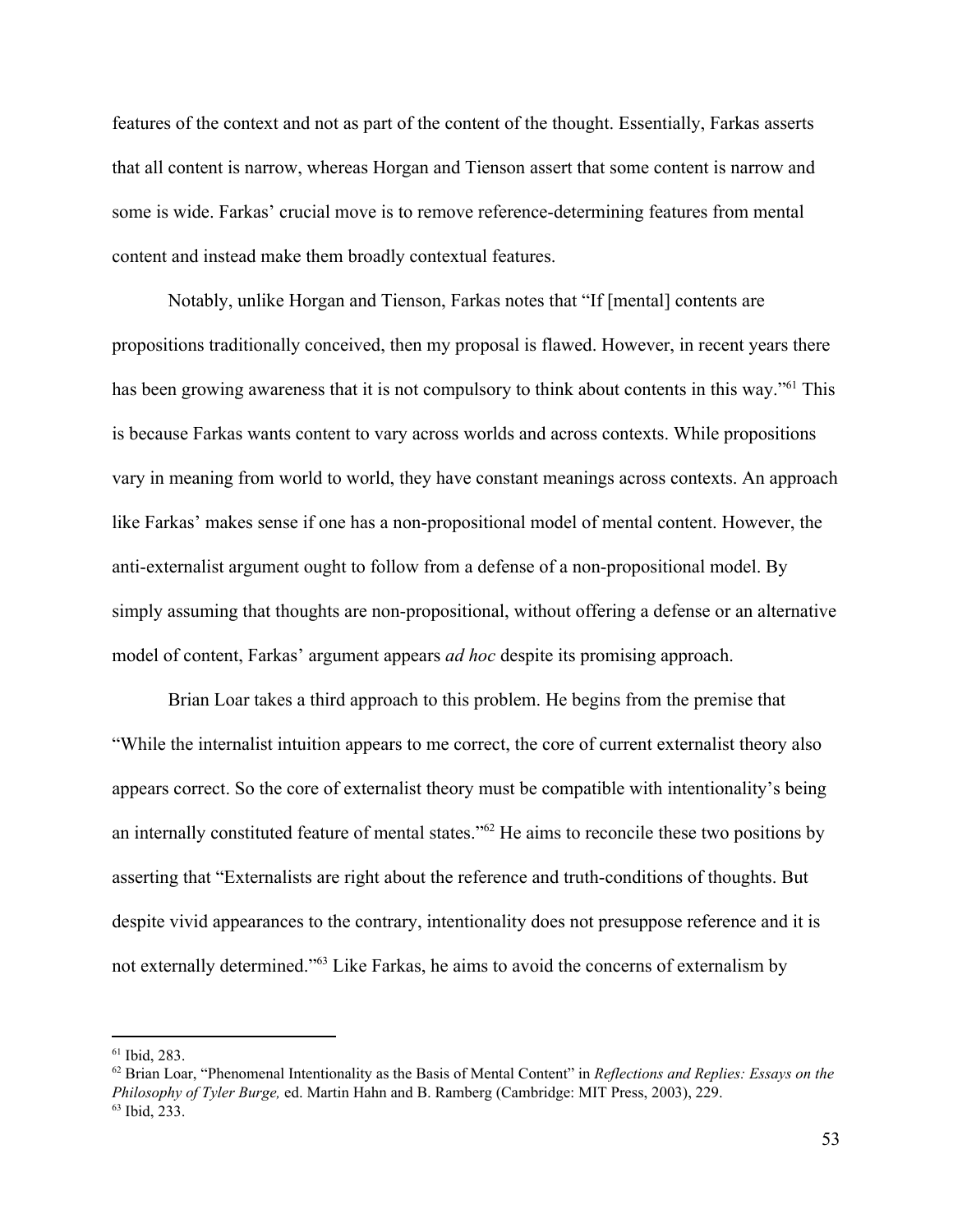asserting that reference and truth conditions, which drive externalist intuitions, are not features of mental content. Loar asserts that "Mental content is in fact individuated independently of that-clauses."<sup>64</sup> This denial of the propositional model is a necessary starting point because it seems straightforwardly true that propositional attitude clauses capture reference, whereas he aims to deny that mental content presupposes reference.

Still, in order to fully refute externalism, Loar must show that without the propositional model, mental content does not involve reference. He claims that the starting premise of externalism is that "thoughts cannot purport to refer unless they impose success-conditions, or satisfaction-conditions; and these depend, however indirectly, on reference to objective properties."<sup>65</sup> That is, intentionality presupposes reference. The second premise, according to Loar, is that reference is determined by external relations between concepts and the properties to which they purport to refer (if the concepts are outwardly directed). In Burge's externalism, these relations include facts about the subject's linguistic community and its experts. As a result, intentionality presupposes relations to external conditions, so externalism is true. While Loar accepts the second premise about the conditions for reference, he denies that intentionality presupposes reference.

Loar notes that he takes the opposite approach of internalist theories of intentionality based on conceptual roles. Those theories accept the first premise (that intentionality presupposes reference) but deny the second premise (that reference is determined by external relations). However, he finds that such theories must aim to explain all apparently socially deferential concepts (like arthritis) in terms of narrow concepts, such that water is taken "to mean

<sup>64</sup> Ibid, 229.

<sup>65</sup> Ibid, 234.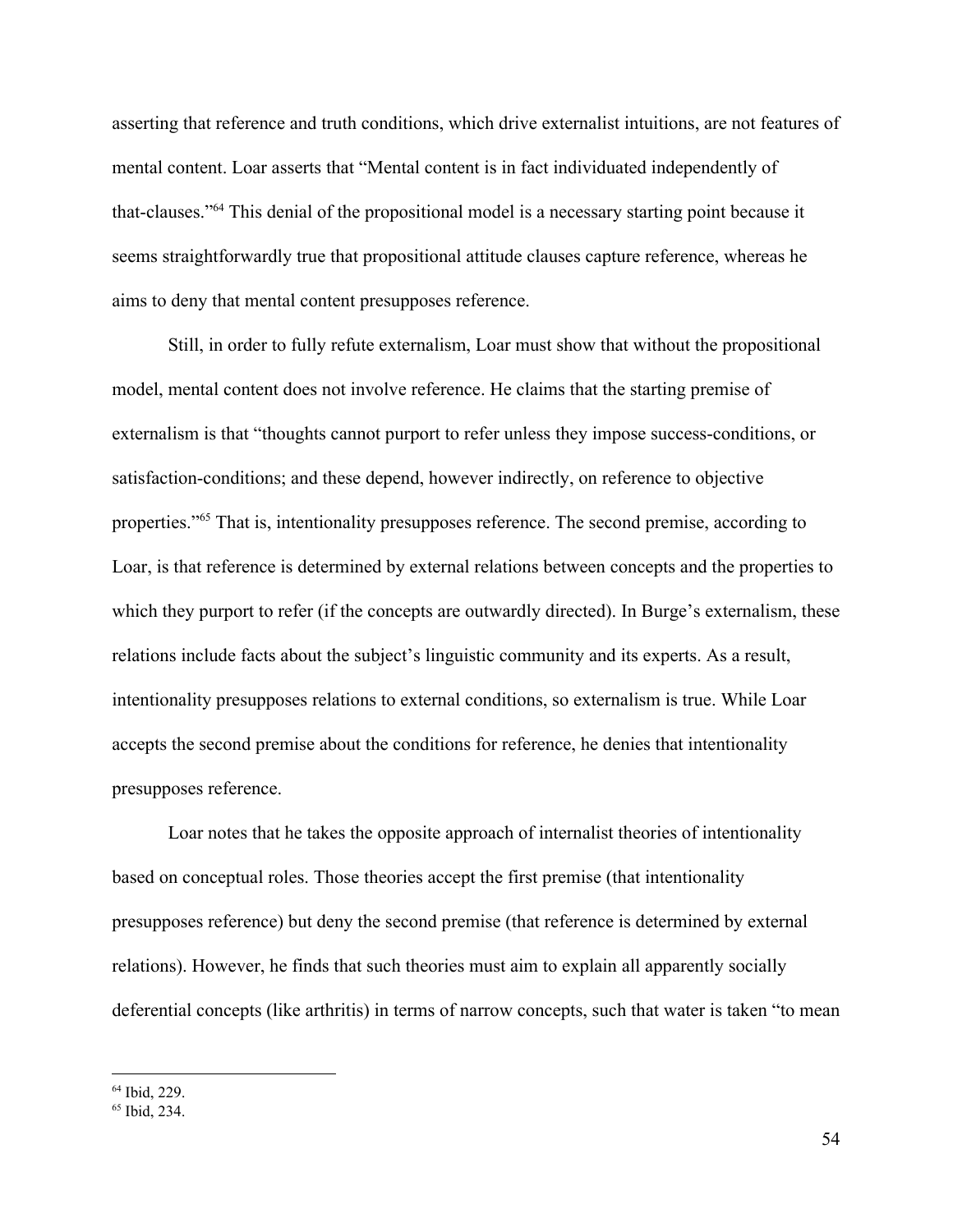something like 'the so and so stuff that causally grounds our use of "water"'. The reference of the concept 'water' then varies with the reference of 'our'."<sup>66</sup> This approach must work for all concepts. In particular, he finds that spatial concepts "appear to have a crucially demonstrative element, pointing visually and tactually to certain relations and properties, at least vaguely," and that "By pointing to the sorts of relation and properties that are to count as curviness, betweenness etc, spatial perception apparently gives worldly content to otherwise purely abstract concepts."<sup>67</sup> As a result, a 'conservative' internalist approach lacks the narrow conceptual resources to account for all wide content.

Instead, Loar argues that a suitable toolbox of conceptual resources can be built on the basis of phenomenal intentionality. Wide concepts will depend on narrow concepts, which themselves are derived from phenomenal experience. For example, "the special directedness of recognitional concepts, including spatial and basic-object concepts, derives from the singular directedness of perceptual experience."<sup>68</sup> Loar calls this apparent demonstrative property of intentional content "intentional directedness." Loar proceeds to outline a taxonomy of concepts such that even highly socially deferential concepts like arthritis ultimately have their basis in narrow phenomenal concepts. This allows him to create a sharp distinction between intentional directedness and reference: "Intentional directedness is an object-independent property, and it does not involve relations to objects. Reference comprises various causal and other relations to objects, and it is absurd to think of those reference relations as somehow instantiated without objects."<sup>69</sup> Because all the concepts necessary for abstract mental content can be formed on the

<sup>66</sup> Ibid, 239.

<sup>67</sup> Ibid, 240.

<sup>68</sup> Ibid, 255.

<sup>69</sup> Ibid, 257.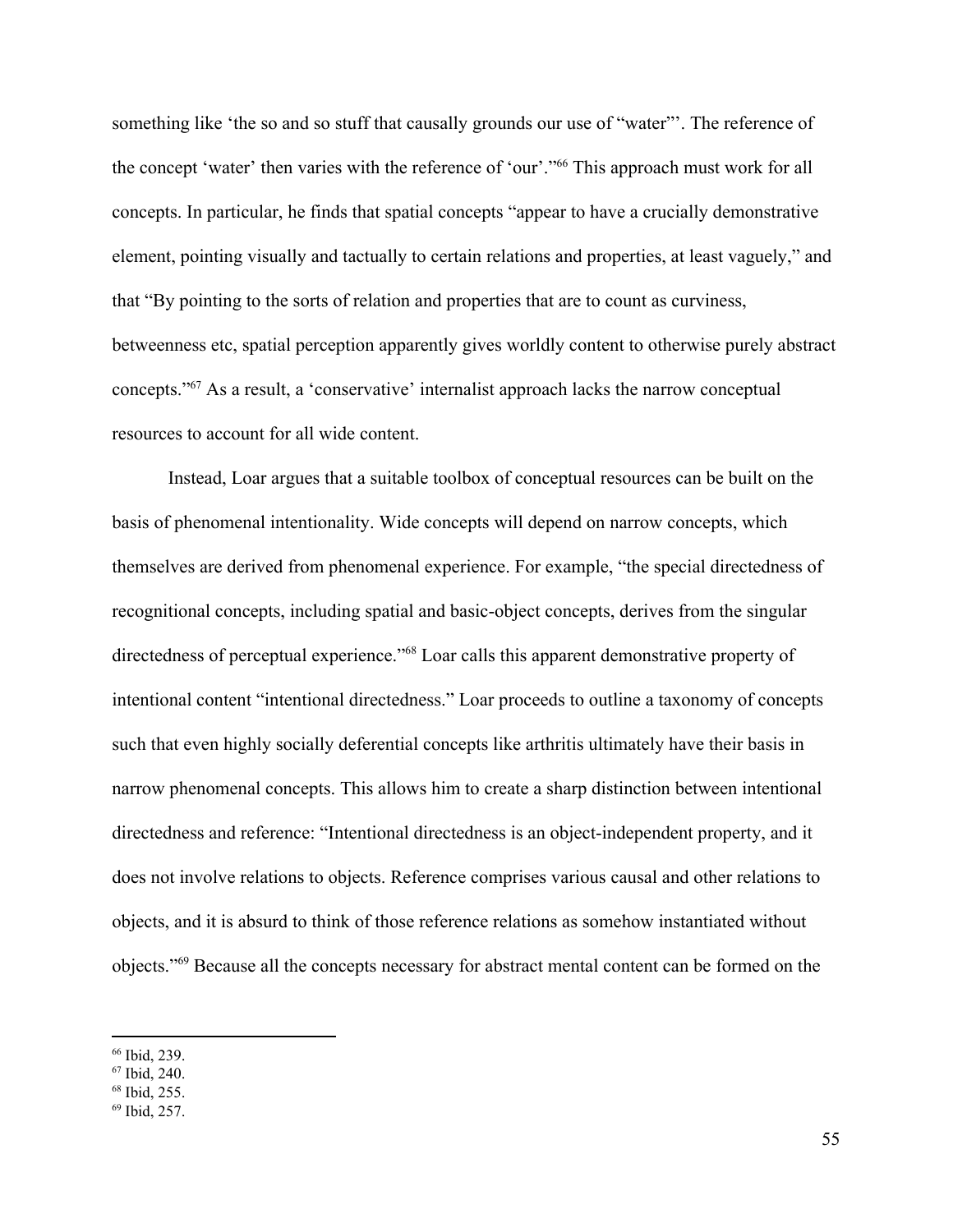basis of intentional directedness, rather than reference, Loar finds it implausible that intentionality presupposes reference. Because this first premise was essential to externalist arguments, Loar denies that mental content itself depends on any external factors.

## **III. Pitt's Response**

Though these PIT responses offer some promising insights, David Pitt's response is the most convincing and most compatible with the resources of cognitive phenomenal holism. Rather than constructing and motivating an alternative model for ascription of mental content, Pitt attacks Burge's argument directly, aiming to undermine the plausibility of literal ascriptions of mental content. Burge's argument is meant to elicit intuitions about what is natural to say about the mental content of individuals in certain situations. In general, Burge ascribes mental content by taking utterances to be literally true descriptions of mental content. Pitt aims to reject Burge's argument by demonstrating that it is incoherent to take many of these intuitively natural ascriptions as literally true. Burge's argument in "Individualism and the Mental" is only sound if the patient, Bert, literally believes that he has arthritis; if this belief is not literally true than Burge's argument fails to demonstrate that two identical individuals could have differing mental content due to changes in external conditions.

Recall that Burge's model is guided by the Principle of Literal Interpretation, which states that, all things being equal, natural ascriptions of mental content should be taken literally. Pitt's first questions why Bert's conceptual confusion about arthritis is not a sign that all things are not equal. Yet the power of Burge's argument is to show how natural it is to ascribe other thoughts about arthritis to Bert, despite his conceptual confusion. This is the "domineering role"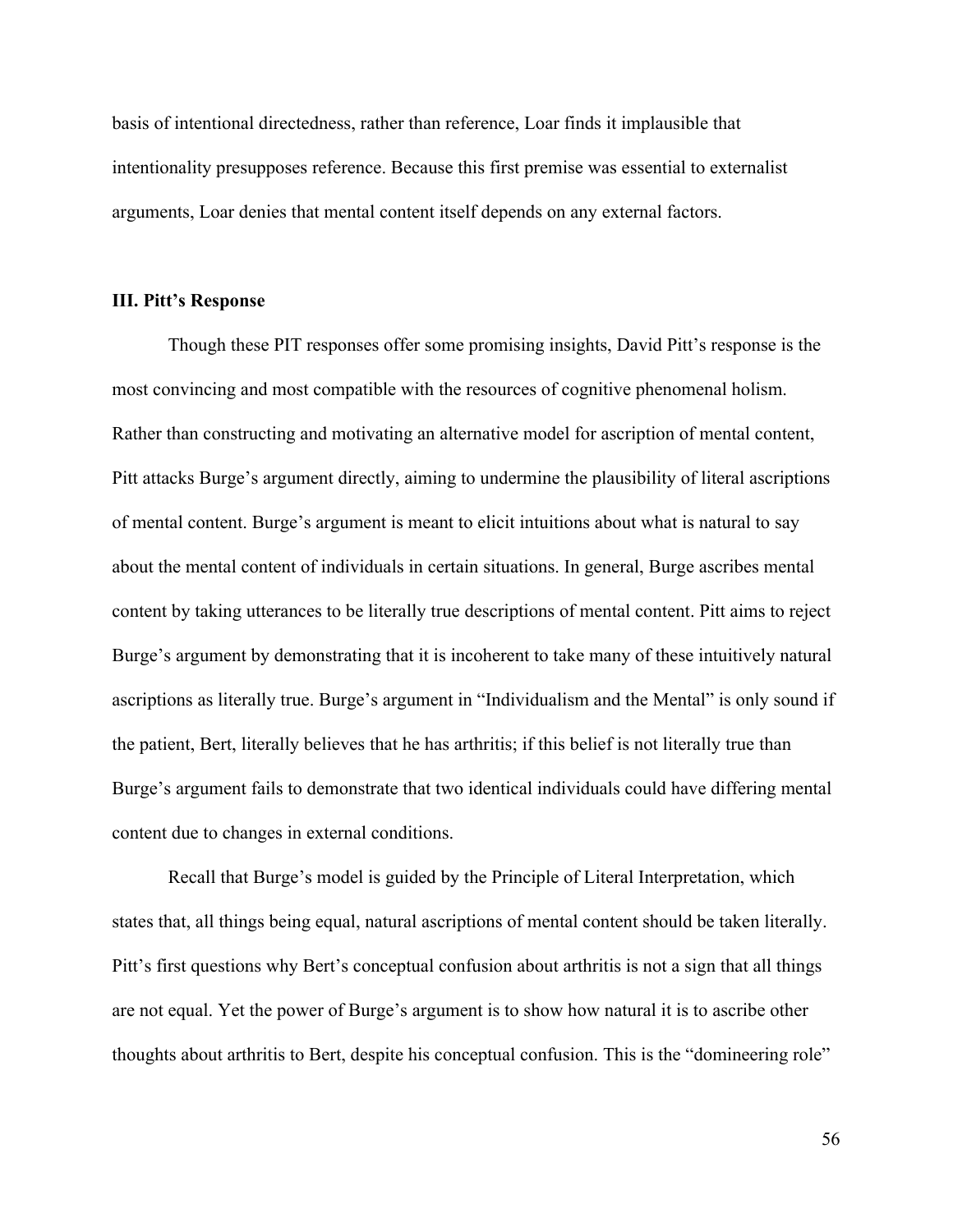of the PLI: "The fact that linguistic meaning trumps individualistic factors in cases of [conceptual] dissonance between what a speaker believes about his words and what they mean in his language shows why there is normally a match between linguistic content and mental content."<sup>70</sup> In Burge's cases, though there is conceptual confusion, it is still intuitively natural to ascribe to them the literal content of their utterance. Pitt calls these intuitions the Burgean Intuitions: "in spite of the fact that their utterances are conceptually dissonant, it still seems perfectly appropriate to use their words in characterizing what they think."<sup>71</sup>

Pitt concedes that these intuitions are powerful; however, he argues that other considerations override these intuitions and demand non-literal ascription of mental content from utterances. Pitt points out that Burgean cases only work in cases where the subject's error is a conceptual error, rather than merely an empirical error. As a result, he argues that literal belief ascriptions violate the principle of charity: that "One should not, *ceteris paribus*, attribute contradictory or incoherent beliefs."<sup>72</sup> In Bert's case, Burgean principles would ascribe to him the literal belief that he has arthritis in his thigh, a belief which is, according to Pitt, conceptually incoherent. Yet Pitt points out that it is not conceptual incoherence but "conceptual *dissonance* that is doing the work."<sup> $73$ </sup> As a result, he considers "dissonant-but-coherent" utterances.

Pitt considers malaprops: cases where a subject makes an utterance that is not incoherent, but implausible. For example, Pitt considers a subject who asserts that "Pat Boone was an early American frontiersman."<sup>74</sup> Though it is not incoherent that she could have such a belief, the more obvious explanation is that though she said something about Pat Boone, she intended to say

<sup>70</sup> David Pitt, "The Burgean Intuitions," unpublished, 12.

 $71$  Ibid, 16.

 $72$  Ibid, 17.

<sup>73</sup> Ibid, 23.

<sup>74</sup> Ibid, 24.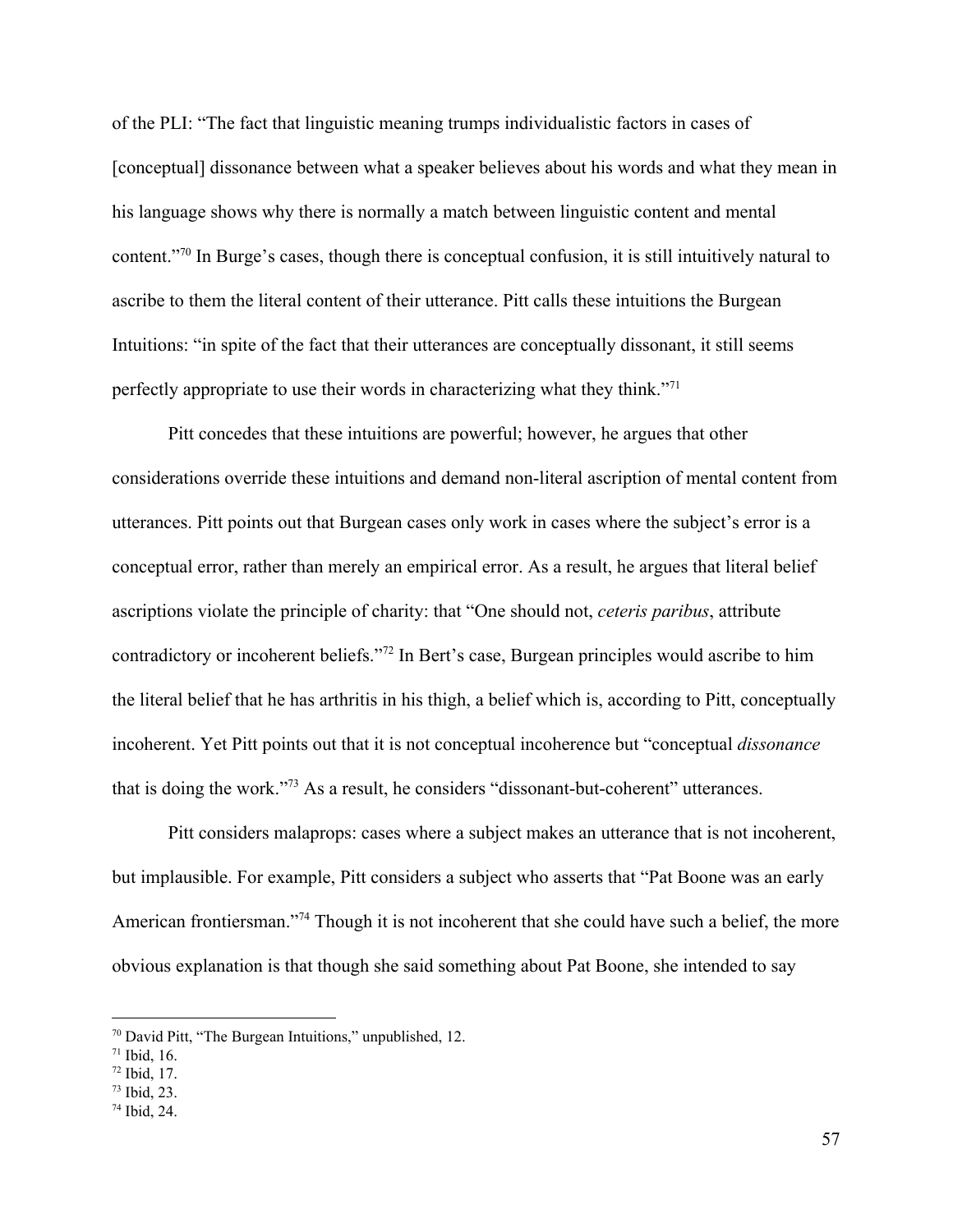something about Daniel Boone. Though it may seem natural to say that she literally believed that Pat Boone was a frontiersman, "This really is not what she thought. . . . She simply misexpressed herself. She had a false belief about which word to use to say what she was thinking, and that belief led to her anomalous utterance."<sup>75</sup> Burge concedes that malaprops are evidence that one should not subscribe content by the principle of literal interpretation in the subject's case. Yet Pitt's point is that the Burgean Intuitions are equally strong in the case of the malaprops. Thus, "the presence of the Intuition provides no assurance that we should apply the Principle in spite of a speaker's errors." This objection is more powerful than the charity objection, as it demonstrates that the motivation behind Burge's Principle is insufficient evidence to support his model of belief ascription.

In response to Burge, Pitt asserts the Incompetence Principle: "If a speaker lacks competence with a term *t*, then his *t*-involving utterances should not be taken at face value."<sup>76</sup> Pitt argues that this principle should be obvious: "If you don't know the meaning of the words you utter, then you don't mean what they mean, and you're not thinking what they mean." Pitt argues that the Incompetence Principle along with the failure of the Burgean Intuitions to guarantee literal interpretation "conspire to short circuit *any* thought experiment along Burgean lines."<sup>77</sup> As a result, Pitt thinks his argument refutes all forms of Burgean externalism.

## **IV. Private Concepts**

Pitt's internalist rejection of externalism is internally coherent, but has far-reaching implications for mental content. Furthermore, it is not clear that Pitt's own PIT has the resources

<sup>75</sup> Ibid, 26.

<sup>76</sup> Ibid, 30.

<sup>77</sup> Ibid, 32.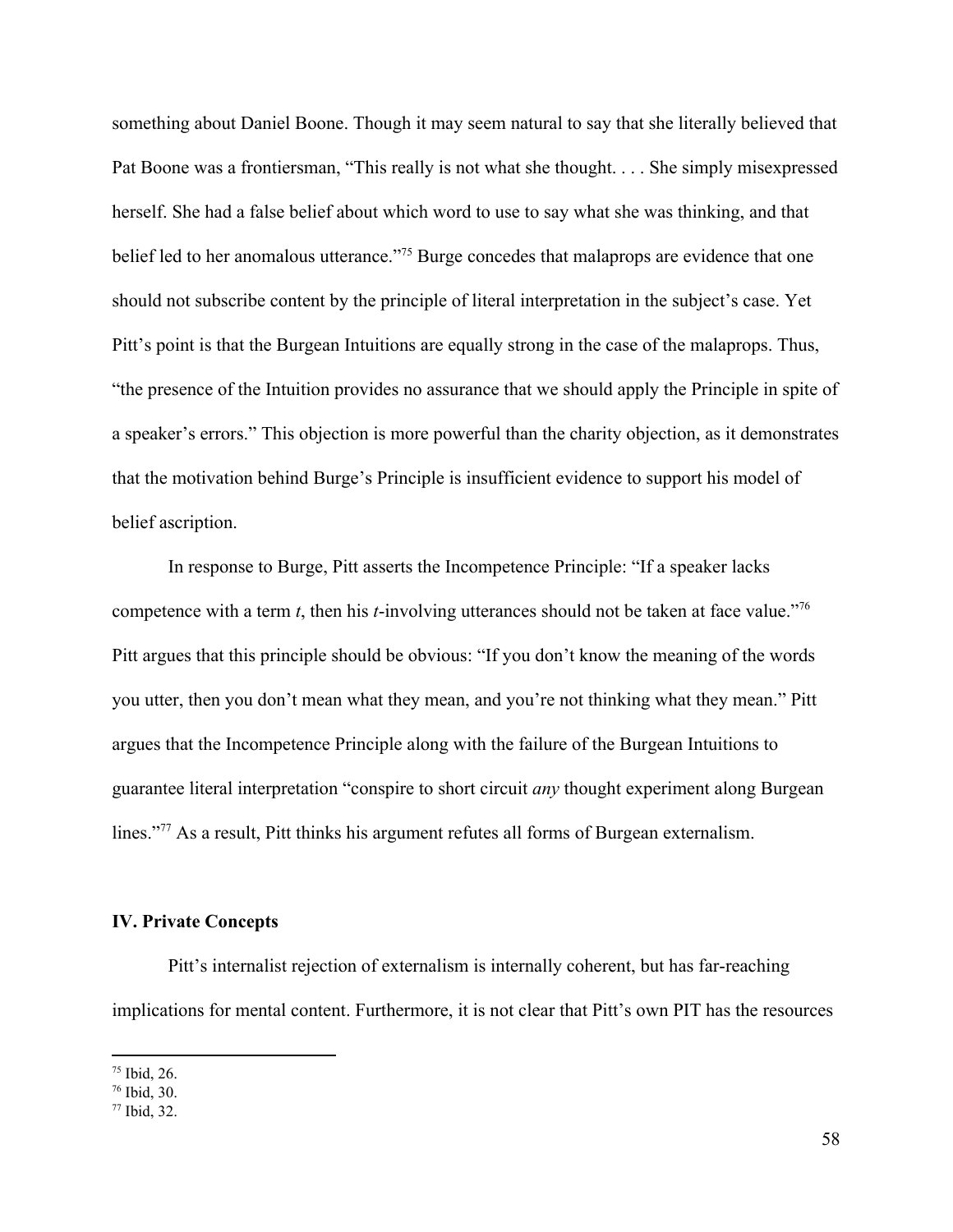to support the radically private view of mental content required by his rejection of externalism. In Pitt (2009), he endorses a type/token model of cognitive phenomenology, by which individual cognitive phenomenal experiences are tokens of cognitive phenomenal types, construed as independent abstract objects. As a result, different people can share cognitive content when they token the same phenomenal type. Yet under this view, concepts are objective, making it appear to succumb to an externalist argument. For example, one might think that Bert and his doctor token the same cognitive phenomenal type with regard to arthritis, despite Bert's conceptual confusion. If instead Pitt were to assert that Bert indeed had some ambiguous 'tharthritis' concept, and that concepts can be radically private, then there would need to be a phenomenal type for each possible radically private concept. Such an account would sacrifice much of the parsimony that the type/token account initially provided.

In his more recent work, Pitt has embraced the radical privacy implied by his response to externalism. He says "We often, perhaps typically, don't think what we say, and don't say what we think; nor do we often agree in what we think, even if we agree on what words we ought to use to express it."<sup>78</sup> Moreover, the problem of other minds seriously applies to attributions of mental content: "Though what you say you think provides me with evidence of what you do think, the possibility that the way I construe the evidence – the content I assign to your utterance  $-$  is not the content of your thought is a live one."<sup>79</sup> Finally, we probably should not expect significant intersubjective similarity of concepts: "We ought not to assume that an individual's apparent competence with a given set of syntactic-phonological types is an indication that he has

<sup>78</sup> Pitt, "Introspection, Phenomenality, and the Availability of Intentional Content," 51.

 $79$  Ibid.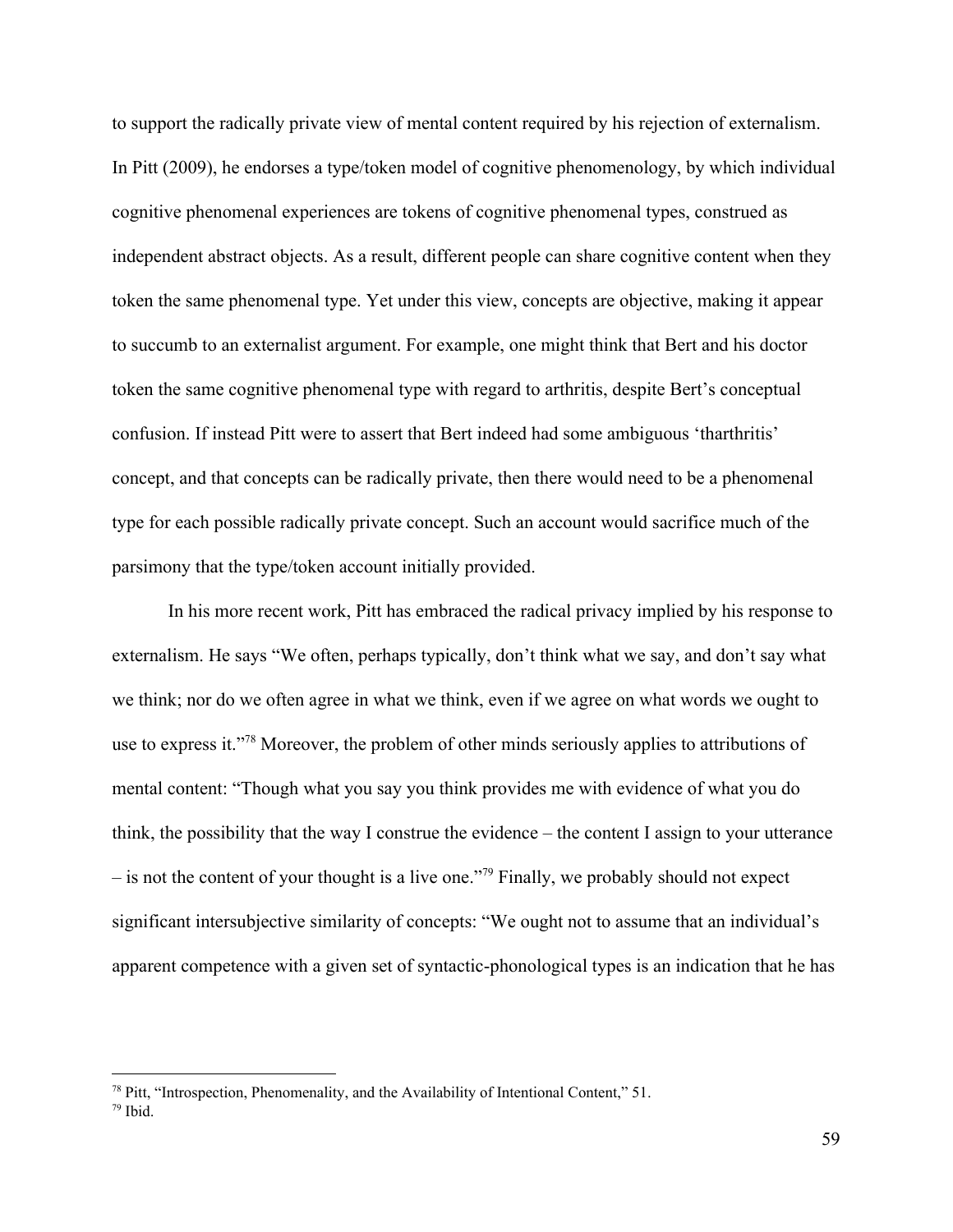internalized the same unique, determinate system of linguistic meaning as anyone else who is apparently competent with that same set of syntactic-phonological types."<sup>80</sup>

If we must choose between a private concept view and a type/token view, it seems clear to me that the private concept view has better independent support. The development of the private concept view from natural internalist intuitions about ascription of mental content ground it as the basis for a phenomenal theory of mental content. However, the private concept view needs to be situated within a more robust phenomenal intentionality theory. I argue that my theory of cognitive phenomenal holism, for which I have already provided independent support, is consistent with a private concept view, and thus provides both a complete account of phenomenal intentionality along with a powerful response to externalism.

Consider again the conditions for synchronic cognitive phenomenal holism: For the conscious belief that *p*, any other belief *q* is partially constitutive of the synchronic cognitive phenomenology of  $p$  if and only if  $q$  is sufficiently relevant to  $p$  in the context of the conscious occurrence of *p* so as to fall within the cognitive phenomenal threshold of the believer at the synchronic moment*.* When we speak of Bert's concept of arthritis, all that we can literally describe is a single moment of Bert's cognitive phenomenology. Of course, we can generalize his concept in terms of his dispositions or the content which tends to occur in moments of his cognitive phenomenology. However, it is important to remember Searle's lesson: mental content is nothing beyond conscious events and the neurophysiological facts which make conscious and nonconscious events possible; intentionality never occurs in anything other than conscious events. As a result, for two people to literally share the same content, they would need to share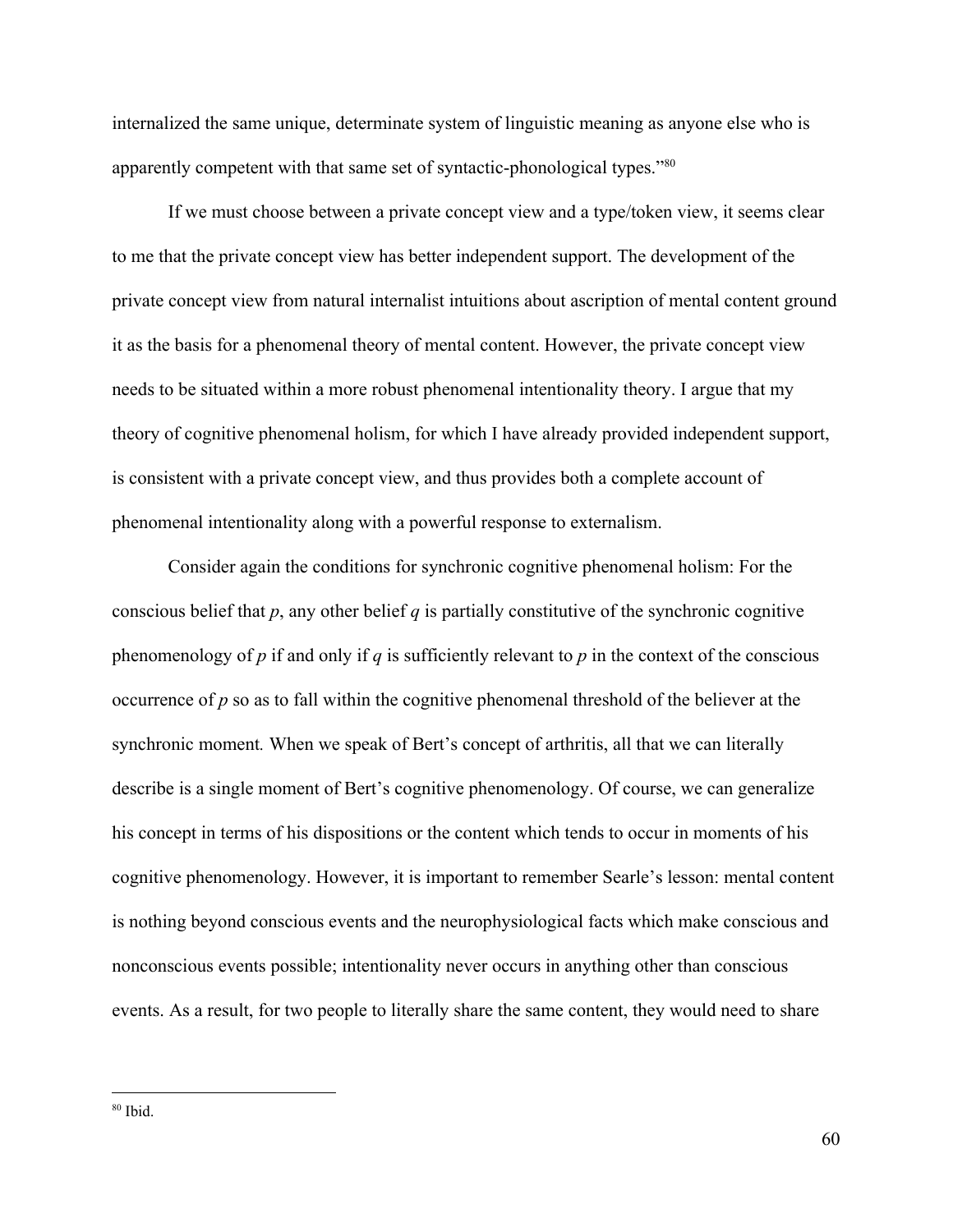the same synchronic cognitive phenomenology at the same moment. While in principle this is possible, due to the massive number of factors determining cognitive phenomenology at any moment, it is unlikely that this ever actually occurs.

As Pitt suggests, this should not be particularly surprising. It seems likely that different people conceptualize the same public concepts in significantly different ways, especially as those concepts increase in abstraction. The private concepts theory asserts that those differences should count as genuine differences in mental content. Furthermore, the theory of cognitive phenomenal holism provides the resources to make sense of these differences. During an event of cognitive phenomenology, one's consciousness is focused on a concept, for example snow. Recall that in order for it to be possible for one to determinately focus one's consciousness on snow, rather than a related concept (such as rain), one's cognitive phenomenology must include content which distinguishes between these two concepts (such that one can know by acquaintance that one is thinking of snow). For example, when one thinks that snow is white, one must implicitly have in one's cognitive phenomenology that snow is cold, that snow falls in winter, etc. These related concepts occur in the background of consciousness insofar as their presence makes a difference to the occurrent cognitive phenomenology. Though one is not focally aware of this content, it makes determinate the content which is one's focal conscious awareness. As a result, one's private concept is simply whichever cluster of related concepts occur in one's background consciousness and ground one's cognitive phenomenology.

One difficulty of this account is that cognitive phenomenology varies from moment to moment; as a result, private concepts themselves would vary too often to be useful descriptions of mental content. There are two helpful ways to generalize an individual's private concepts.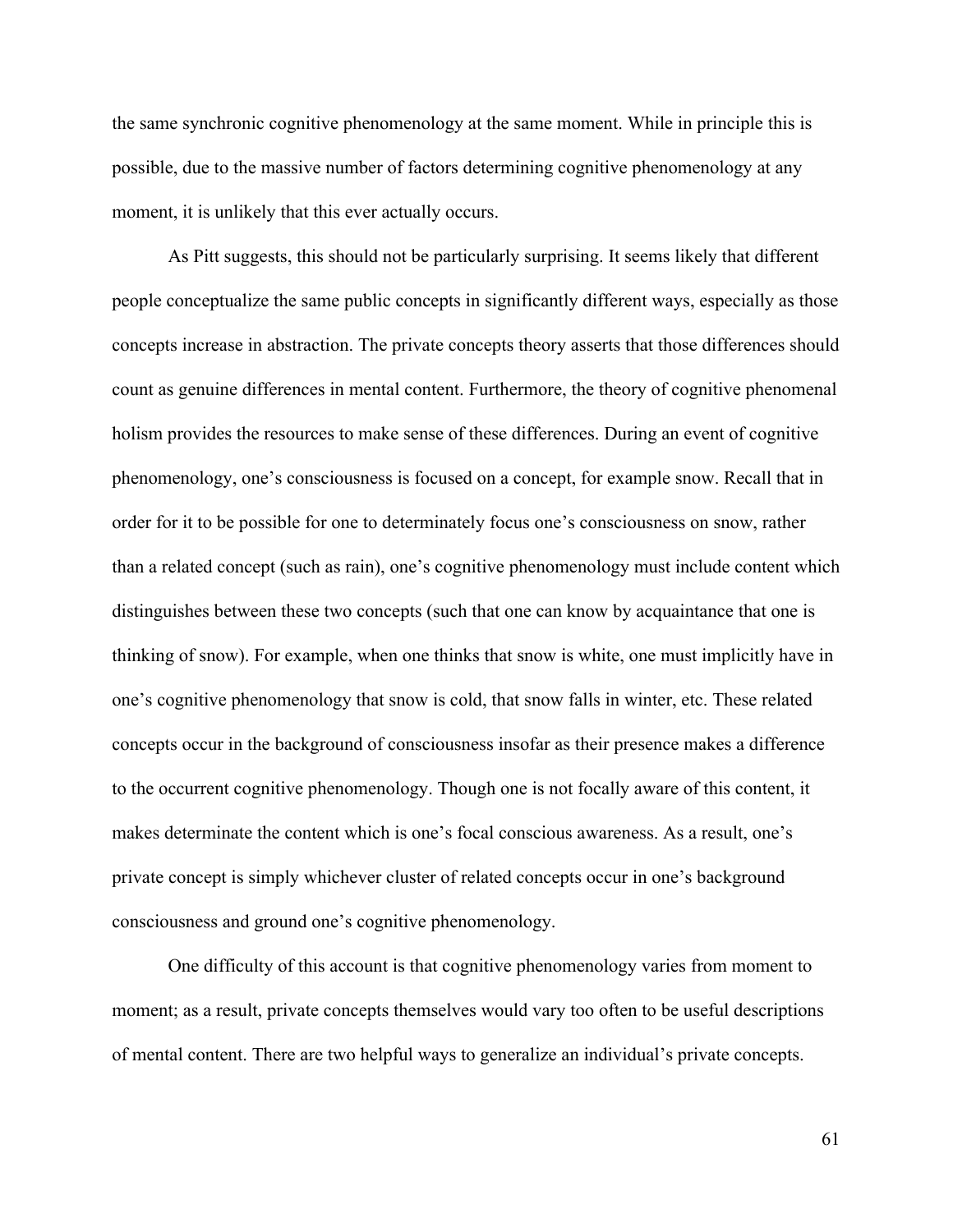First, it is useful to think of cognitive phenomenology as a conscious event, rather than as discrete moments. There is precedent for this in perceptual phenomenology: for example, when I burn my hand, I at first feel a cold sensation, then a steady increase in pain culminating in an intense burn, which gradually dulls until I can no longer feel it. Though this description includes a fluctuating range of discrete phenomenologies, I can refer to the totality as the conscious experience of burning my hand. In the case of cognitive phenomenology, this could include the conscious experience of thinking about the whiteness of snow. Though one may entertain a range of related concepts over the course of this event, we can speak generally of the event as a whole.

Second, when comparing private concepts over longer time periods, it may be useful to speak in terms of one's dispositions to have certain events of cognitive phenomenology. Again, these should not be thought of as 'standing beliefs' or 'standing propositional attitudes' which have intentional status. As Searle emphasizes, conscious events are the only things which can be ascribed intentionality; there is no 'unconscious' beyond the neurophysiological facts about the brain, and those facts are not candidates for intentionality. This should not be seen as a return to a type/token model. One's particular cognitive phenomenologies are not tokens of an objective cognitive/phenomenal type. Rather, they are manifestations of one's dispositions to have certain phenomenologies in particular circumstances. They are individually personalized, dependent on the individual's neuroanatomy, and highly context-sensitive generalizations.

Finally, when describing a private concept it is important to keep in mind that not every concept which occurs in one's cognitive phenomenology plays an equal role in determining the meaning of the cognitive phenomenal event. Recall the spectrum of relevancy: some related concepts and properties are more relevant, and thus play a larger meaning-determining role, than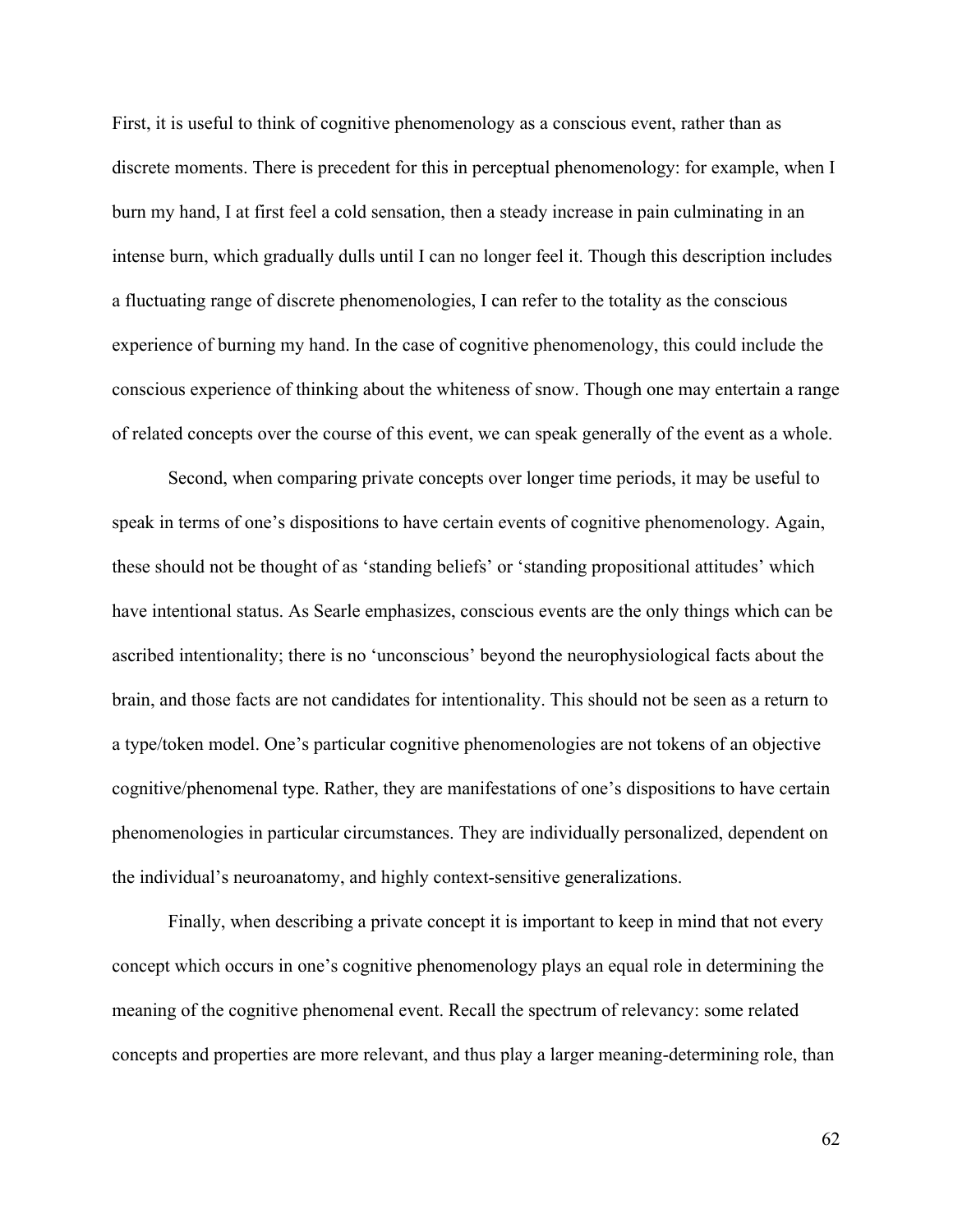other concepts. As a result, a description of a private concept should give priority to the core conceptual features of the concept. For example, when comparing concepts among individuals, concept similarity depends most on the similarity of core conceptual features than on less essential relations. There is not a hard distinction between the kinds of properties which can play a core role and those which play an inessential role; it is possible that the same properties which form the core of one person's private concept play only a small role in someone else's private concept.

Two examples will help illustrate this point. First, consider two students who are asked to recreate the proof of a theorem. Both students are able to perform the task successfully. However, they accomplish the task in two different ways. Student A has memorized the steps of the proof, and on the exam simply writes the steps from memory. Student B does not explicitly remember the steps of the proof, but understands the mathematical concepts necessary to complete the proof. It is obvious that the two students will differ in their cognitive phenomenologies, as they are performing entirely different conscious cognitive processes to achieve the same task. Student A's cognitive experience likely involves explicit memory recall of the steps of the proof, while Student B, in contrast, likely focuses primarily on the relevant mathematical concepts. Interestingly, this is true even if Student A has an understanding of the mathematical concepts, and Student B has explicitly learned the steps of the proof. As a result, some features forming the core of Student A's conscious experience are only on the fringe of Student B's, and vice versa. The major takeaway from this example is that the semantic holism underlying synchronic cognitive phenomenology does not depend on any sort of conceptual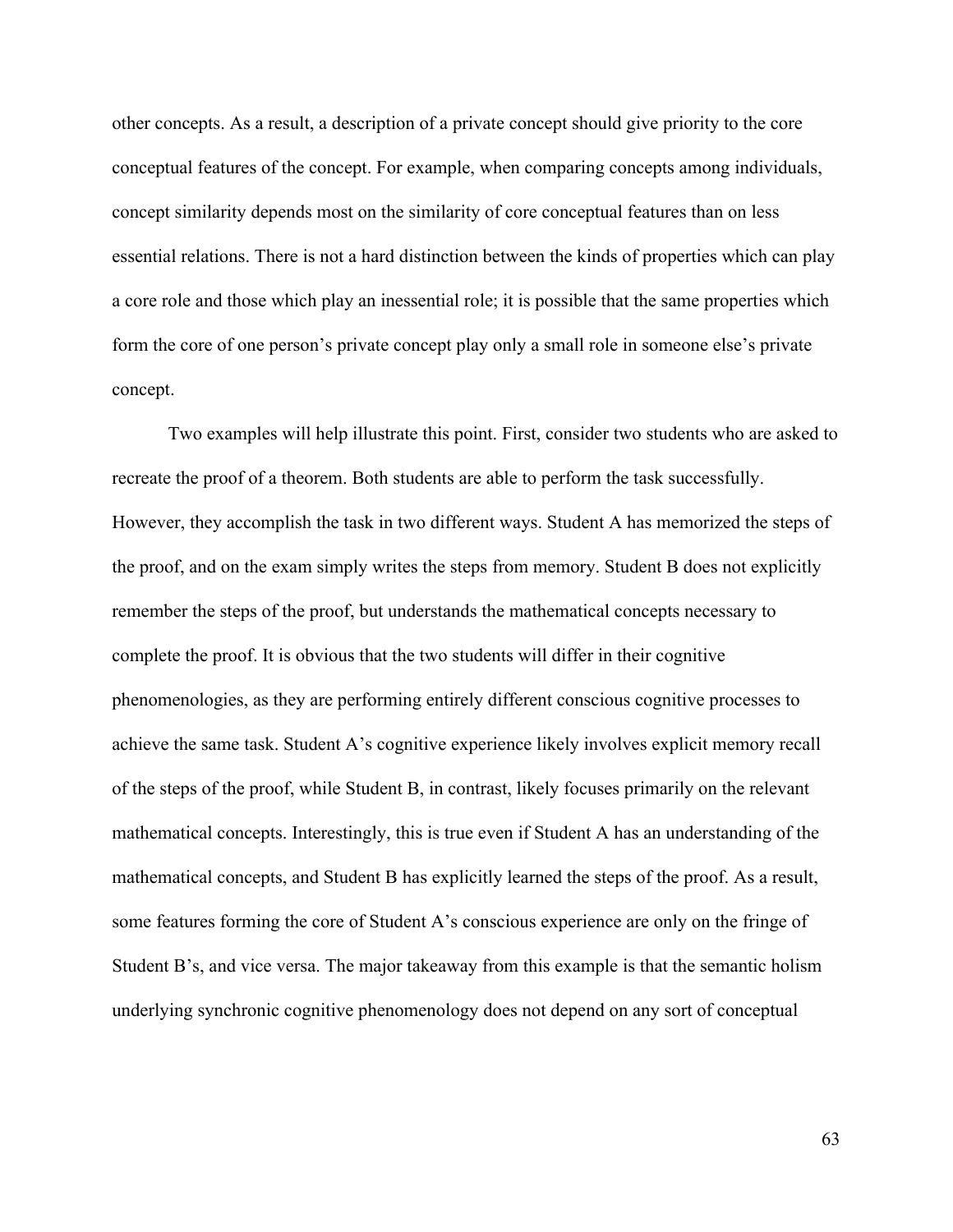essentialism; moreover, the network of semantic relations among beliefs should not be thought of as stable, but rather as highly context-dependent.

Second, consider two expert astronomers who are talking about Pluto. Though they share an enormous amount of expert knowledge about Pluto, Astronomer A is adamant that Pluto is not a planet, while Astronomer B insists that Pluto is in fact a planet. This case is interesting for at least two reasons. First, it must be apparent that generally speaking, there is much greater similarity between the concepts of Astronomer A and Astronomer B than between either astronomer and a layperson, regardless of what the layperson believes about Pluto's planetary status. The massive amount of expert knowledge shared by the two astronomers must outweigh the importance of the singular dispute of whether or not Pluto is a planet. Yet in the case where Astronomer A is explicitly debating the planetary status of Pluto with Astronomer B, this dispute becomes far more important. Suppose that the layperson agrees that Pluto is a planet. In the explicit debate about whether Pluto is a planet, it might plausibly be asserted that Astronomer B and the layperson share more similar concepts than the two astronomers with each other. These two points can only be reconciled if we assume that the core importance of certain related concepts may be context-sensitive. In general contexts, it does not make much of a difference if Pluto is a planet so long as the two astronomers agree on the massive amount of expert knowledge they share. Furthermore, because the layperson lacks this expert knowledge, their concept is radically different. However, in the explicit debate about Pluto's status, this point becomes more vividly in focus in each person's cognitive phenomenology. In that context it makes much more of a difference to the private concepts.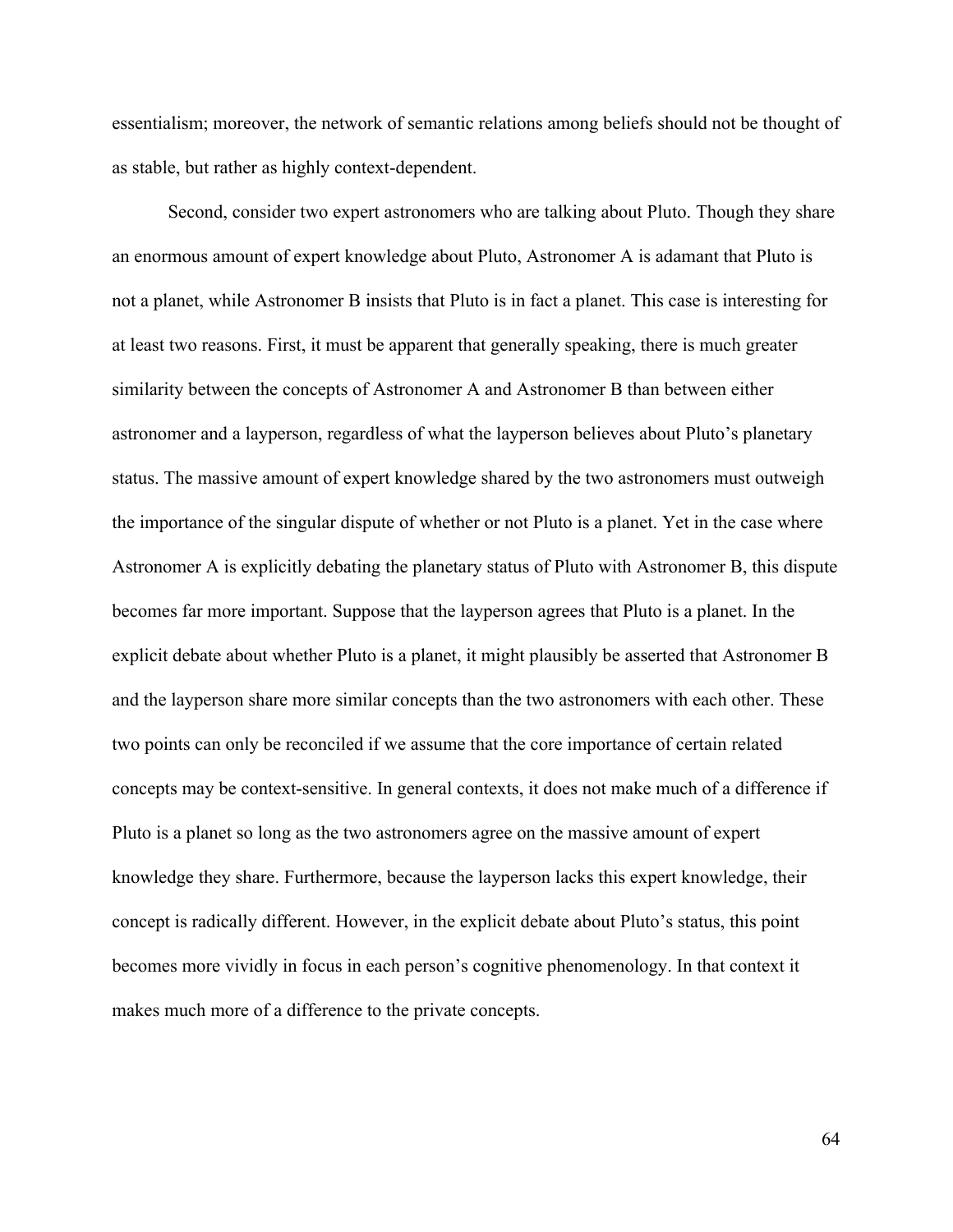The contextual variability of cognitive phenomenal content is difficult to formalize. However, it seems that an individual may possess multiple different private concepts for the same object or property. In the above case, rather than thinking of the same private concept of Pluto changing radically from context to context, it is simpler to think of an individual employing different private concepts (or having different cognitive phenomenologies) for the same object under different aspects. Under the aspect of an object of scientific investigation, the astronomers share a sufficiently similar private concept, but under the aspect of a potential candidate for planetary status, their private concepts diverge significantly. Another useful example involves properties whose conditions of application vary by context. For example, the conditions for applying the concept 'tall' vary depending on whether one is discussing ordinary people, NBA players, or skyscrapers. This would be explained by the individual possessing different private concepts for 'tall' under different aspects: ordinary people, NBA players, skyscrapers, etc. Different people will likely disagree about exactly where the concept 'tall' applies even when discussing the concept under the same aspect. These different aspects are manifest in an individual's dispositions to have particular cognitive phenomenologies in particular contextual conditions.

I discuss the criteria for comparing private concepts between individuals more directly in the next section. However, a deeper concern is already lurking. The Pluto example was innocuous because the relevant property typically does not make much of a difference to cognitive phenomenology when there is sufficient alternative similarity. Yet we can imagine cases involving massive theory change, in which two individuals may agree on a large number of empirical facts about some concept, but disagree about a property which makes a much more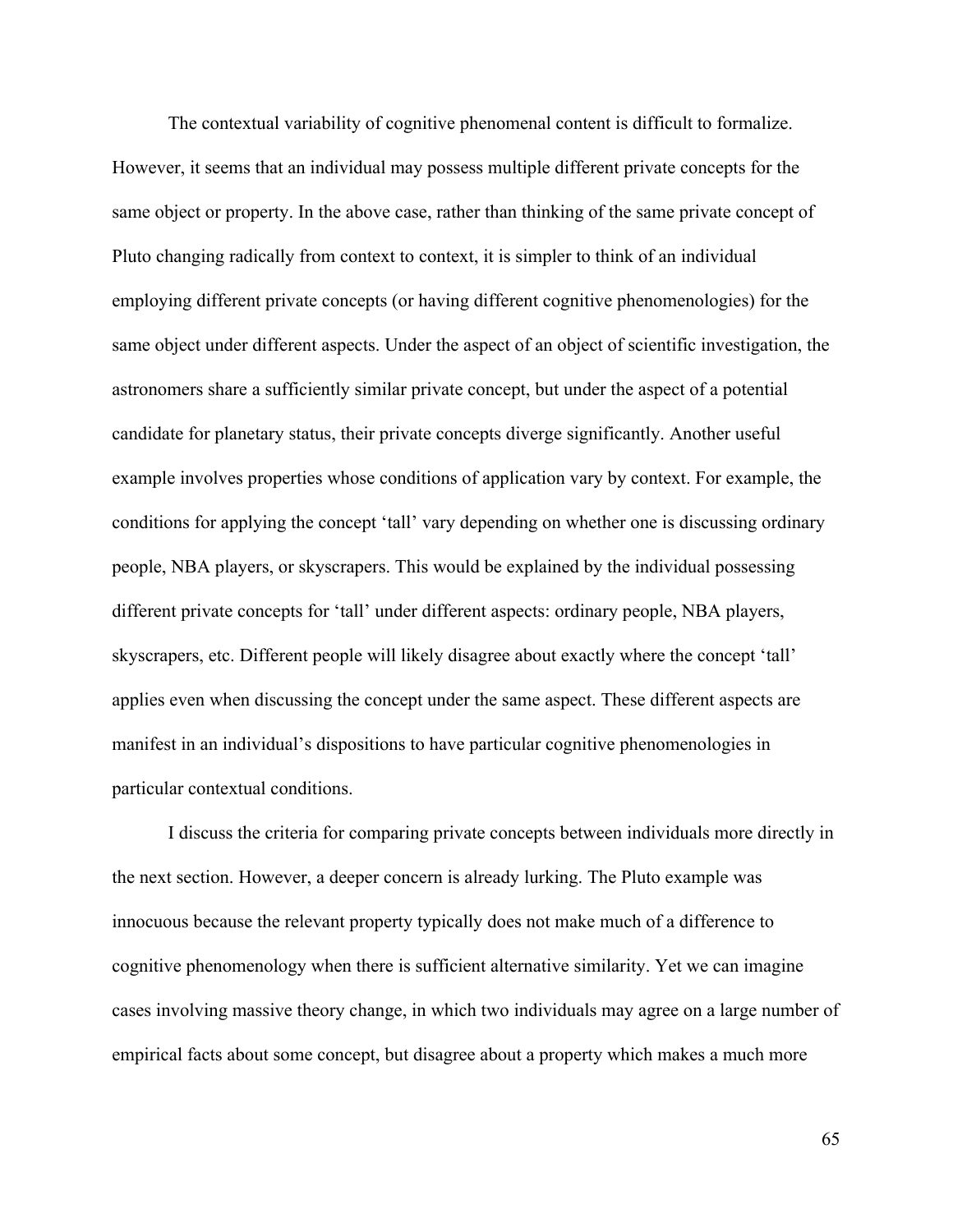fundamental difference to the concept. Skeptics may wonder if in such cases these private concepts can even be said to determinately correspond to the same public concept. I return to the concern of massive theory change in section VII.

## **V. Similarity of Cognitive Phenomenal Content**

As discussed earlier, one of the greatest challenges for the theory of cognitive phenomenal holism is that it must avoid the concern of radical solipsism: it must be possible for individuals to communicate their thoughts to one another. In order for person A to successfully communicate some intentional content *p* to person B, person B must come to possess the same intentional content *p'*. This means that in order for communication to be possible, person A and person B must share the same intentional content. The goal of this section is to articulate what it means to share content in phenomenological terms.

Earlier, I discussed how many theories of mental content use propositions to avoid this concern. Propositions provide a neat account of communication: person A has a thought which expresses the proposition that *p*, person A utters a sentence in natural language which expresses the proposition that *p*, person B hears and interprets this utterance, and comes to have the thought which expresses the proposition that *p*. However, in that section I also demonstrated how that model necessarily contains the seeds of an argument for externalism, according to which the mental content will depend in part upon factors outside the individual, such as experts in the language community and the natural kinds which occur in the environment.

In contrast, I introduced the model of cognitive phenomenal holism, according to which one's mental content is determined entirely by the cognitive phenomenology occurring at a given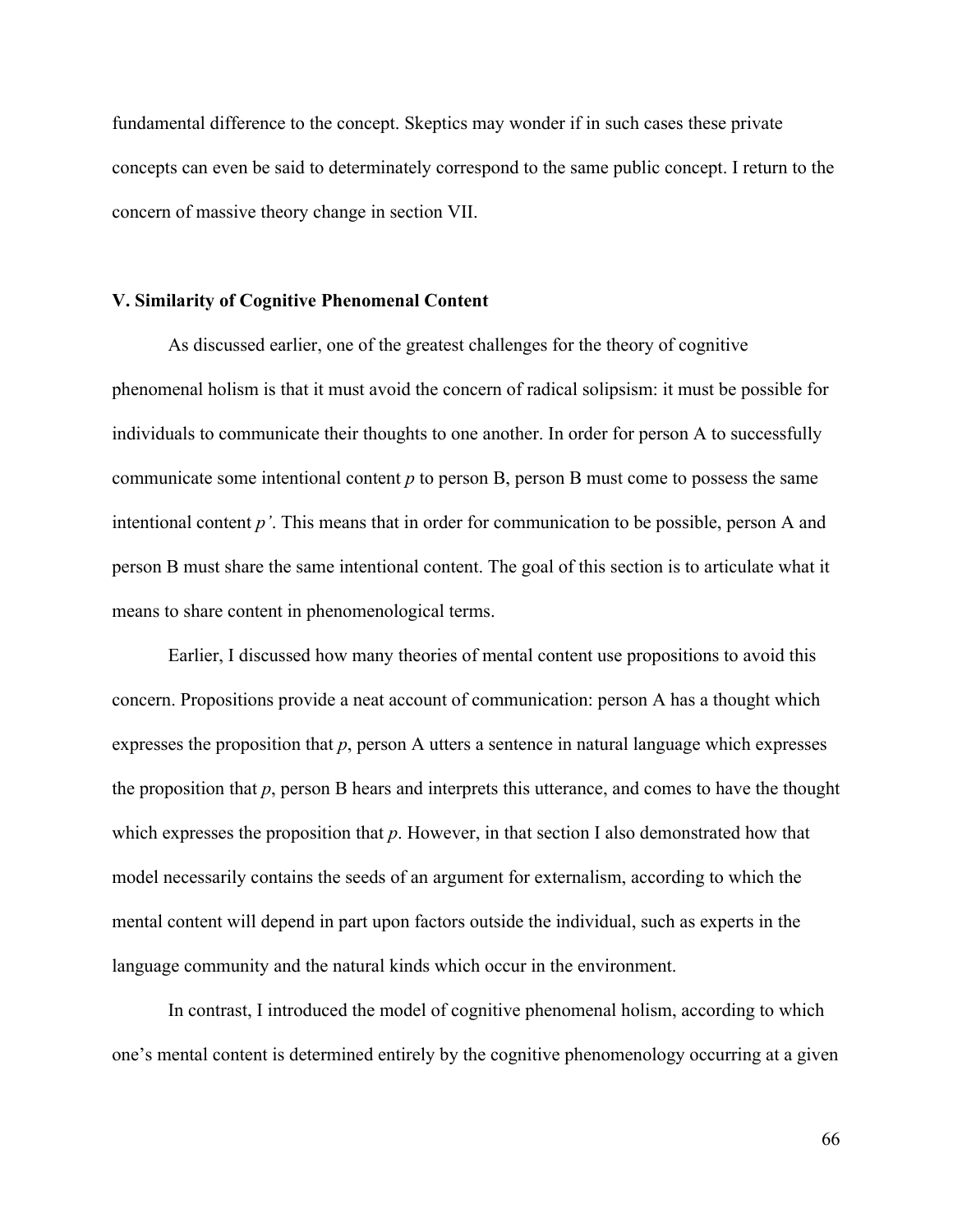moment. One implication of this model is that mental content can vary widely between people who profess to be thinking and talking about the same content. In order for two people to literally share the same mental content, it must be the case that they have the same cognitive phenomenology; this would require that all their concepts were identically formed, that their cognitive phenomenal thresholds were the same, and that they were in the same relevancy context. The likelihood of this ever occurring seems impossible. As Pitt puts it:

"If cognitive intentionality is phenomenal, and phenomenal properties are not intersubjectively accessible, then knowledge of shared intentional content (and, hence, shared linguistic content), becomes (though not impossible) problematic. Though what you say you think provides me with evidence of what you do think, the possibility that the way I construe the evidence – the content I assign to your utterance – is not the content of your thought is a live one."<sup>81</sup>

This implication of may sound problematic enough to compromise the entire theory. Yet as Pitt also says, "I don't find any of this very disturbing." To see why, let us first consider what it means to share perceptual content.

Imagine that you and I are both sitting on the beach. We feel the heat of the sun on our skin and the rough sand against our legs. We hear the rhythmic sound of the waves crashing onto the shore and the chirping of birds overhead. We smell the salt on the water, and we see the sparkle of sunlight against the deep blue of the ocean. Do we share all, or any, of the same perceptual phenomenology? In one sense, of course we do. We can discuss all of these perceptual features: I can say things like "Doesn't the sun feel nice after a long winter?" and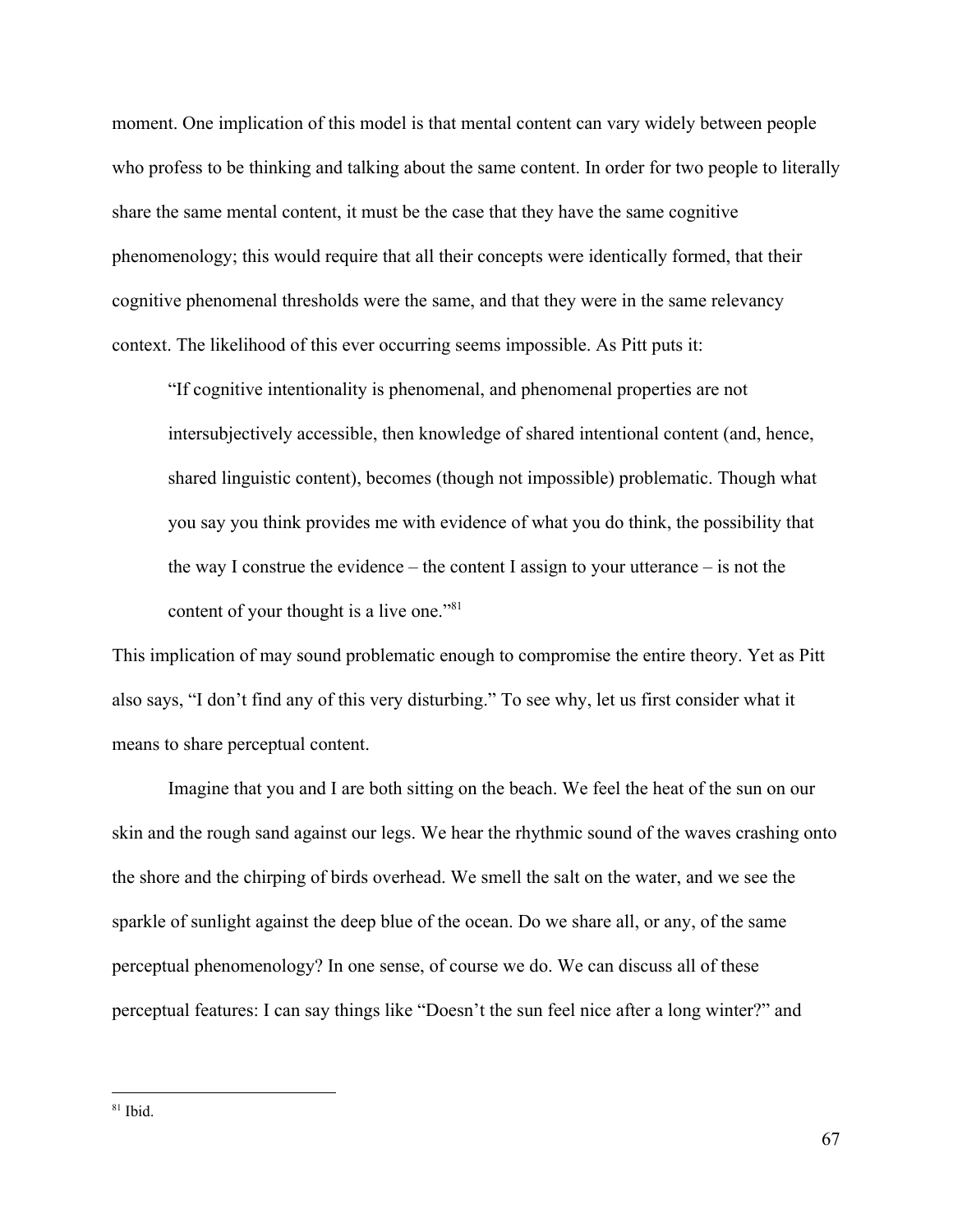"Isn't this sand a little itchy?" If you agree, then it seems that we must share some perceptual phenomenal content. Yet in two important senses, we do not share the same content. First, our sensory inputs are not identical. You are sitting slightly to my left, and as a result, a slightly different configuration of sand presses against your legs. The angle from which you can see the ocean is different, and as a result, the sun glints at different times and locations for you. This slight difference in position results in a different phenomenology, though many of the general features are shared.

Yet even if we suppose that you and I are somehow in exactly the same position, such that our sensory inputs are identical, we still do not share the same content. Your experience at the beach depends in part on your internal phenomenological composition at the time. For example, if you have a headache, then the slight glint of light off the ocean may be deeply unpleasant, whereas I find it beautiful. If you have sensitive skin, the sand may feel coarse and abrasive, whereas I find it soft and soothing. You may be so distracted by the discomfort of the sand that you may fail to be aware of the crash of the waves altogether, while in my case, the rhythmic roar is all I can focus on. Furthermore, my past experiences at the beach will likely contribute to my phenomenology, and unless your past experience is identical to my own, the effect of this past experience will vary between us. Perceptual phenomenology is a function of one's sensory inputs, one's internal phenomenological state, and one's past experience; it is unlikely that any two people ever share exactly the same phenomenal content.

One could take this to be a conclusion in favor of radical solipsism. We never have any way to compare our own experience to that of anyone else. Yet of course, we are able to compare our experiences. We have plenty of publicly ascertainable features by which we make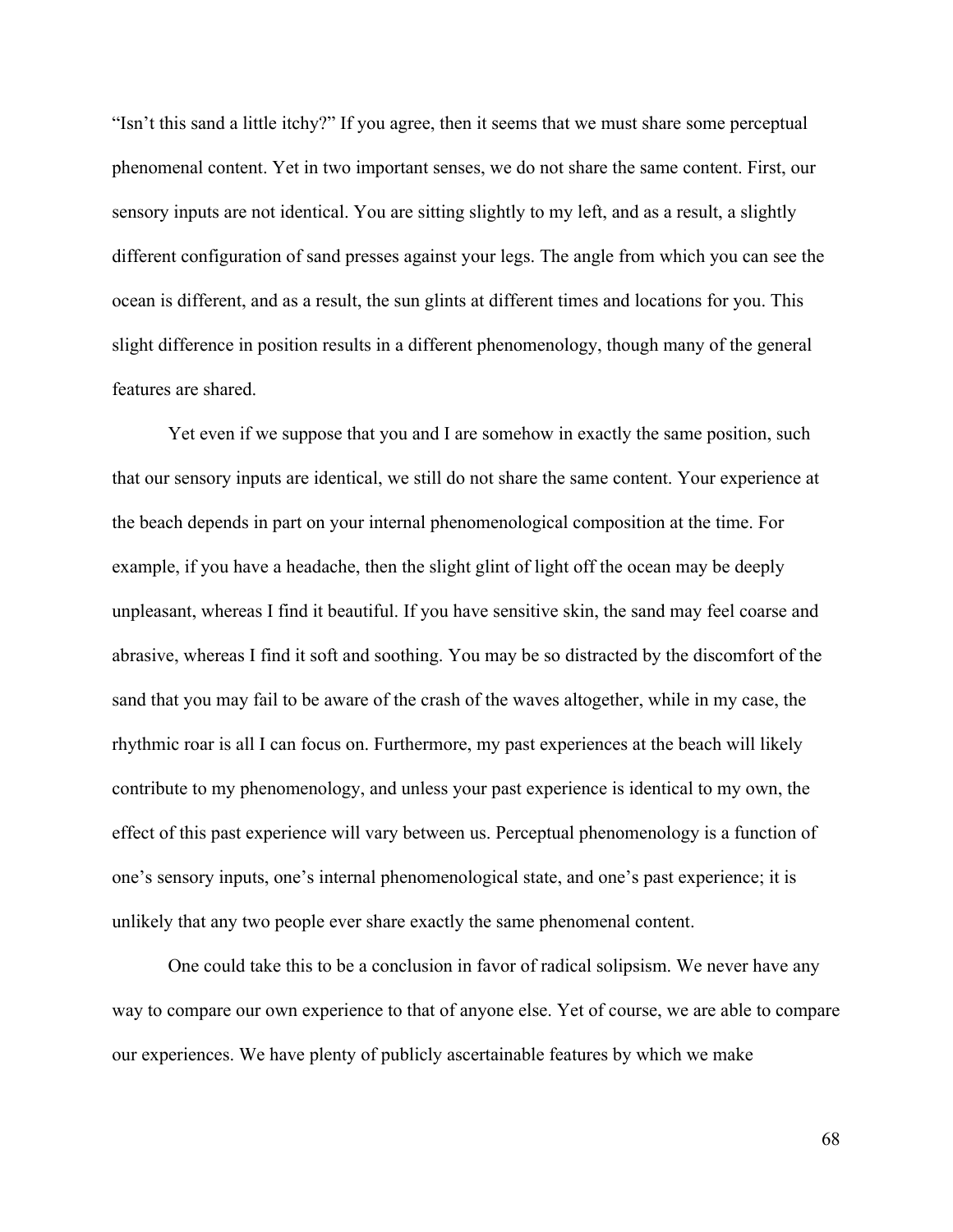comparisons: the sun is warm, the sand is itchy, the horseradish is bitter, the stop sign is red. Of course, it is ultimately unknowable if anyone else is experiencing anything like what I am experiencing when I invoke these features (let alone that anyone else is experiencing anything at all). Still, because I know that other humans have a nervous system configured much like my own, it stands to reason that their experience is at least *sufficiently similar* to my own. This sufficient similarity is all I need to allow for communication of phenomenological experience.

The situation is even more optimistic for cognitive phenomenology. Just as in the previous case, the problem of other minds prevents me from knowing that anyone else shares my cognitive phenomenology (or that anyone else has cognitive phenomenology at all). Still, there are publicly ascertainable features according to which we can compare our thoughts, namely language. Recall Mendelovici and Bourget's example of the philosopher who uses the term 'supervenience.' When her colleague asks her to define the term, her colleague is making sure that their cognitive phenomenologies with regard to the term 'supervenience' are sufficiently similar so as to be about the same content. By giving a formal definition, both parties can make their cognitive phenomenologies with regard to the term more determinate, and bring each of their cognitive phenomenologies into alignment. In contrast, cases involving partially-grasped concepts, such as Bert's arthritis-concept, are cases in which mental content is insufficiently similar for communication to be possible. The principle of incompetence and cases of conceptual incoherence are grounds for insufficient similarity of cognitive phenomenal content.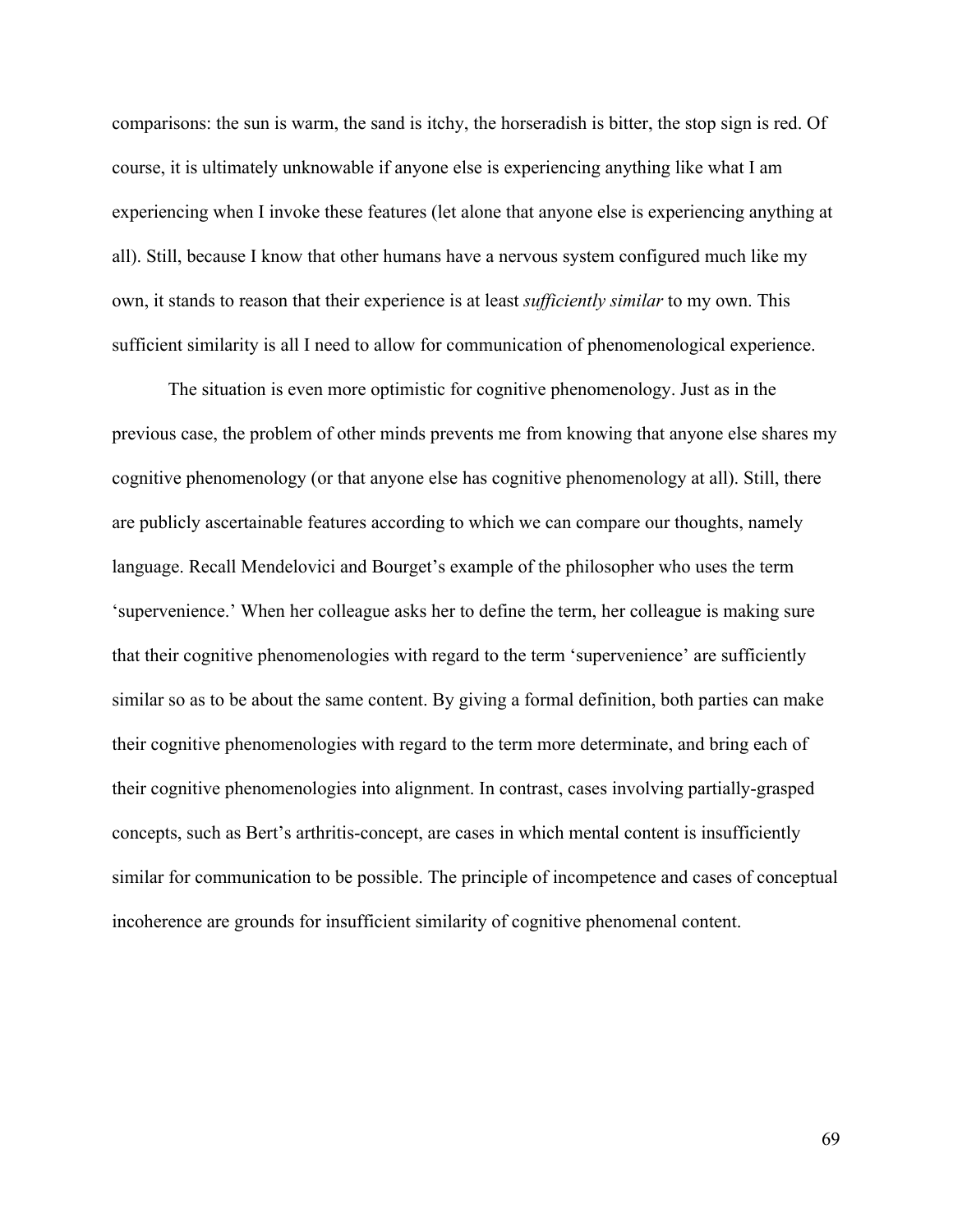### **VI. Massive Theory Change**

A deeper problem for a radically internalist theory like cognitive phenomenal holism concerns massive theory change. In the Pluto case from earlier, the two astronomers had sufficiently similar concepts of Pluto so as to involve the same content, despite a significant conceptual difference. However, this sufficient similarity was largely dependent on a massive shared body of empirical knowledge about the planet.

Compare a modern meteorologist with an ancient Greek meteorologist. Likely, the ancient Greek meteorologist shares very little conceptual or empirical knowledge about lightning with the modern meteorologist. The concept of lightning is situated within a complex network of beliefs about the natural world, and the ancient and modern meteorologists' private concepts diverge at both the core and periphery of this network. One implication of this massive divergence is that they may not even be able to think of lightning under the same aspects. For example, the modern meteorologist can think of lightning as a movement of electrons. The ancient Greek meteorologist, lacking the prerequisite concept of electricity and subatomic particles, cannot think of the planet under this same aspect.

Still, there is a powerful intuition that the modern and ancient meteorologists are thinking about, or referring to, the same phenomenon. Their statements are made true or false by the same object. For this reason, externalist theories point to the shared causal origin of the concept (though Burge's theory is compatible with the view that the experts in each linguistic community, the astronomers themselves, define the concepts differently; this is in contrast with Putnam's natural kinds view and many causal-teleological views).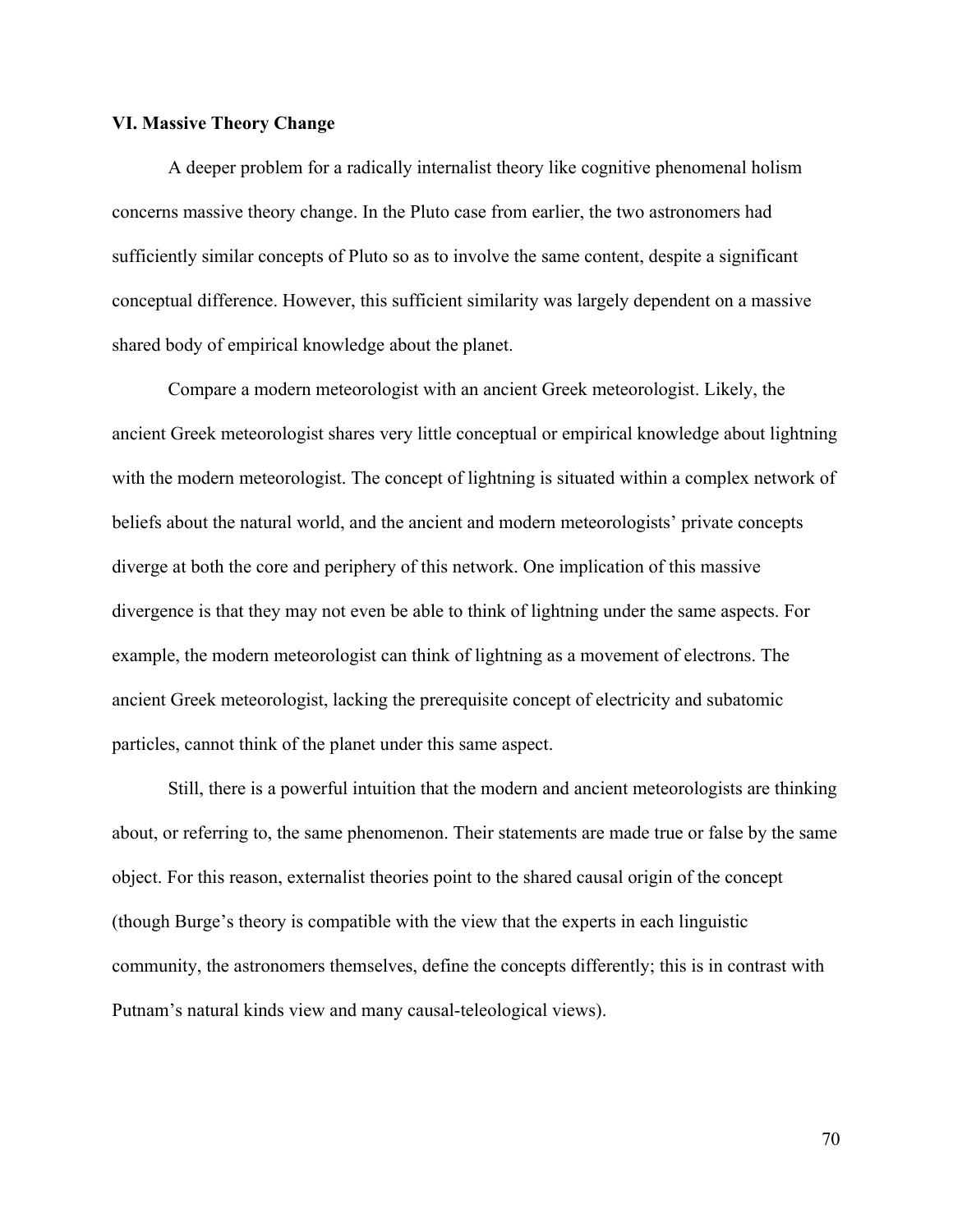This problem is reminiscent of Loar's argument against functionalist internalist accounts of intentionality. Recall that Loar argued that intentionality is essentially outwardly directed; it at least "purports to refer" to external objects. He argues that functionalist accounts cannot provide a fully internalist account of demonstrative spatial concepts. In contrast, he claims that perceptual phenomenal experience provides the phenomenal basis for intentional content, which explains how intentional content "purports to refer."

Because my account is based on cognitive phenomenology, it denies that perceptual content is the basis for intentionality, as Loar suggests. However, I think Loar is on the right track. We can think of many concepts under the aspect of our basic perceptual experience. Both the modern and ancient meteorologist can think of lightning as the bright, linear pattern of light in the sky occurring during thunderstorms and typically preceding thunder. Crucially, the perceptual content itself is not the content of the cognitive phenomenology; rather, the perceptual content forms the basis for a core of conceptual content on which theoretical knowledge is based.

Prior to having any theory of thunder, one must pre-theoretically observe the phenomenon under the naive perceptual aspect described above; it is this pre-theoretical observation that calls into question the theory in the first place. Thus, the perceptually-based conceptual content at least temporally precedes the theory-laden concept. This provides the basis for something like Loar's suggestion of "intentional directedness," and this provides a universally accessible aspect for the possibility of sufficient similarity despite massive theory change. Some may object that once the theory is in place, even basic perceptual experience becomes theoretically laden; as a result, the modern and ancient astronomers can no longer access the shared pre-theoretical core once their theories are in place. However, I think this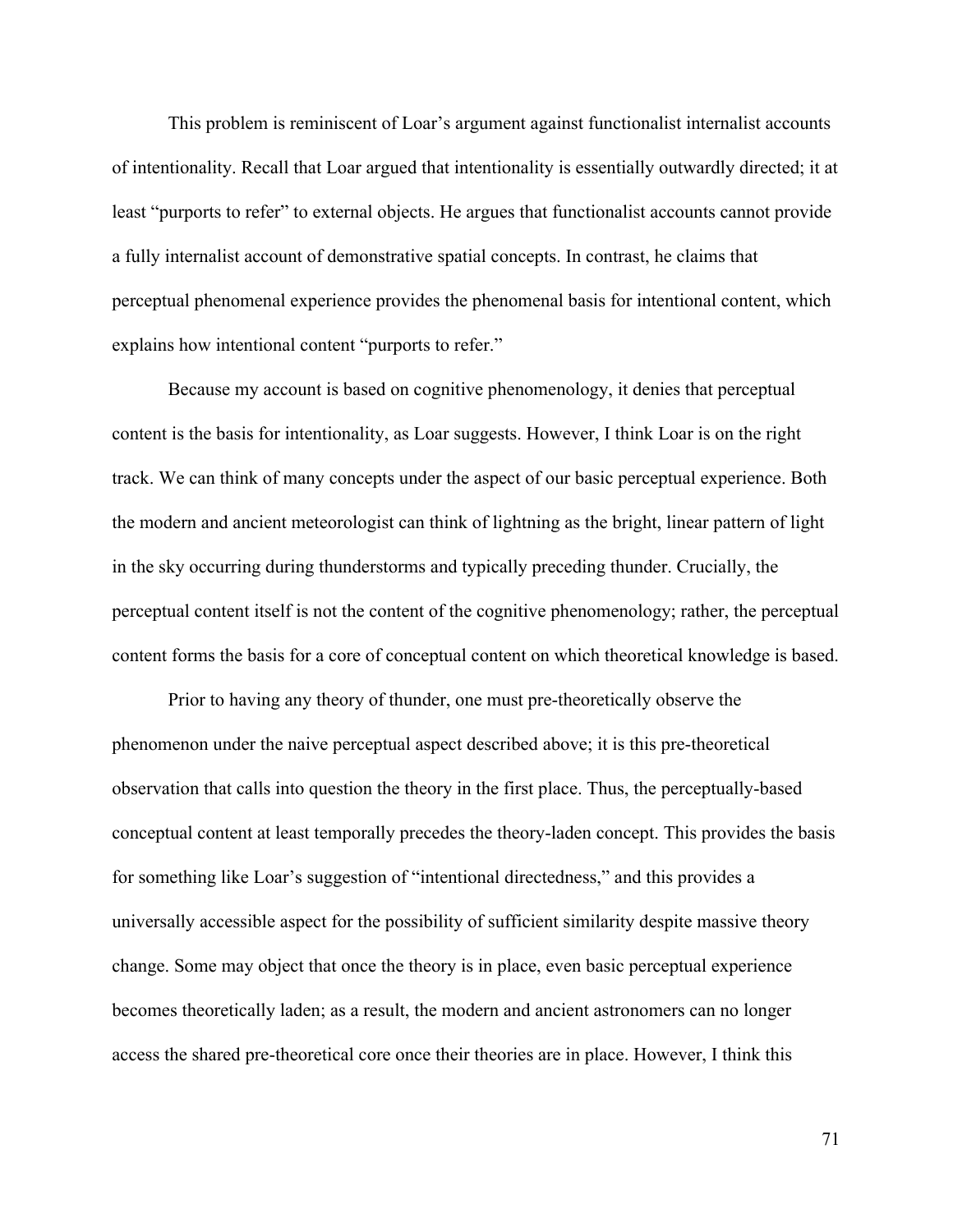objection misses the point: even if their actual perceptual experiences differ, they are entertaining the sufficiently similar content because they still are thinking about it under the same aspect. If their perceptual experiences were radically different (such as in the phenol-thio-urea case), then of course they would not provide a common core. I strongly doubt that theory-laden perception, if it is a real phenomenon, can change perceptual experience this radically; after all, one does not notice one's perceptual experience of lightning radically change after learning about electrons.

This phenomenon of intentional directedness helps tether private concepts to their external objects and provide stable truth conditions. This helps resolve a more general concern regarding truth conditions. One might think that private concepts theory makes large classes of false beliefs impossible. Consider Bert: under a Burgean interpretation, Bert falsely believes that he has arthritis in his thigh; under a private concepts interpretation, Bert truthfully believes that he has tharthritis in his thigh (and falsely believes that it is called 'arthritis'). The problem is that such interpretations rule out the possibility of an individual having a false conceptual belief, since every potential case can be reinterpreted as a true belief about a private concept. This problem may even extend to empirical beliefs. Suppose that Bert asserts that water boils at 32 degrees Fahrenheit. This could be interpreted as a false empirical belief about water, but it could also be interpreted as a true belief about a private concept of 'boiling,' where the concept aligns most closely to the phenomenon most people know as 'freezing'.

Because private concept theory already argued that this private concept interpretation is the right way to ascribe mental content in some cases, why not do so in every case? The theory needs a principled way to determine which cases require ascription of a private concept, and which involve false beliefs about a public concept. First, it is important to assert that there is a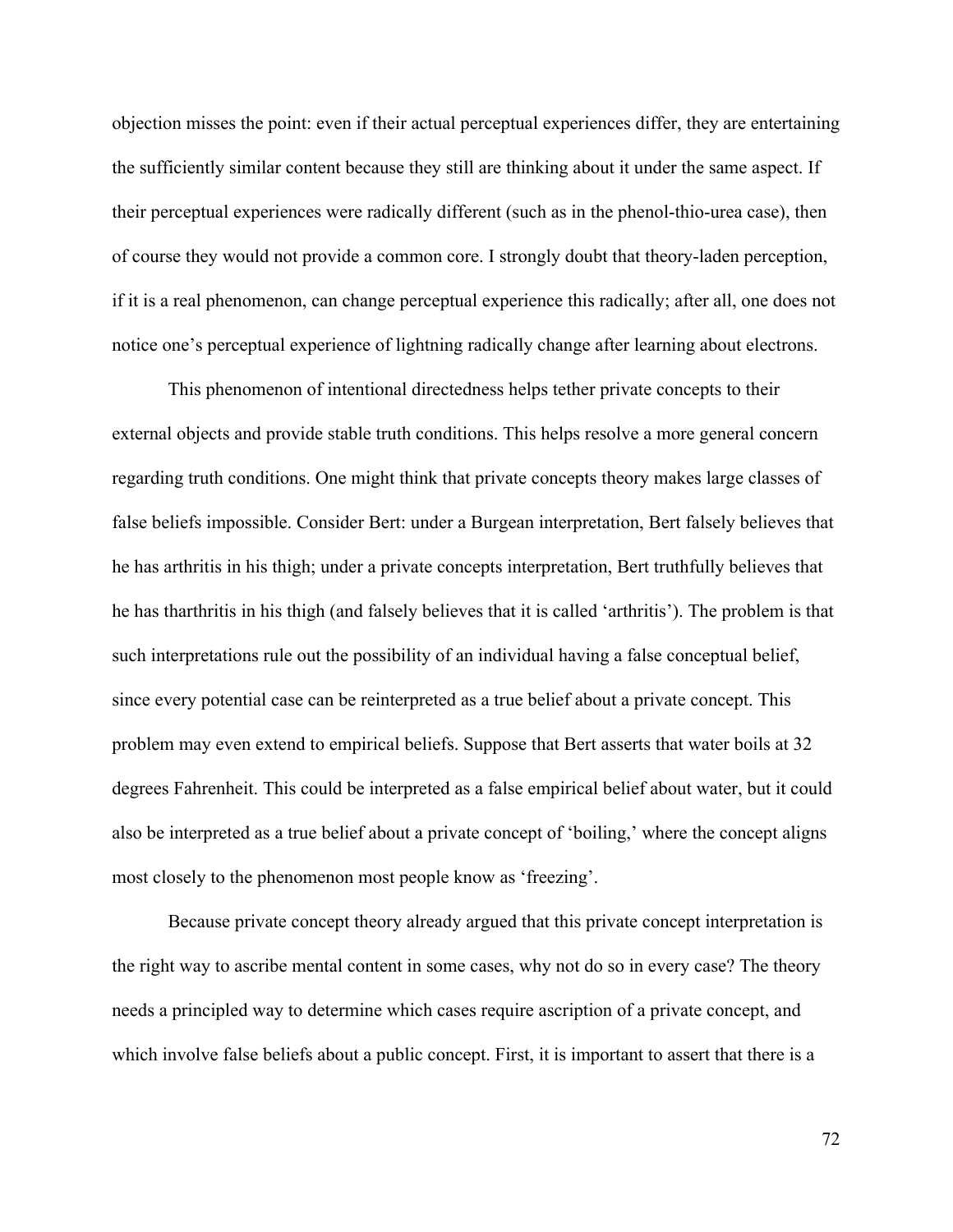fact of the matter to this dispute. It is not merely a matter of which interpretation we prefer; rather, the cognitive phenomenology determines which interpretation is correct. More precisely, the subject has a false belief about a public concept if her cognitive phenomenology is intentionally directed toward the object of the public concept; she has a true belief about the private concept if their cognitive phenomenology is intentionally directed toward something other than the object of the public concept.<sup>82</sup> Bert has a true belief about tharthritis because the nature of his conceptual confusion makes his concept intentionally directed toward something other than the public concept of arthritis.

Another important point is that evaluation of truth conditions presupposes sufficient similarity of private concepts. At a minimum, it presupposes intentional directedness toward the same object. In the case involving 'boiling,' before we can determine what content to ascribe Bert, we must determine what he thinks about boiling. Suppose he asserts "Water boils at 32 degrees." If someone asks, "What do you think boiling is?" and he responds "The transition of matter from a liquid state to a gaseous state," then he likely has a false belief about a shared public concept; in contrast, if he asserts "the transition of matter from a liquid state to a solid state," then he likely has a true belief about a private concept which (partially) aligns with the public concept 'freezing'. As a result, we can inquire to better understand the cognitive phenomenology of our interlocutors, and evaluate truth with respect to cognitive phenomenologies brought into alignment.

 $82$  This is not to give the public concept any 'expert' role in the language community; rather, the public concept is simply the thing collectively described by individuals' private concepts intentionally directed toward the same object. I describe this in more detail in the next section.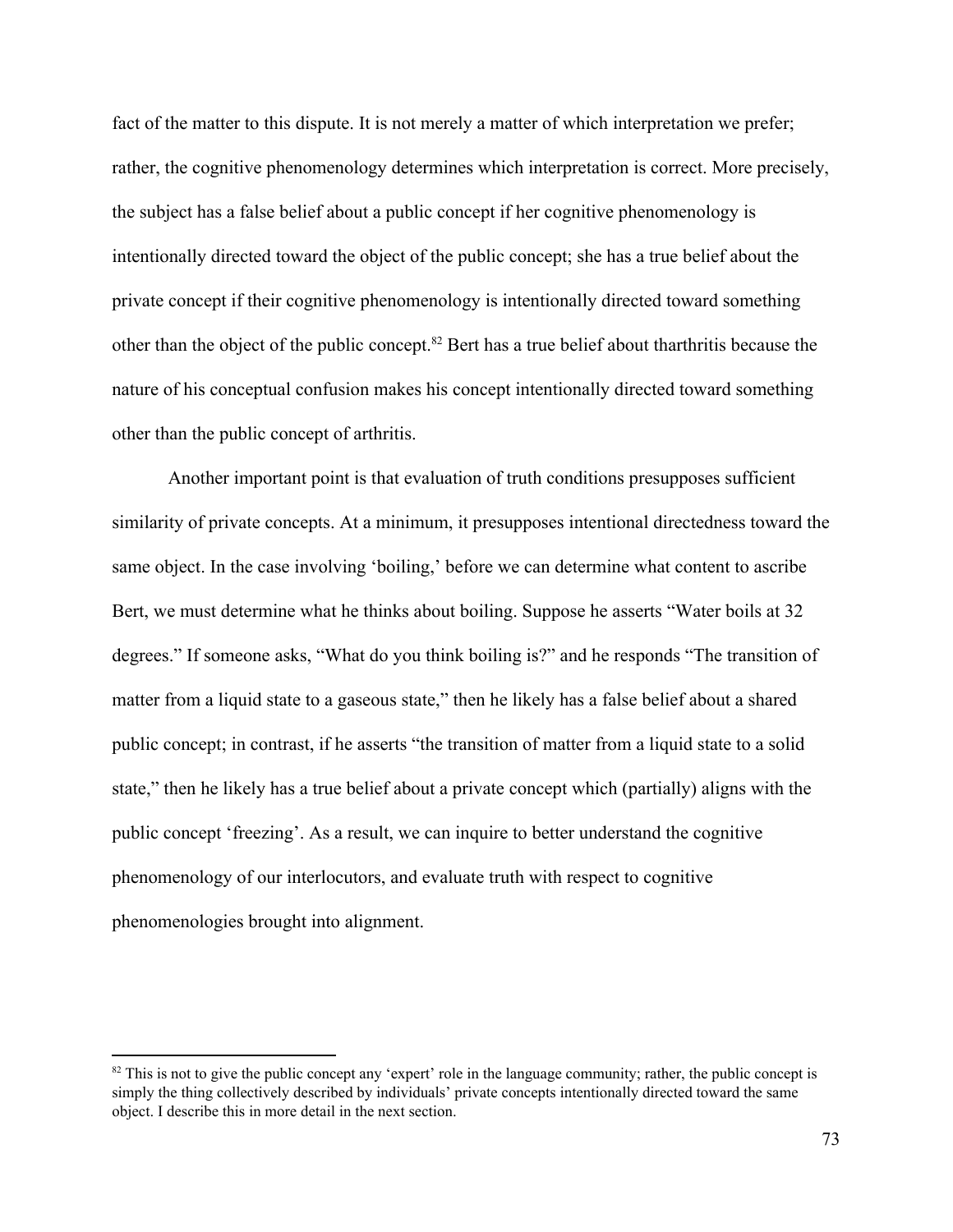## **VII. Public Concepts**

Though this account of a private concept theory appears to avoid most of the major problems such theories might face, one might object that the reliance on public concepts to explain shared reference could lead to a reemergence of Burge's argument. Recall that the private concept theory explained the arthritis case in terms of whether or not Bert's private concept of arthritis was intentionally directed toward the same public concept as other members of his community. One might think that this 'public concept' begins to play the shared and objective role that propositions or expert knowledge played in the models of mental content targeted earlier. However, under a Burgean model of mental content, Bert's mental content could be *about* the public concept of arthritis even if Bert himself was conceptually confused. To Burge, because experts in the linguistic community are relied upon to know what arthritis is, personal concepts of arthritis refer to those public expert concepts.

Public concepts are not meant to work in such a way, nor must they in order to play the theoretical role they serve. First, public concepts are not defined by expert knowledge; rather, they consist in the general shared knowledge about a concept under an aspect. For example, in the case of arthritis, much of the knowledge an expert might have will not appear in the public concept (under the aspect of common parlance), as most competent non-expert users of the concept lack expert knowledge. As the Bert case reveals, one need not know *everything* about arthritis in order for one's mental content to be intentionally directed toward the public concept, but one must at least know that it is a condition of the joints. The public concept should be thought of as the minimally acceptable base concept for the users under the relevant aspect. Of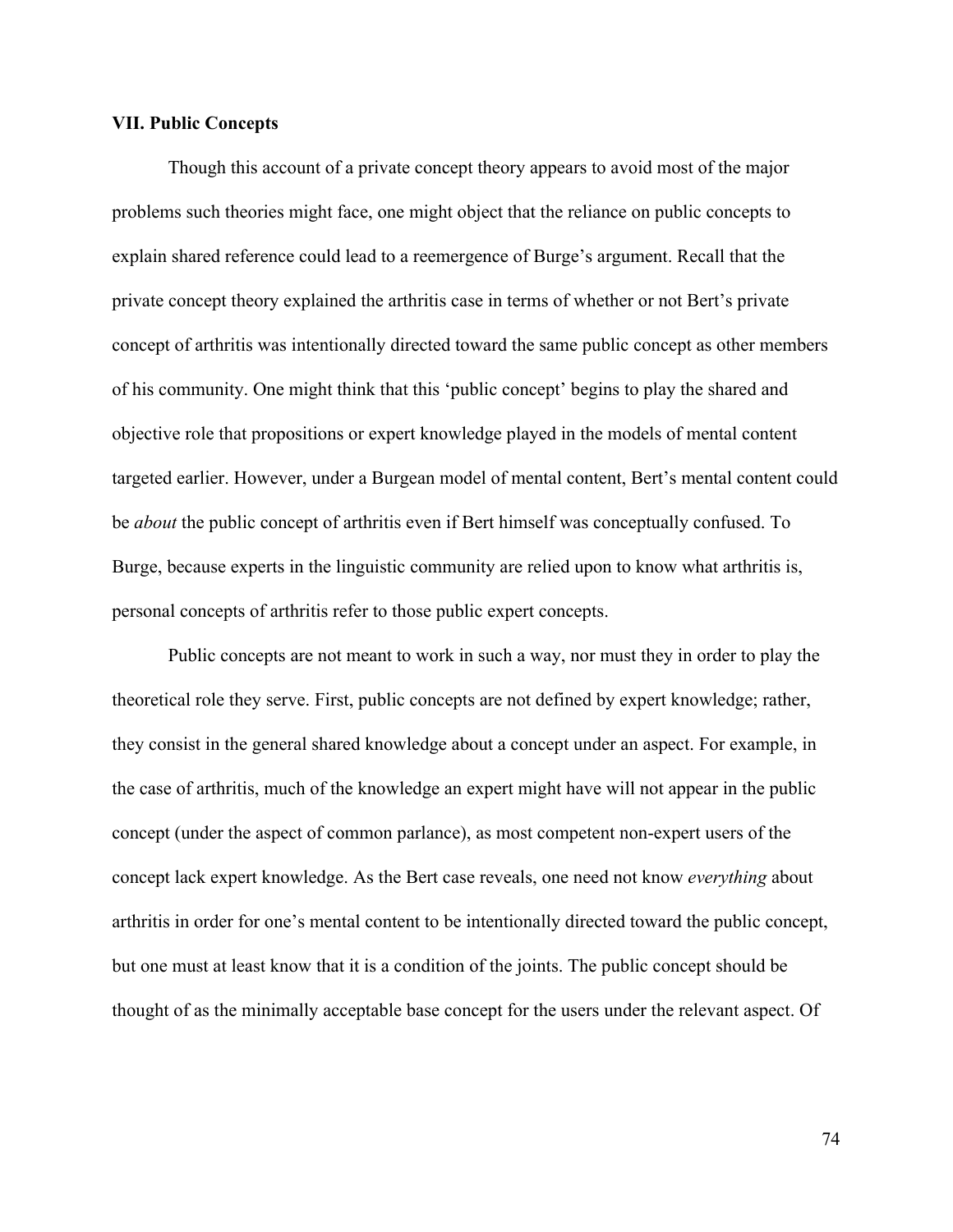course, if a group of medical professionals were discussing arthritis, the minimal acceptable base concept under the aspect would include far greater expert knowledge.

Furthermore, public concepts may not always be particularly public. Public concepts only exist among groups of people whose private concepts align sufficiently to allow for minimal acceptable base concepts. However, when comparing the concepts of people from disparate groups, there may be no minimal acceptable base concept. It should be unsurprising that there may be concepts which are deeply embedded in certain cultures or groups, and which outsiders to the group may fail to understand. These should be understood as cases in which the two parties cannot find a minimally acceptable base concept as a starting point.

Imagine that your friend introduces you to a card game you have never heard of. As your friend begins to explain the mechanics of the game, some of it sounds very similar to a game with which you are already familiar. At this point, you must figure out whether your friend is describing the same game by a different name, or whether he is genuinely describing a new game. After hearing a sufficient number of rules, you understanding of the game becomes determinate enough to decide whether or not the game is new to you. Suppose it is in fact the same game under a different name. Your friend may possess a great deal more expert knowledge about the game, including perhaps the history of the game and nuanced strategy. Still, this does not prevent you and your friend from playing together. Finally, there may be certain rules which are only enforced in formal settings, such as tournament play, and not during casual games.

Public concepts are like card games. They do not exist independently of the individuals who know the rules and play the game, just as the public concepts do not exist independently of individuals with private concepts who aim to communicate with one another. Furthermore, there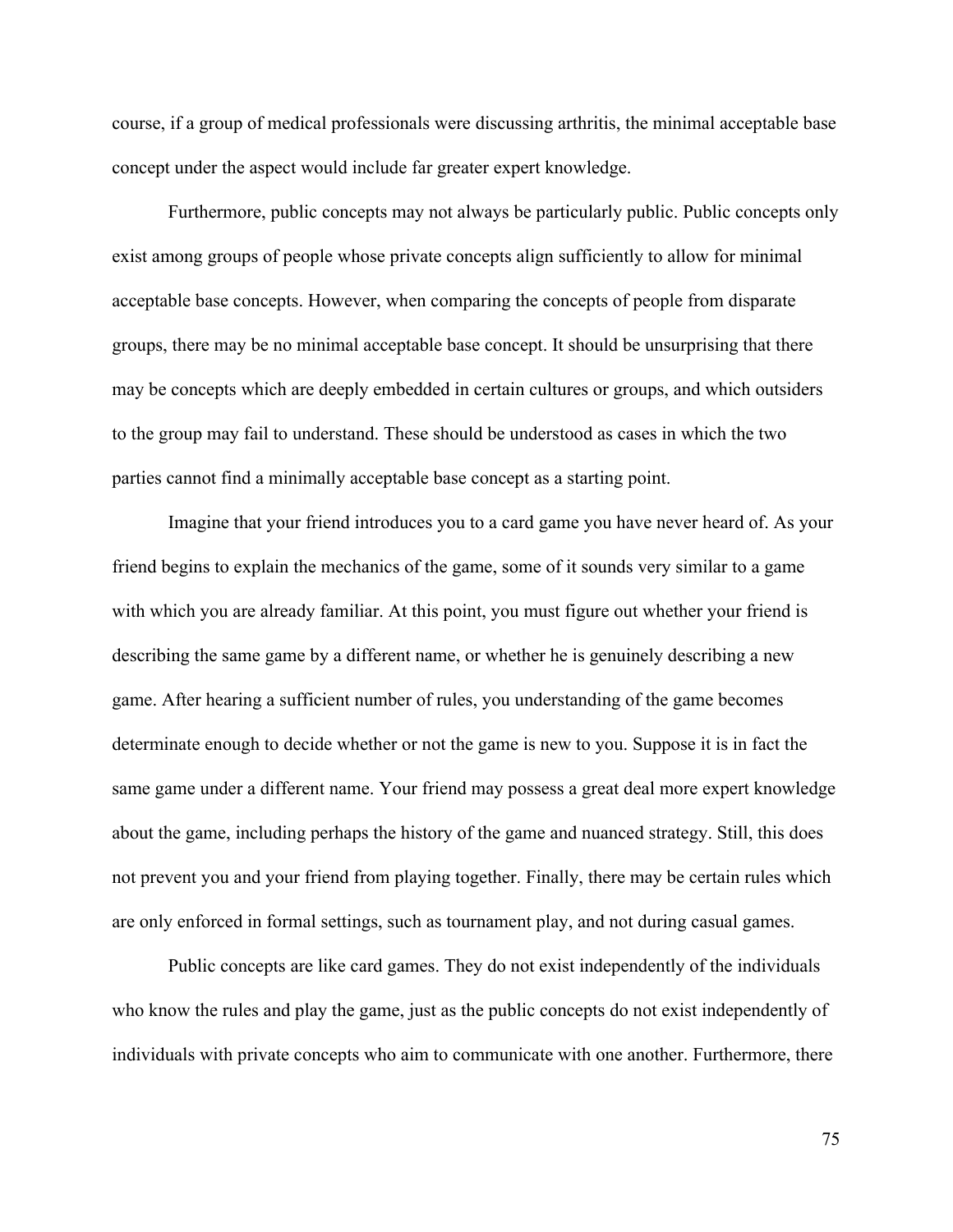is a minimal level of shared understanding necessary in order to be playing the game at all. Similarly, there is a minimally acceptable base concept in order for two parties' respective mental content to be intentionally directed toward the same public concept. Beyond this, further expert knowledge by one party does not prevent them from sharing a public concept, though it does change the cognitive phenomenal experience of the respective private concepts. Finally, what standards are minimally acceptable vary according to the aspect, just as certain elements of the game may depend on the degree of formality of the setting. The situation described above may occur in the case of concepts as well: it may be unclear whether I and my interlocutor are thinking of the same concept under the same name, or whether we are thinking of distinct concepts entirely. We can only resolve this indeterminacy by articulating our respective concepts more clearly. The degree of determinacy necessary to resolve the indeterminacy will again vary according to the aspect.

Public concepts are useful as a theoretical entity for two reasons: private concepts are radically variable, and language has a limited capacity to communicate mental content. We know that our mental lives are rich and determinate, and that each of our concepts is formed by a massive array of belief content, personal experience, and logical entailments; yet at the same time, we know that we are somehow able to communicate with one another. Public concepts are the resource which makes this possible. They are only precisely as determinate as they need to be; only as determinate as necessary to differentiate themselves from related concepts. Indeed, the reason that more formal or professional aspects require a greater degree of determinacy for a minimally acceptable shared base concept is that such settings require greater precision in differentiating between closely related concepts. Public concepts are only as good as they need to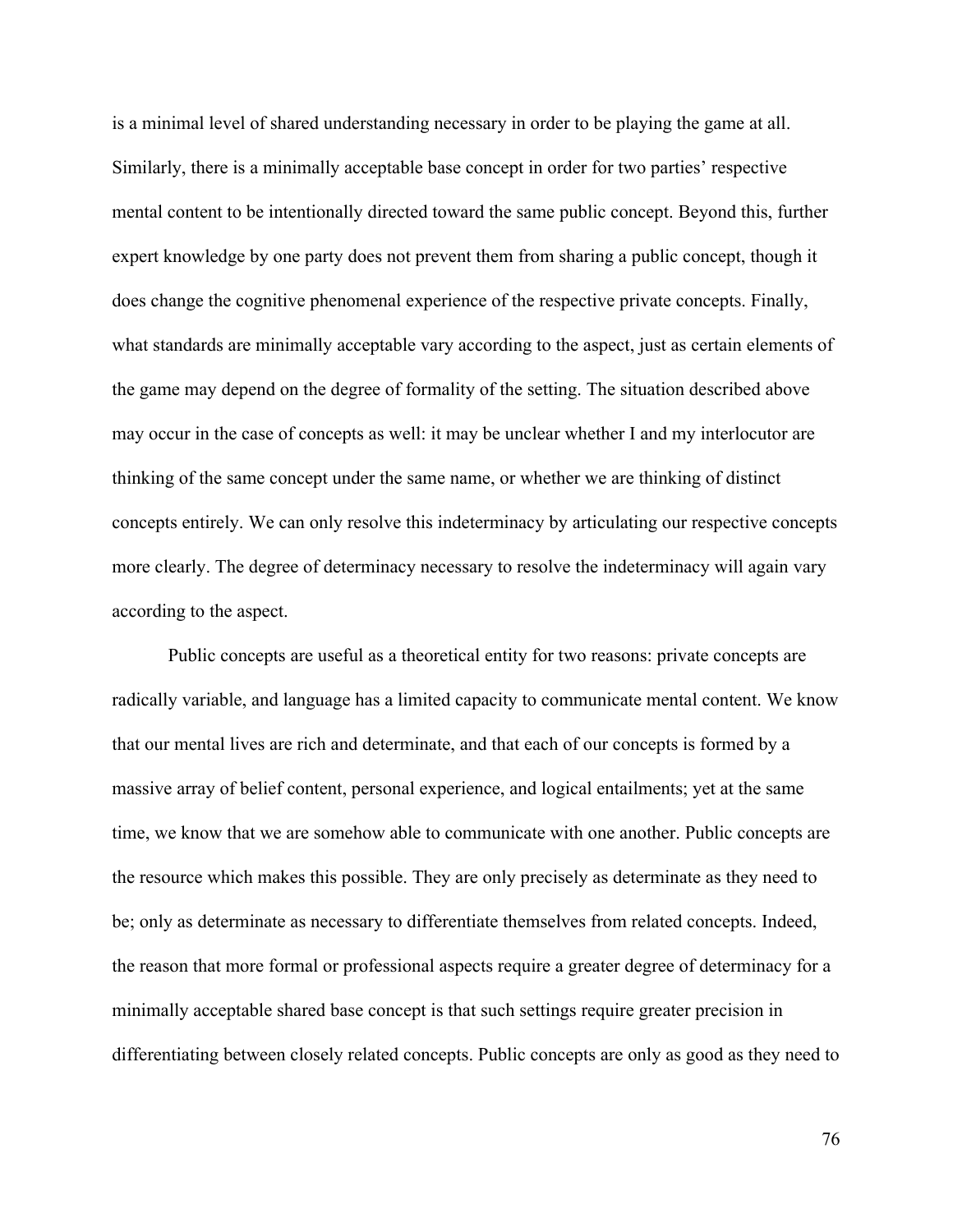be, and we must accept that a rich and massive amount of cognitive content remains unshared between individuals.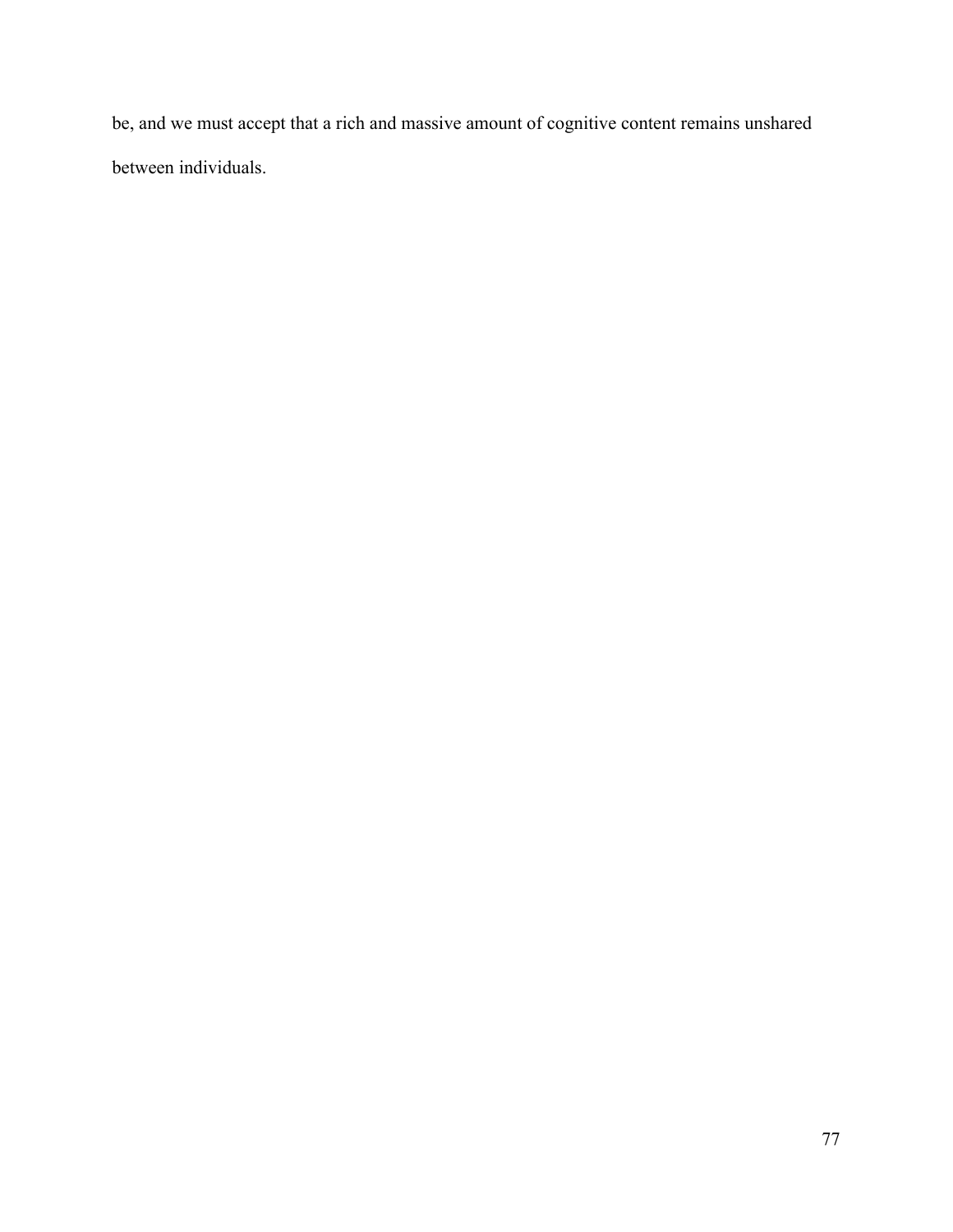## **Bibliography**

- Block, Ned. "An Argument for Holism." *Proceedings of the Aristotelian Society* 95 (1995): 151-164.
- Burge, Tyler. "Individualism and the Mental." *Midwest Studies in Philosophy* 4, no. 1 (1979): 73-122.

Brandom, Robert. *Making it Explicit*. Cambridge: Harvard University Press, 1994.

- Chalmers, David. "The Representational Character of Experience." In *The Future For Philosophy,* edited by Brian Leiter. Oxford: Oxford University Press, 2004.
- Dretske, Fred. *Knowledge and the Flow of Information.* Cambridge: MIT Press, 1981.

*Naturalizing the Mind.* Oxford: Oxford University Press, 1995.

"Phenomenal Externalism, or If Meanings Ain't in the Head, Where Are Qualia?" *Philosophical Issues* 7 (1996): 143-158.

- Horgan, Terence and John Tienson. "The Intentionality of Phenomenology and the Phenomenology of Intentionality." In *Philosophy of Mind: Contemporary and Classical Readings,* edited by David J. Chalmers. Oxford: Oxford University Press, 2002.
- Farkas, Katalin. "Phenomenal Intentionality Without Compromise." *The Monist* 91 no. 2 (2008), 273-293.
- Fodor, Jerry. "Semantics, Wisconsin Style." *Synthese* 59, no. 3 (1984): 231-250.
- Jackson, Frank. "Epiphenomenal Qualia." *Philosophical Quarterly* 32 (1982): 127-136.
- Kriegel, Uriah. "The Phenomenal Intentionality Research Program." In *Phenomenal Intentionality,* edited by Uriah Kriegel. Oxford: Oxford University Press, 2013.
- Loar, Brian. "Phenomenal Intentionality as the Basis of Mental Content." In *Reflections and Replies: Essays on the Philosophy of Tyler Burge,* edited by Martin Hahn and B. Ramberg. Cambridge: MIT Press, 2003.
- Lycan, William. "Phenomenal Intentionalities." *American Philosophical Quarterly* 45, no. 3 (2008): 233-252.

*Consciousness and Experience*. Cambridge: MIT Press, 1996.

"The Case for Phenomenal Externalism." *Philosophical Perspectives* 15 (2001): 17-35.